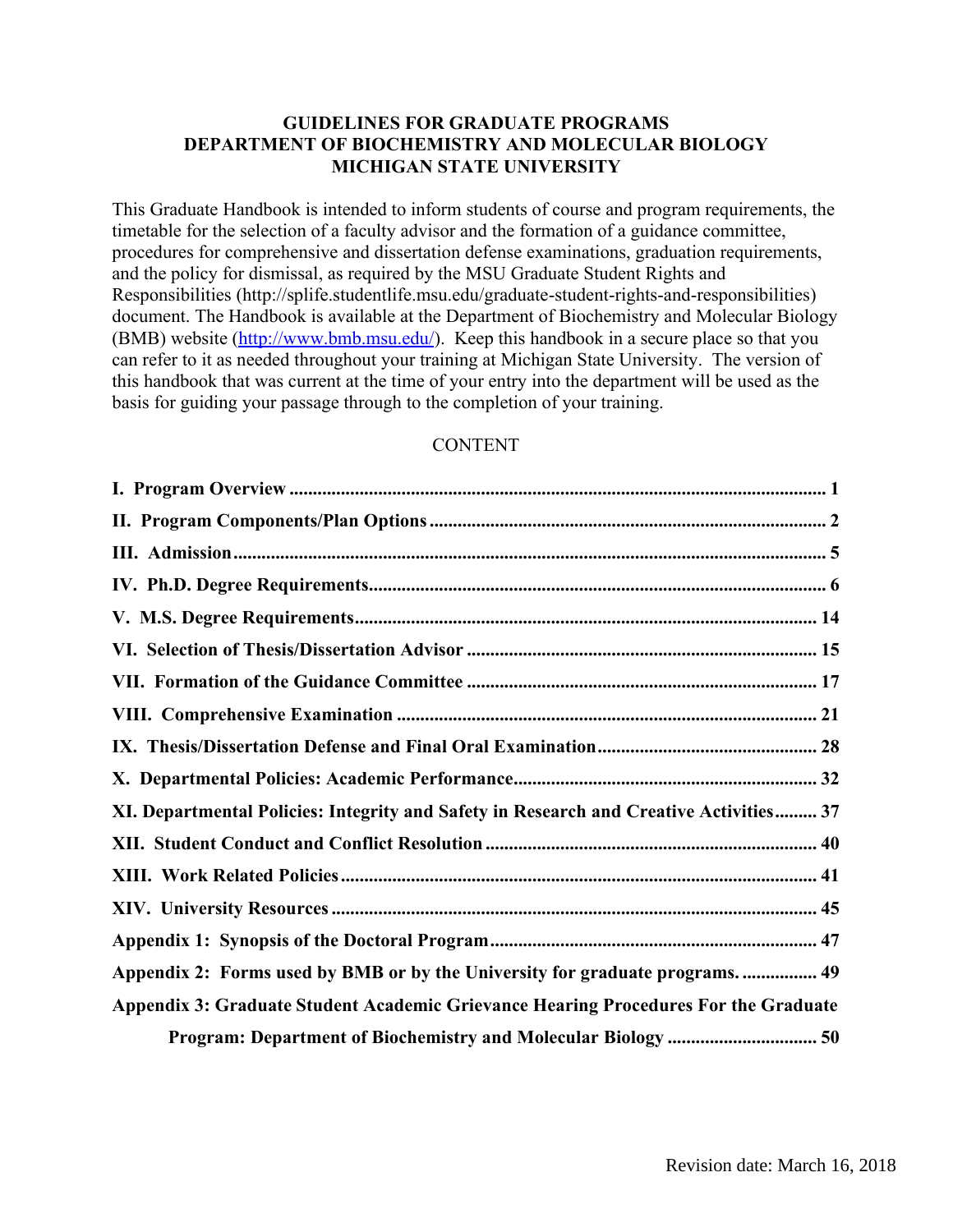# <span id="page-1-0"></span>**I. Program Overview**

Biochemistry is the discipline that studies the chemistry of living matter. Molecular biology is the discipline that studies the mechanisms underlying the flow of genetic information, ranging from the one-dimensional sequence of nucleotides in DNA to the three-dimensional structures of proteins. In addition to defining the chemical and structural nature of the molecules of life, biochemists and molecular biologists seek to understand the processes involved in their formation and degradation and how these processes are regulated. Such knowledge is a prerequisite for understanding normal biological functions and for adapting or modifying them for useful purposes. It is also fundamental to understanding diseases that result from biochemical and genetic disorders, ultimately leading to their treatment. Thus, biochemistry and molecular biology are fields with significance and applications across the biological spectrum, from the microbial through the plant and animal kingdoms. The rapid pace of conceptual and methodological advances coupled with the potential significance of new discoveries in modern biochemistry and molecular biology fit well with the University's overarching goals of expanding knowledge and transforming lives.

The Department of Biochemistry and Molecular Biology (BMB) is administered jointly by the Colleges of Natural Science, Human Medicine, and Osteopathic Medicine. Study for the Doctor of Philosophy or Master of Science degree with a major in biochemistry and molecular biology may be administered by any one of the three colleges referenced above. Study for the Doctor of Philosophy degree with a major in biochemistry and molecular biology—environmental toxicology is administered by the College of Natural Science. Areas of active research in the Department are extensive and diverse. Such areas include plant biochemistry, computational biology, structural biology, eukaryotic and prokaryotic molecular biology, membrane biochemistry and signaling mechanisms, genomics, proteomics, intermediary metabolism and metabolic regulation, and mechanisms of enzyme catalysis. Opportunities are also available for joint programs or collaborative research in genetics, cell biology, microbiology, neuroscience, toxicology, biotechnology, microbial ecology, and plant sciences.

The major objectives of the graduate programs in BMB are to help students to develop their creative potential and to prepare them for careers in research and teaching in the biochemical sciences. Individual programs of study are designed to develop independent thought as well as broad knowledge and technical skills, through formal and informal courses, laboratory experience, seminars, individual study, and, foremost, through original research that forms the basis for the student's thesis or dissertation.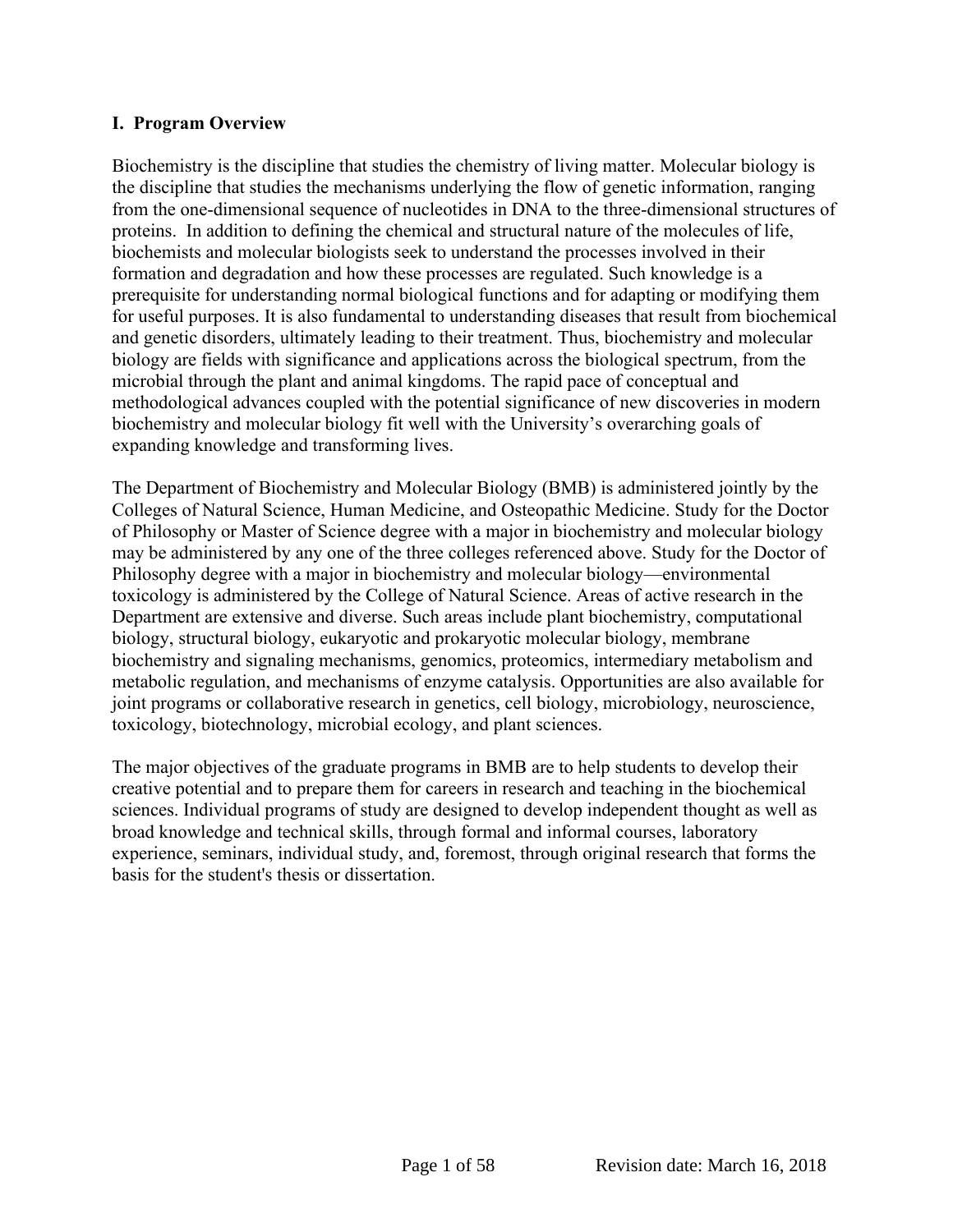# <span id="page-2-0"></span>**II. Program Components/Plan Options**

The graduate programs of BMB are designed to provide basic education in biochemistry and molecular biology as well as extensive training in research. This is accomplished through formal courses, seminars, individual study and, foremost, through the original research that forms the basis of the student's thesis or dissertation. GradPlan [\(http://grad.msu.edu/gradplan/Default.aspx\)](http://grad.msu.edu/gradplan/Default.aspx) has been developed by the Graduate School for Ph.D. students to lay out their Ph.D. program of study and make notes on all the requirements as they are completed. Please use this instrument.

Federal agencies that fund research require that graduate students and postdoctoral fellows prepare an individual development plan (IDP). The Department asks each graduate student to prepare and maintain her/his IDP. The Graduate School provides additional tools and strategies for generating IDPs, which are at

[http://grad.msu.edu/docs/Individual%20Development%20Plans%20for%20Graduate%20Student](http://grad.msu.edu/docs/Individual%20Development%20Plans%20for%20Graduate%20Students.pdf) [s.pdf.](http://grad.msu.edu/docs/Individual%20Development%20Plans%20for%20Graduate%20Students.pdf)

All TAs and RAs must complete the on-line training about the Relationship Violence and Sexual Misconduct Policy. To Access the training, login to the ORA training website at: [http://goo.gl/pLh01o.](http://goo.gl/pLh01o) Click "Register," "Complete Registration" and then "Launch" to begin the Relationship Violence and Sexual Misconduct (RVSM) Policy - Faculty, Staff Training. (If it indicates that you have already registered, use "In Progress Training", then "Launch."). You will want to reserve approximately 30 minutes to complete all assignments. If you need assistance, contact the Helpdesk at 517-884-4600 or [train@ora.msu.edu](mailto:train@ora.msu.edu)

# II.A. Elements of the Doctoral Training Program

The Ph.D. degree is the terminal degree for professional scientists who seek to design, execute, and direct independent research projects. The heart of the Ph.D. training program is an original and creative research project that forms the basis of the doctoral dissertation. The intermediate attainment of a master's degree is not required. Students normally take 14 or 15 credits of advanced biochemistry courses and electives during their first two years. The specific course of study is decided in consultation initially with the Graduate Program Director and later with a Guidance Committee composed of five faculty members and chaired by the thesis advisor.

During the first two semesters, students participate in ten-week rotations in three laboratories of interest before selecting a thesis advisor. The comprehensive examination for the Ph.D. degree is undertaken near the beginning of the third year. For this exam, each student writes a research proposal and defends it before an examining committee. Thereafter, research progress is evaluated annually by the Guidance Committee. Usually at least five years are required to complete the requirements for the Ph.D. degree.

As an integral aspect of their training, doctoral students participate in the teaching activities of the Department for at least one semester. Student participation in departmental affairs, including several standing or ad hoc committees, is encouraged.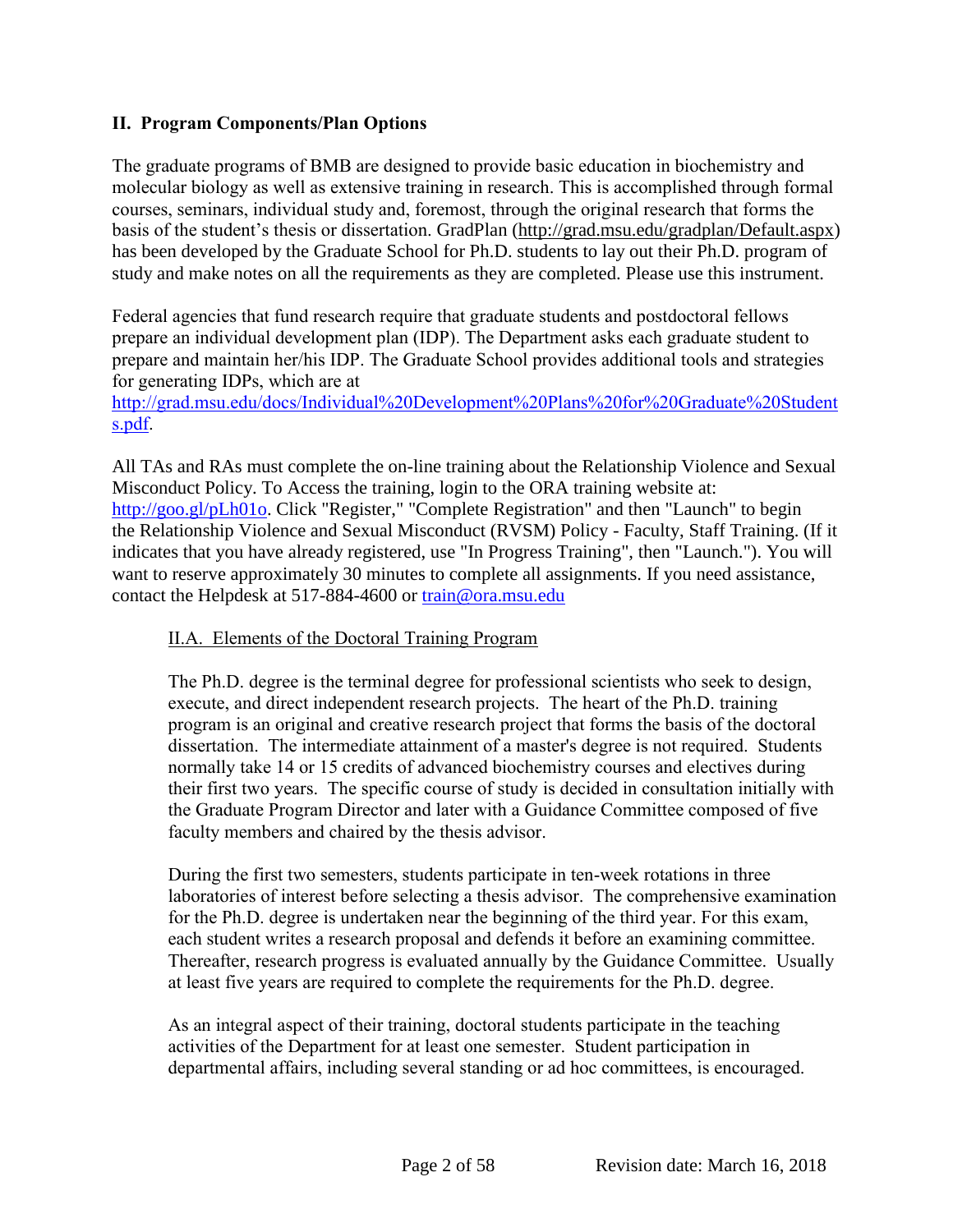Weekly seminars sponsored by this and other departments provide opportunities to hear about current discoveries by leading scientists from around the nation and the world.

# II.B. Elements of the Research-based Master's Degree Program

University guidelines provide for two types of M.S. degree programs: "Plan A, consisting of prescribed course work, research, thesis, and certifying examination," and "Plan B, consisting of prescribed course work, without a thesis, and with a certifying examination." However, BMB offers only the Plan A M.S. (In exceptional circumstances, a Plan B M.S. degree program may be approved by the Graduate Programs Director and the Department Chairperson). Although the M.S. degree is not the terminal professional degree in this field, it does connote evidence of knowledge of the field and capability in performing biochemical and/or molecular biology research.

A minimum of 30 credits of graduate work including at least 16 course credits at the 800 and 900 levels is required for the M.S. degree. The course of study is determined by a Guidance Committee chaired by the thesis advisor. M.S. candidates are typically not supported by departmental assistantships, but may be supported by funds from research grants. At least two years are required to complete the requirements for the M.S. degree.

# II.C. Graduate Students with Non-Degree Status

Graduate non-degree status is seldom used and is generally neither encouraged nor required. Instead, a student wishing to take courses beyond the bachelor's degree without being enrolled in a graduate degree program should enroll through the Lifelong Education program (Unclassified status). Enrollment in the Lifelong Education program is also recommended for students who need to make up deficiencies in order to qualify for admission to a graduate degree program. (Please note that if a student takes any graduate applicable courses through Lifelong Education, only a limited number can transfer into the program for fulfillment of degree requirements).

#### II.D. Interdisciplinary (Dual-Major) Degree Programs with other MSU Departments

The following description of interdisciplinary, dual-major degree programs is consistent with the document approved by BMB, Physics & Astronomy, Chemistry, and Computer Science. These guidelines shall also be consistent with the University guidelines for dual major degree programs (see "Dual Major Doctoral Degrees" in the MSU Academic Programs Guide).

The interdisciplinary degree programs are designed to promote more effective and synergistic interactions across the Computer Science/Physics/Math/Chemistry//Biology interfaces, and to train doctoral students as innovative scientists who can operate effectively at those interfaces. For each student, the program is centered on an interdisciplinary research project with a primary advisor in the student's major department and a secondary advisor in the second department.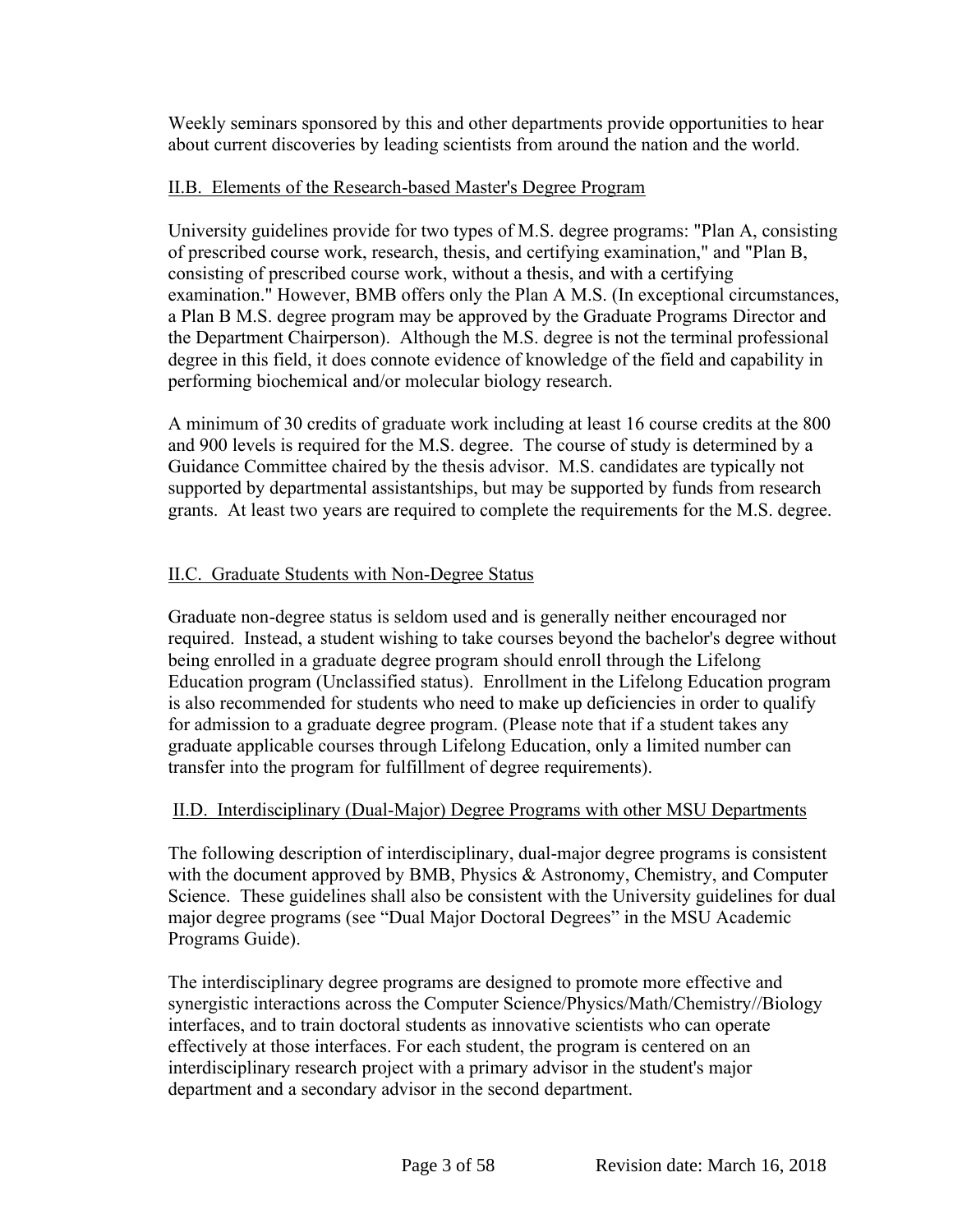*II.D.1. Program Outline.* Interdisciplinary (dual major) graduate degrees involve two departments (BMB or another biological science, and a physical, mathematical or computational science) with one being the student's primary affiliation (and home of the principal advisor), and the other a secondary affiliation (home of a secondary advisor or collaborator). The degree is called, for example, a Ph.D. in "Biochemistry & Molecular Biology and Physics," when the primary affiliation for the Ph.D. is BMB and the secondary affiliation is Physics.

Admission requirements to graduate school are those of the BioMolecular Science Gateway, or the primary department if that department is not a participating member. A student can be admitted as an interdisciplinary degree student with concurrence of both the BioMolecular Science Gateway and the primary department, but currently it is typical that he/she is admitted into the primary program then arranges the secondary affiliation upon choice of a research project.

The student's coursework is split 60%:40% between the primary and secondary departments, with no more than 125% of the typical course load of a single Ph.D. degree being required for the dual major degree (see section IV.A.6 for further details). Obligations for teaching are met in the primary department.

The Guidance Committee shall comprise at least five faculty members, with three members of the primary department and two members from the secondary department. The graduate program practices and policies of the primary department will apply. When BMB is the primary department, one of the three members will be the Departmental Representative appointed by the Graduate Programs Director (see section VII.A.1).

Comprehensive (preliminary) exams are also arranged according to the guidelines of the primary department, and must meet the standards of a guidance committee that includes members from both departments, as previously described. A project-based comprehensive exam like the one in BMB is ideally suited for this (see section VIII).

If a student decides to leave the interdisciplinary degree program, he/she can revert to the requirements of his primary affiliation.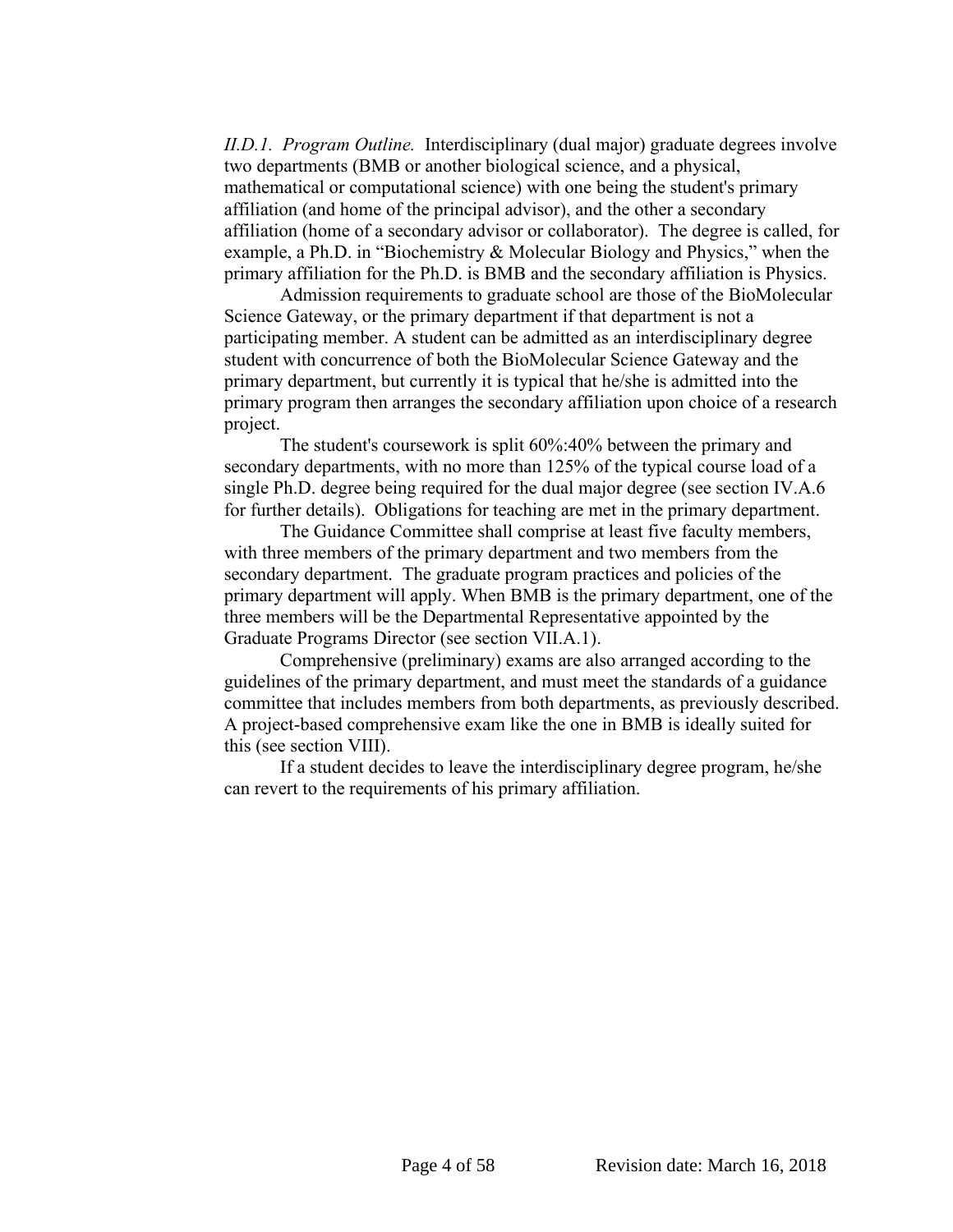#### <span id="page-5-0"></span>**III. Admission**

#### III.A. Admission to the Doctoral Program

*III.A.1* Students are usually admitted to the Ph.D. program directly from the B.S. level without earning an M.S. degree, although applicants having an M.S. degree are also considered. Admission is via the BioMolecular Science Gateway, which is described at these websites [\(http://biomolecular.msu.edu/](http://biomolecular.msu.edu/) and http://biomolecular.msu.edu/apply.html).

*III.A.2* A student in the M.S. program may apply to the Doctoral program via the BioMolecular Science Gateway, but only when his/her M.S. thesis is complete and accepted, and with the written recommendation of his/her M.S. Guidance Committee, the Graduate Programs Director, and written approval by the department Chairperson. Similar recommendations and approval are required for a student who enters our M.S. program but then aspires to the Ph.D. program without obtaining an M.S. degree. The original graduate application should be updated with respect to transcripts, supporting letters, statement of purpose, and other materials described in the application instructions. Evaluation of the acceptability of the applicant to the doctoral program will be based in part on the availability of funds, the student's qualifications and potential compared with other current applicants, and the availability of a professor who will consent to be the research advisor.

#### III.B. Admission to the Master's Program

A student may enter the M.S. program through the BioMolecular Science Gateway or by transferring from the Ph.D. program in this Department to the M.S. program. Such a transfer may be initiated by the student or may be recommended by his/her major professor, Guidance Committee, Comprehensive Examination Committee, or the Graduate Programs Director. A request for transfer should be communicated in writing by the student to the Graduate Programs Director. The written consent of the Graduate Programs Director is required for such a transfer.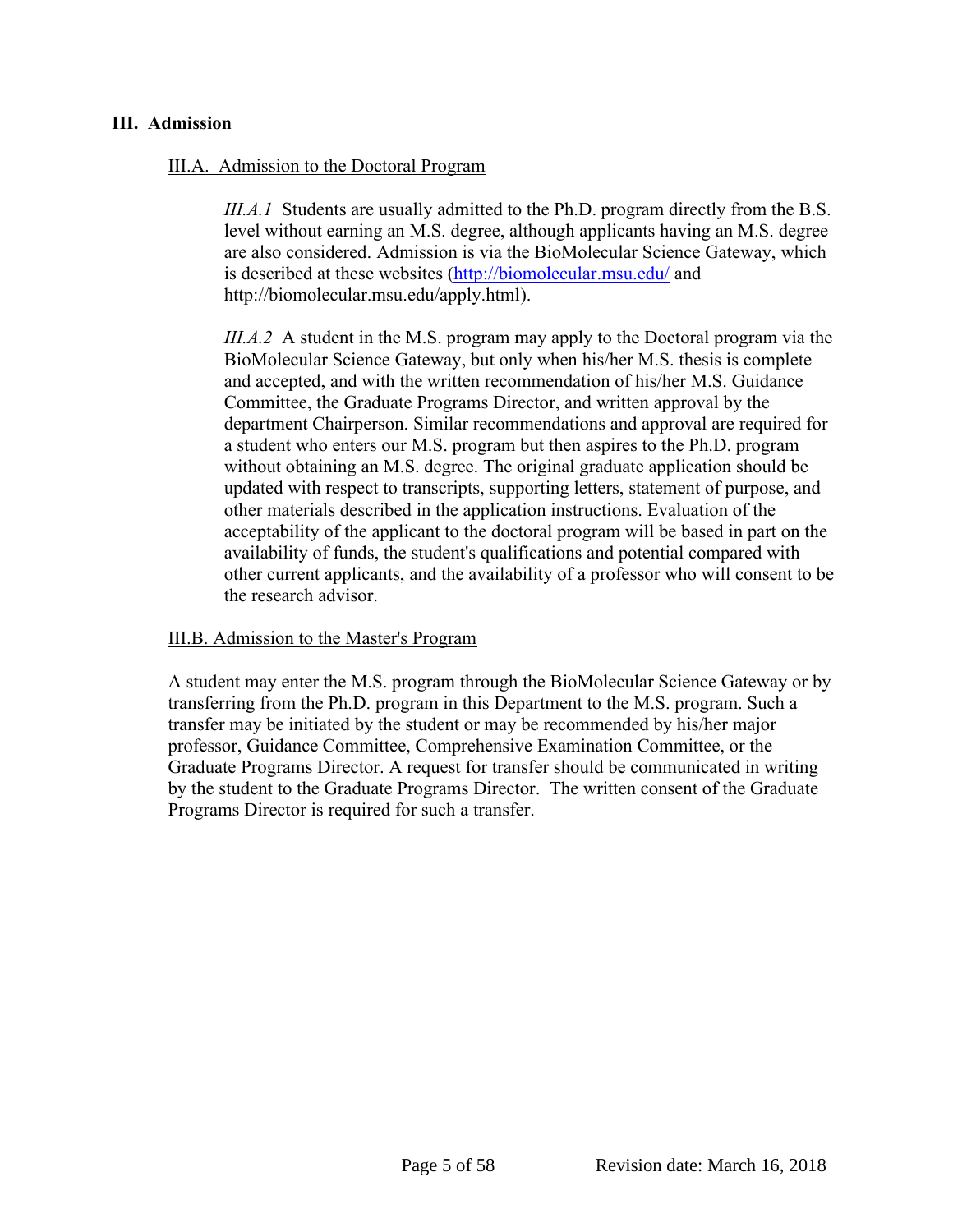# <span id="page-6-0"></span>**IV. Ph.D. Degree Requirements**

#### IV.A. Course Program

*IV.A.1*. First-year enrollment. Students entering the doctoral program via the BioMolecular Science Gateway, and intending to obtain a Ph.D. degree in BMB are required to take BMB 801, BMB 829, BMB 805, and two elective courses. Exceptions to these requirements may be made based on previous satisfactory performance in graduate-level courses of similar content; such exceptions are to be approved by the Graduate Programs Director. Students with an entrance deficiency such as physical chemistry are expected to make up the deficiency in their first year by taking appropriate collateral courses in addition to the other required first-year courses.

*IV.A.2*. First-year credit load. Students are expected to enroll for 5 credits (BMB 801 and BMB 829) in Fall semester, and 6 credits (BMB 805 and an elective course) for Spring semester.

*IV.A.3.* Elective courses. Students shall take two elective courses to design a program that will give them thorough preparation in their chosen area of specialization. A list of elective courses to consider may be found at [http://www.bmb.msu.edu/graduate/index.html.](http://www.bmb.msu.edu/graduate/index.html) Students may ask for advice from the Graduate Programs Director in the selection of elective courses. During the second year, the Guidance Committee may recommend additional elective courses of relevance to the student's research areas. The Guidance Committee will approve the overall course program and determine requirements beyond the departmental minimum.

*IV.A.4.* Laboratory rotations via the BioMolecular Science Gateway. The purpose of laboratory rotations (3 rotations of 10 weeks each) is to give students an opportunity to experience the research environment in several different laboratories prior to selecting a major professor. This experience allows the student to become well-acquainted with the research focus of a particular laboratory, including the relevant scientific literature, specific project directions, and relevant experimental techniques. The rotations also help students and faculty gain an understanding of whether a fruitful training and mentoring relationship is likely to be established.

The rotation assignments will be made by the BioMolecular Science Gateway Director in consultation with the students and faculty members. For students pursuing a dual-major degree in this department and another program (Microbiology and Molecular Genetics, Physiology, Pharmacology and Toxicology, Cell and Molecular Biology, Genetics, Physics and Astronomy, Chemistry, or Computer Science), these students should inform and obtain approval from this department's Graduate Programs Director, and the director in the respective program.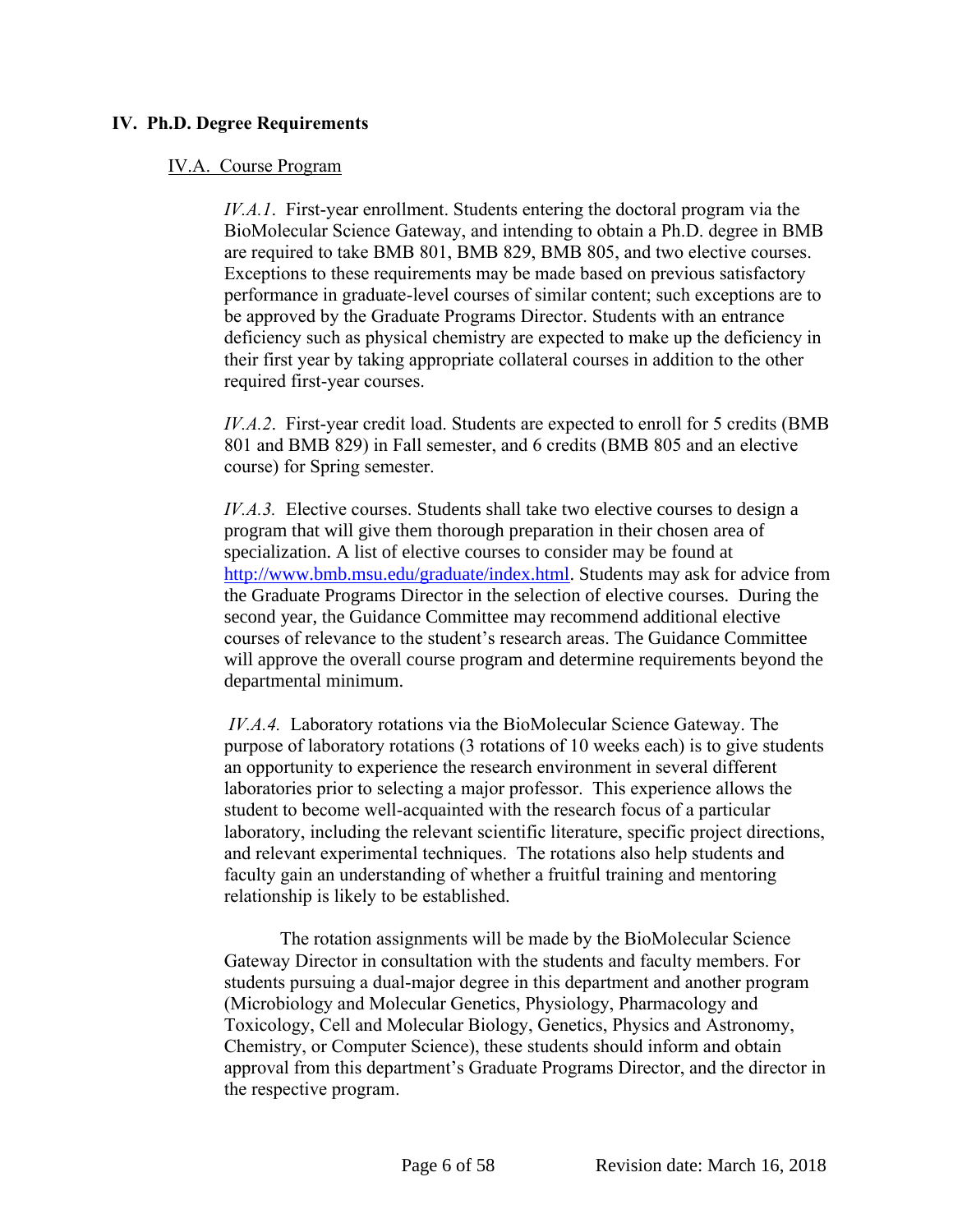The specific activities in each rotation may vary among laboratories; these activities and expectations should be defined at the outset by the faculty member. These activities are likely to include reading background and project-specific scientific literature; design, execution and analysis of experiments; discussion of research project opportunities; interactions with other lab members; and presentation of the rotation project effort at a lab group meeting. The supervising faculty member will submit a written evaluation at the completion of each rotation period based on the student's effort and success in meeting the goals of the rotation. This evaluation will be sent to the BioMolecular Science Gateway Director.

*IV.A.5*. Required Seminar and Ethics Courses.

IV.A.5.a. MSU Responsible Conduct of Research Plans

Training in the Responsible Conduct of Research is essential in the preparation of future scholars and professionals. An understanding of the issues concerning the conduct of research in an increasingly complex world has become critical in successfully navigating the research landscape. To help prepare Michigan State University graduate students for their future scholarly work, a plan for providing the foundation of responsible conduct has been developed in coordination with the Graduate School, the Vice President for Research and Graduate Studies Office, and college associate deans for graduate education. The plan is predicated on the principles that a basic understanding of issues is necessary through didactic training and a periodic reinforcement of the principles through discussion. It is the belief that this plan will provide a foundation for all graduate students as well as others pursuing a career in research and will offer the basic information to meet most, if not all, federal agency granting requirements.

The plan below represents both the basic university plan, and the Department of Biochemistry & Molecular Biology plan.

The Graduate School RCR Workshop series may be used to help fulfill both the annual refresher and discussion-based training requirements.

\*Students who are supported by NSF, NIH, or USDA grants may be required to complete additional specific training; they must meet the timeline and content requirements of training for that grant.

\*Students engaged in research involving human subjects or animal use must complete the Michigan State University training modules for those subjects before submitting IRB or IACUC approvals. These modules may be completed as part of the training requirements below, or in addition to them, depending on the department/program or college plan.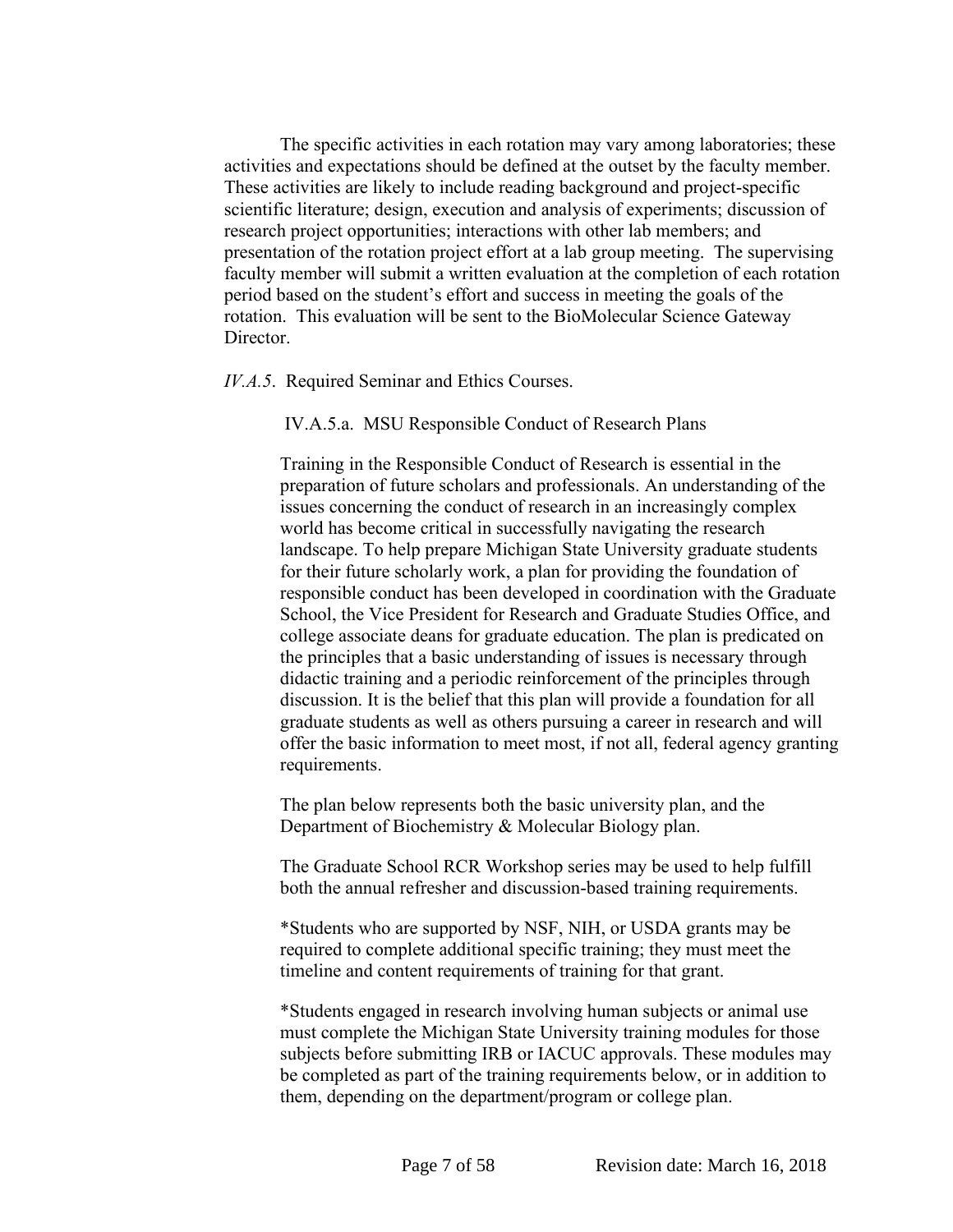All graduate professional, master's and doctoral students

1)Year 1

All new graduate and graduate professional students overseen by the BMS Gateway will complete 4 CITI online modules within the first year of enrollment in their program: Completion of this requirement will be tracked in SABA.

- Introduction to the Responsible Conduct of Research
- Authorship
- Plagiarism
- Research Misconduct

2) Discussion-Based Training All graduate and graduate professional students must complete a minimum of 6 hours of discussion-based training prior to receiving their degrees. These hours can be completed at any point in the graduate program, including during the first 2 years (e.g., as part of a course), or as part of the ongoing training requirement (for doctoral students). For master's Plan A and PhD students, completion of this requirement will be recorded by the Department in GradInfo as "Initial" training.

Master's plan A and doctoral students -  $\frac{1}{500}$  addition to 1 and 2 above, master's plan A and doctoral students will complete:

3) Year 2

Within the first 2 years of enrollment in their program, master's plan A and doctoral students will complete 3 additional MSU online training modules, to be selected from the following list. Specific requirements for course selection may be defined by the research mentor, the student's guidance committee and/or by the department. Completion of this requirement will be tracked in SABA.

**COLLAD** Collaborative Research  $[III]$  Conflicts of Interest  $[III]$ **CITI Data Management COOCITI Financial Responsibility CITI Mentoring CITI Peer Review IIIIACUC Tutorial for Animal Care Training (in** http://Train.ORA.msu.edu) **IIIHuman Research Protection/ IRB Certification (in** http://Train.ORA.msu.edu) **IIIRigor and Reproducibility Course (in production)** 

 $\frac{1}{2}$  addition to 1, 2 and 3 above, doctoral students will complete: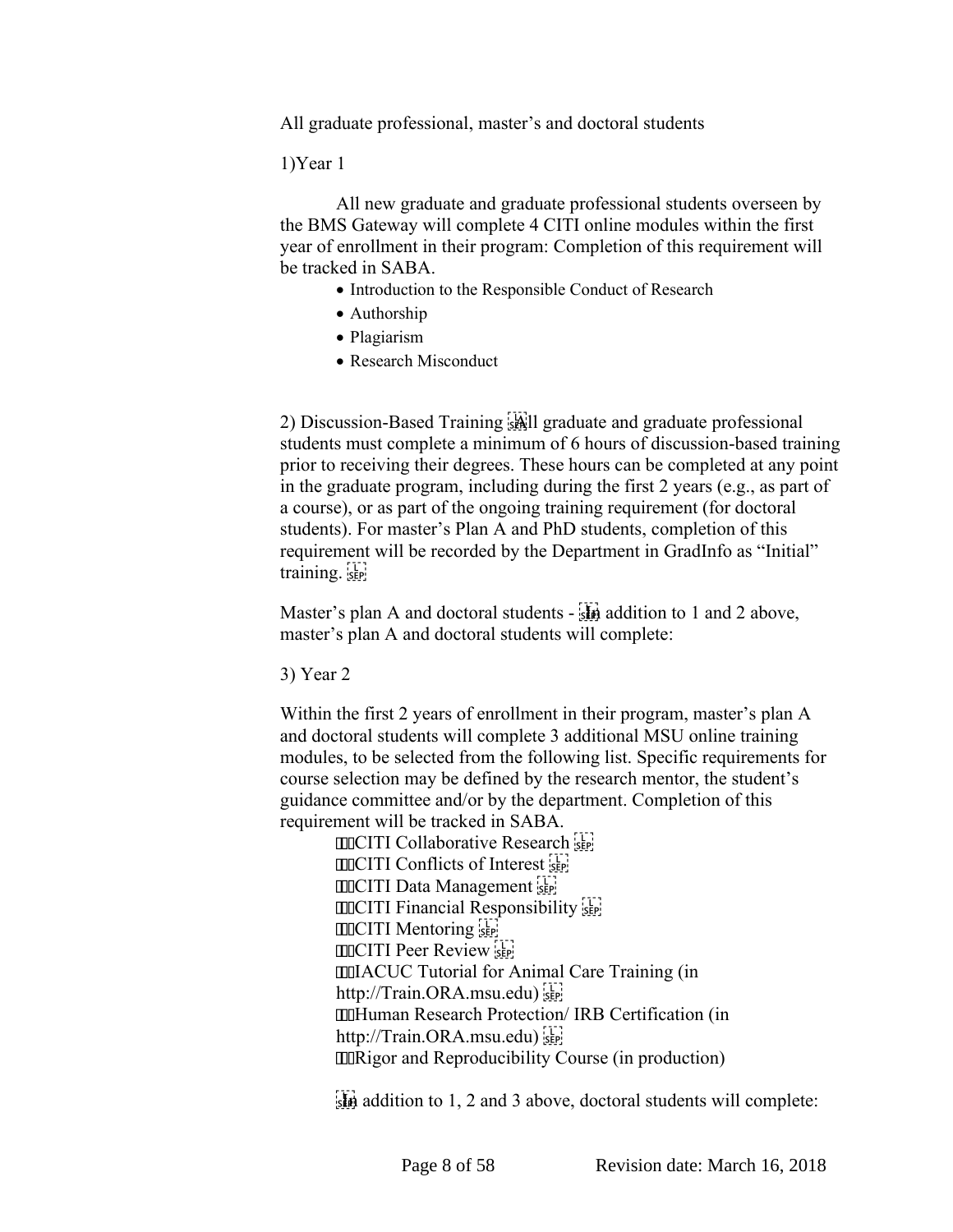$\frac{1}{15}$  (see 4) Annual Refresher Training:  $\frac{1}{15}$  and in year 3, all doctoral students must complete 3 hours of annual refresher training; this can include discussion-based training and online courses beyond the 7 required in basic training. Specifics about the number of hours required, the content, and the timing of this training will be defined by the research mentor, the student's guidance committee and/or by the department. Completion of this requirement will be recorded by the department in GradInfo as "Annual" training.

IV.A.5.b. Enrollment in BMB 978 (BMB Colloquium) is required annually from the second year onward (1 credit per year); a cumulative total of four credits in BMB 978 is required. Students completing their degree requirements in less than five years may enroll for BMB978 more than once in a given year.

IV.A.5.c. Students must enroll in at least two graduate seminar courses (BMB 960, BMB 961 or equivalent).

IV.A.5.d. Students must enroll in at least one semester of the BMB 961 section entitled *Instructional Methods in Biochemistry & Molecular Biology* (see section IV.G).

*IV.A.6.* Dual Major Degree Course Requirements.

Consider the following as a sample template for an interdisciplinary Ph.D. program in which BMB is either the primary or secondary department, and replace as needed by the relevant information for the departments of interest.

A typical course plan for a traditional BMB Ph.D. student is BMB 801 (3 cr), 802 (3 cr), 805 (3 cr), 829 (2 cr), 960/961 or equivalent (2 total courses), 978 (1 cr, taken for 4 cr total), and the Responsible Conduct of Research workshops (see IV.A.5.a), with additional courses as advised by the Guidance Committee to complement the student's research. The following interdisciplinary coursework requirements are based upon requiring no more than 125% of this 18-credit traditional plan and reflect the 60%:40% coursework ratio desired for interdisciplinary Ph.D. training.

IV.A.6.a. *When BMB is the primary affiliation*: At least four graduate courses (excluding graduate seminars) will be taken in BMB, usually at the 800 or 900 level, totaling 12 (or more) credits. Lab rotations are required although the number of rotations undertaken may be flexible especially if the student decides on a dual major program at the outset. Training in instructional methods will be required as for a traditional BMB Ph.D. student. At least three courses (9 or more credits; excluding graduate seminars) will be taken in the secondary area, e.g., Physics, with at least two of the courses at the graduate level.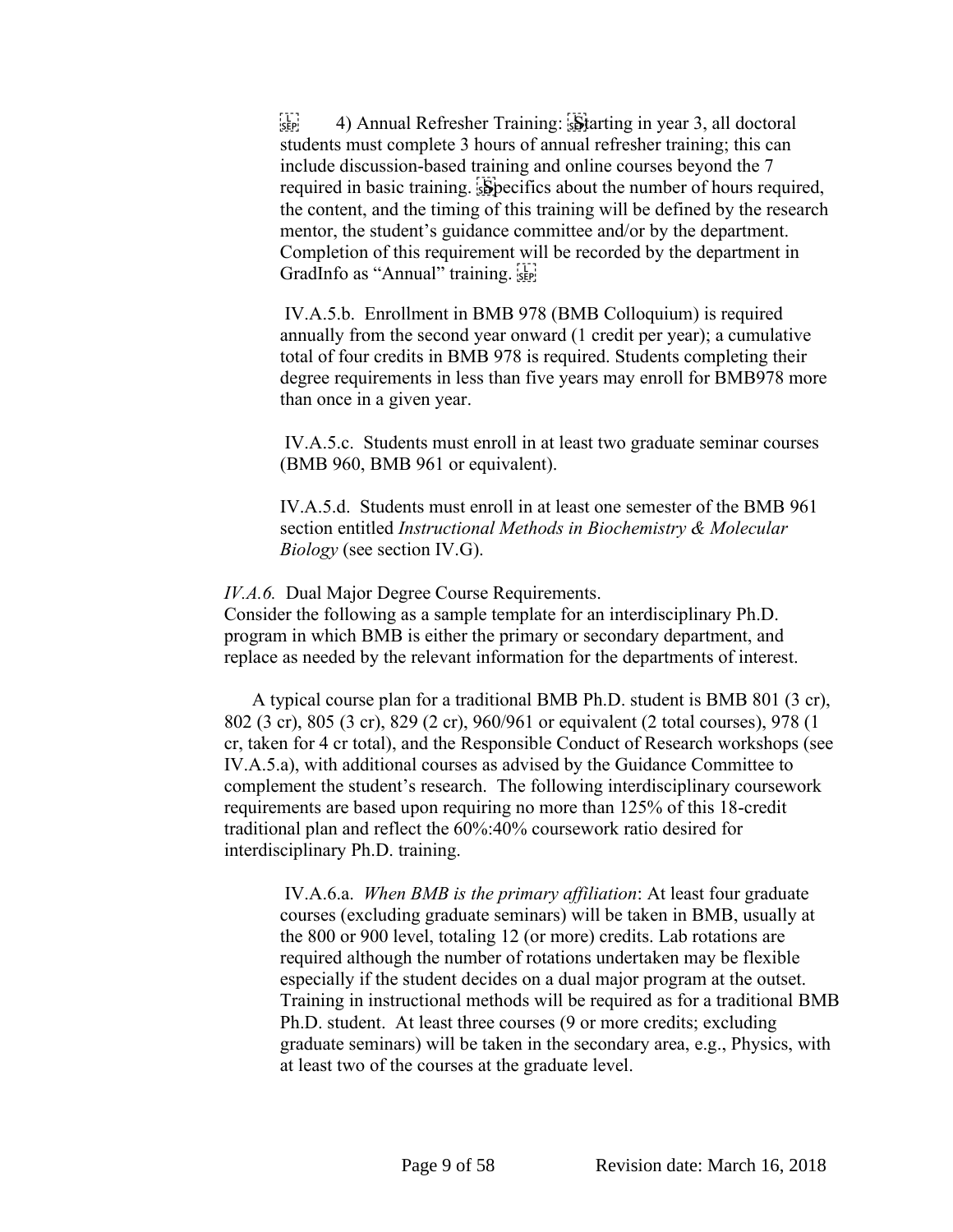IV.A.6.b. *When BMB is the secondary affiliation*: At least three courses (9 or more credits that exclude BMB 978) of BMB coursework, with at least two of the courses at the graduate (800 or 900) level. Teaching responsibilities will be determined by the primary department.

#### *IV.A.7.* Dual Enrollment by Undergraduates

Dual enrollment provides an opportunity for academically talented undergraduate students to enroll in graduate courses and conduct research towards a graduate degree while completing the last two years of their bachelor's degree(s) programs.

To be considered for dual enrollment, the student must first file an Application for Admission to Graduate Study, as indicated under Application Procedure in this section of the catalog and be admitted into a graduate program. Subsequent to admission to a graduate program, in regular status, the student must complete a Request for Dual Enrollment Status form, available from the Office of the Registrar. A student who is accepted for dual enrollment can be admitted to both the undergraduate and graduate degree program upon reaching junior standing.

Within the first semester of dual enrollment, the student's graduate degree program adviser must be identified and the appropriate graduate degree guidance committee established. The adviser and committee assist the student in developing a program of study for the graduate degree. Admission to graduate study must be approved before work to apply toward a graduate degree program is undertaken. Credits completed prior to admission to graduate study *cannot* be applied toward a graduate degree program.

A student will be classified as an undergraduate until the minimum number of credits required for a first bachelor's degree is completed. When the student is classified as a graduate student, eligibility begins for graduate assistantships, other forms of graduate student financial aid, or those services and prerogatives normally reserved for graduate students.

A student pays undergraduate tuition up to the total number of credits required for a first bachelor's degree(s) in his/her major(s), at which point graduate tuition is applicable and students are eligible for graduate fellowships and assistantships. If approved by the graduate program, a maximum of nine credits, at the 400-level or higher, from the undergraduate degree program can be applied toward the requirements for the graduate degree program for credits completed after admission to graduate study.

In semesters when the student is dually enrolled, federal financial aid designated for the first bachelor's degree (Federal Pell Grant and Federal Supplemental Educational Opportunity Grant) will be determined based upon the number of undergraduate credits only. Awards will be manually adjusted as necessary once the student is registered. Students are not eligible for financial aid as a graduate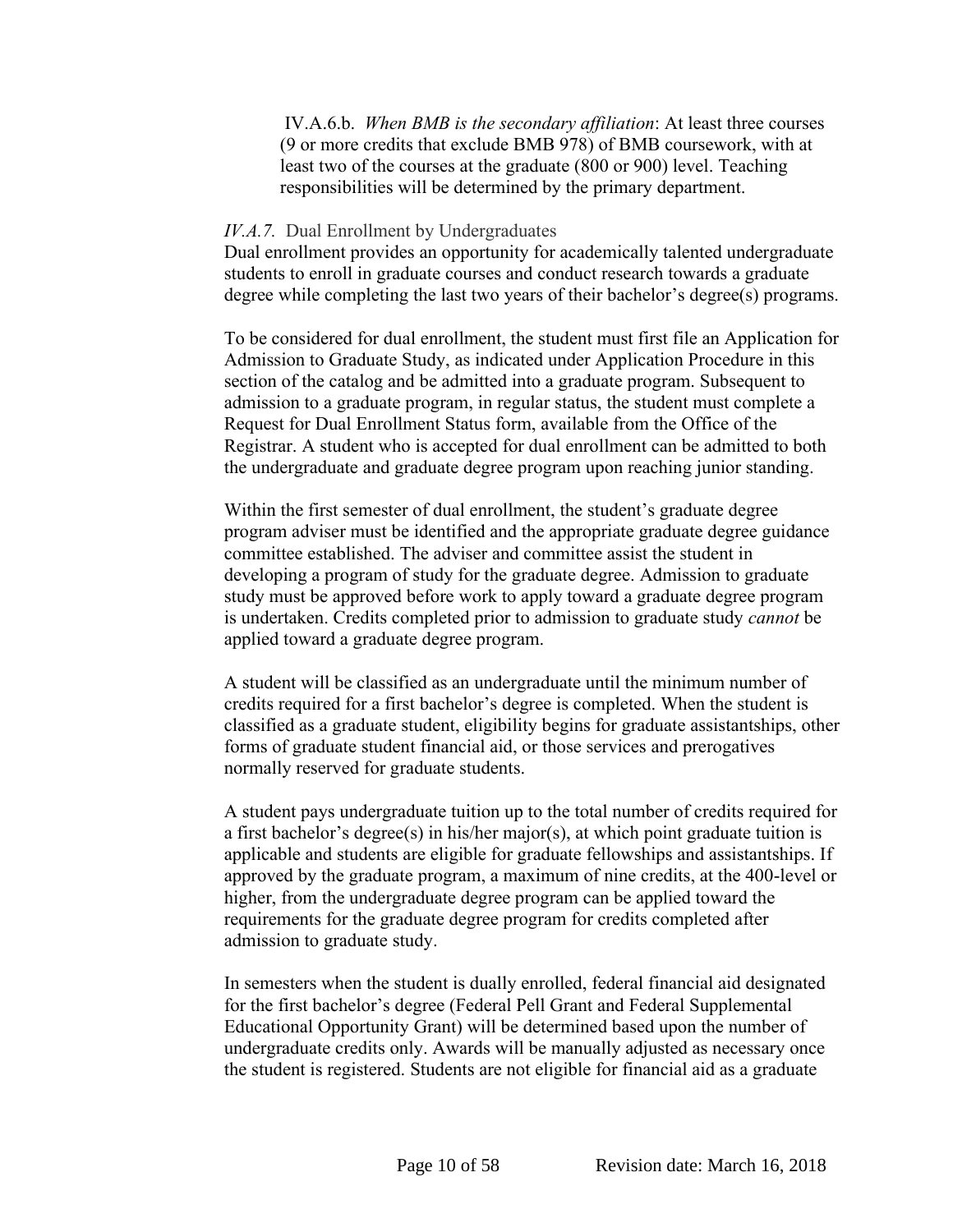student until the semester after the minimum number of credits required for the first bachelor's degree has been earned.

# IV.B. Minimum Standards for Retention.

According to University regulations, a minimum cumulative grade point average required for graduation is 3.00 for graduate students. Dismissal from a degree program may be required of a student whose grade point average is below 3.00. A grade of at least 3.00 must be achieved in all required courses. The retention and remediation policies are described in further detail in section X.B.1.

IV.C. Enrollment for a minimum of 24 and maximum of 36 dissertation research credits (BMB 999) is required by the Graduate School.

IV.D. Each student must fulfill the residency and course requirements specified by the College in which (s)he is enrolled and as defined under the Graduate Education section of *Academic Programs* bulletin).

# IV.E. Time Limit.

A Graduate School regulation specifies that all requirements must be completed within eight years from the time at which a student begins the first class at MSU in his or her doctoral program of study. A reasonable goal for Ph.D. students is five years beyond the B.S. degree (see section XIII.A.).

IV.F. Foreign students must demonstrate fluency in oral and written English as demonstrated by satisfactory grades ( $\geq 3.0$  including remediation) in courses, seminars and scientific writing.

IV.G. To train students in teaching methods in the field of biochemistry and molecular biology, participation in the teaching mission of the Department is required of all candidates, regardless of their source of financial support (see section XIII.D). This participation requires enrollment in a special section of BMB 961 entitled *Instructional Methods in Biochemistry & Molecular Biology*. This is typically completed in the second year, or in the third year in some circumstances. Participation in workshops for teaching assistants, offered by the University, is also encouraged especially for those students anticipating a career in academic science.

IV.H. A Doctoral Guidance Committee must be formed within 12 months after entering the doctoral program via the BioMolecular Science Gateway (see section VII.A) and an initial Guidance Committee meeting must be held within 15 months after entering the doctoral program (see section VII.A.2.a). Any request to delay formulating a Doctoral Guidance Committee or to delay holding an initial meeting because of extenuating circumstances must be approved by the Graduate Programs Director. In the absence of approval by the Graduate Programs Director, the Department will request that the college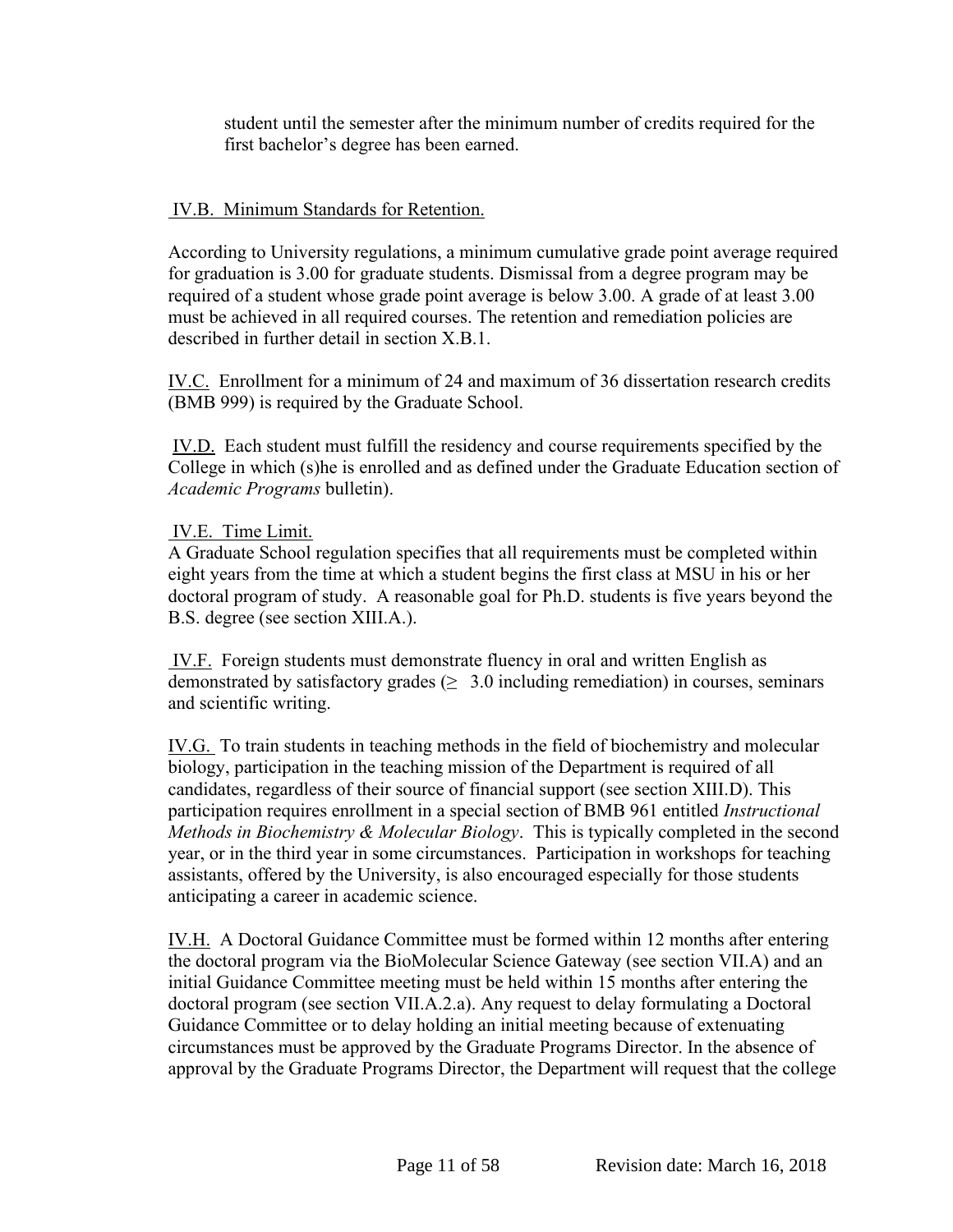place an academic hold on the student's enrollment. Releasing this hold will require written approval by the Graduate Programs Director.

IV.I. The comprehensive examination (see section VIII) must be taken no later than Nov. 15 of the third year, with any remediation to be completed by Dec. 15 of that year (unless an extension is authorized by the Graduate Programs Director).

IV.J. Annual meetings with the Guidance Committee. By the end of each 12-month period following the comprehensive examination, the student must meet with his/her Guidance Committee for a review of his/her research and academic progress (see section X.A.2. and X.A.4). A written progress report, summarizing the year's research progress and future plans, must be submitted to the Guidance Committee members one week prior to each annual meeting. Any request to delay an annual meeting because of extenuating circumstances must be approved by the Graduate Programs Director. In the absence of such approval, the Department will request that the college place an academic hold on the student's enrollment.

IV.K. Competence in oral presentation.

Development of skills in orally presenting and evaluating scientific information in an organized and critical fashion is a requirement for the Ph.D. degree. This requirement can be met in the following ways:

*IV.K.1.* Formal oral presentations in 900-level courses or their equivalent.

*IV.K.2.* Journal club or research presentations (attended by more than one laboratory group).

*IV.K.3.* Oral presentations or poster presentations at national or regional meetings. These must be evaluated in the Department by practice presentations prior to the off-campus meeting.

*IV.K.4.* A formal lecture or series of lectures in a biochemistry course (not laboratory presentations).

*IV.K.5.* Satisfactory completion of a course or workshop on public speaking. (Note that the comprehensive examination seminar, the dissertation seminar, and laboratory group research seminars do not meet the requirement.)

Four satisfactory presentations, obtained in at least two of the five approved areas, must be documented by the student before graduation. It is the responsibility of the student to obtain a written statement from a faculty member describing the setting for each oral presentation, and also indicating that the student was provided with feedback on his/her performance. Forms to facilitate the documentation of oral presentations are available from the Graduate Programs Secretary. The completed forms should be returned to the Graduate Programs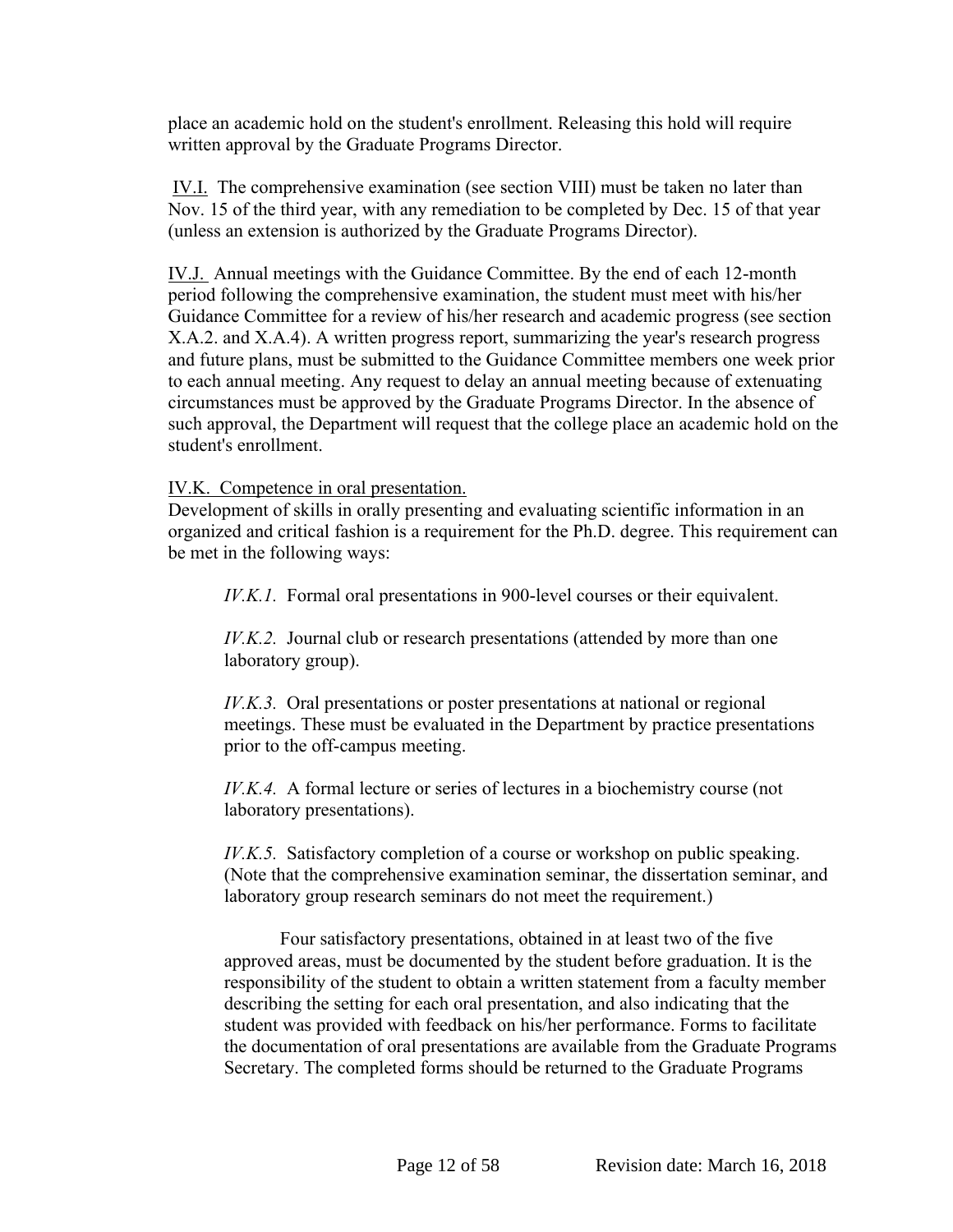Secretary for filing with the student's records as soon as possible after each oral presentation.

IV.L. Performance of Independent Research.

The research component of the Ph.D. comprises the completion of a dissertation based on primary research, the presentation of a seminar describing the research efforts, and the oral defense of the dissertation, all in a manner judged to be satisfactory by the Guidance Committee (see section IX.A.). Electronic copies of the dissertation must be submitted to: (i) the Graduate School and (ii) the BMB Graduate Programs Secretary. The degree will not be certified by the Department until the electronic dissertation has been received; see section IX.A.4. Bound dissertations may be submitted to the thesis advisor, and another copy placed in the Biochemistry Computer Graphics Facility, Rm. 202 BCH. In addition, the candidate is expected to prepare a manuscript or manuscripts based on the dissertation research in a form suitable for publication in the research journals of the field.

IV.M. Such specific additional requirements as may be determined by the Guidance Committee.

IV.N. Failure to satisfy any of the above requirements IV.A-G, I (or sections X.B.1, 2) may result in termination of the student's participation in the doctoral program, as detailed in section X.B.6. If any of requirements IV.K-M (or section VI.B.3) is not satisfied, the Guidance Committee in consultation with the student, the major professor and the Graduate Programs Director will review the circumstances and attempt to design a remedy for the situation, as detailed in section X.B.6.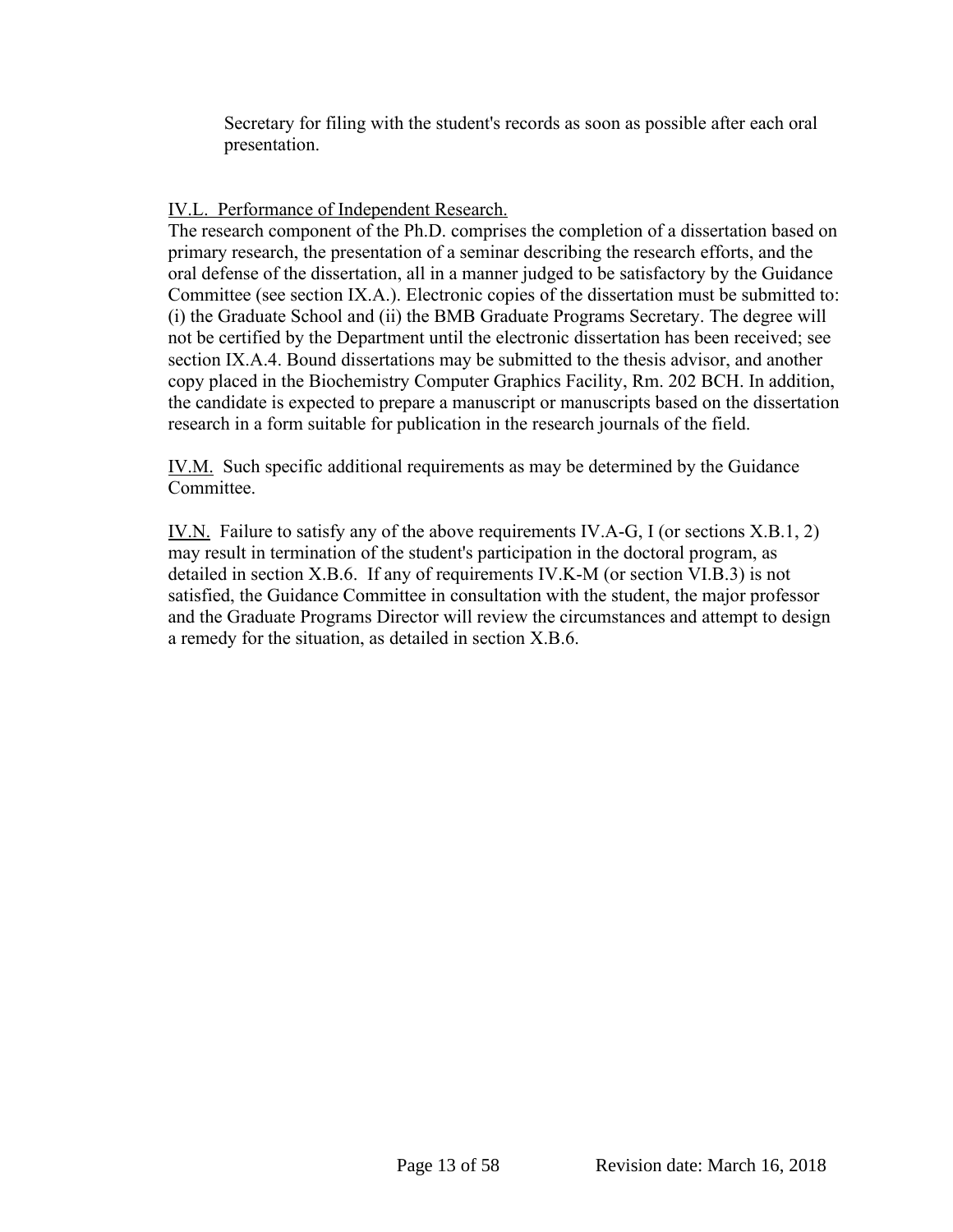## <span id="page-14-0"></span>**V. M.S. Degree Requirements**

V.A. A minimum of 30 credits of graduate work is required, including at least 16 course credits at the 800 and 900 levels. The number of research credits (BMB 899) required varies, depending in part on the college in which the student is enrolled (see Graduate Studies bulletin) but must meet a minimum requirement of four credits and may not exceed 10 credits. Courses taken to make up entrance deficiencies and those with less than a 400 course number are collateral courses and cannot be included in the 30-credit total. A maximum of 8 course credits may be transferred from another institution (with a grade of 3.0 or higher in each course) if approved by the student's Guidance Committee and the Graduate School.

V.B. The course program must include BMB 801, 805, 829, and two elective lecture courses or their equivalents taken elsewhere; equivalency is to be determined by the Graduate Programs Director. BMB 802 is strongly recommended. BMB 978 must be taken for one credit per year, from the second year onward, to a minimum of one credit and a maximum of three credits.

V.C. Each student must fulfill training in the Responsible Conduct of Research required by the Department, the Graduate School (see section XI.A), and by Michigan State University. All training must be documented by The Graduate School and the BMB Department. See section IV.A.5.a for details.

V.D. Foreign students must demonstrate fluency in oral and written English as demonstrated by satisfactory grades  $(> 3.0)$  including remediation) in courses, seminars and scientific writing.

V.E. An annual meeting with the Guidance Committee chaired by the major professor is required to evaluate academic and research progress and performance. The first meeting between the student and Guidance Committee must occur within twelve months of entering the program. A written evaluation based on the meeting must be prepared and signed by the Guidance Committee members, signed by the student, and submitted to the Graduate Programs Secretary immediately following the meeting for inclusion in the student's file.

V.F. Residency requirements as specified by the College and the Graduate School must be fulfilled. Normally, about three years are needed for the successful completion of degree requirements. All requirements must be completed within six years.

V.G. Completion of a research-based thesis (i.e., plan A) and its oral defense in a manner satisfactory to the Guidance Committee.

V.H. Submission of the thesis to the University, the Department and to the major professor (see section IV.L).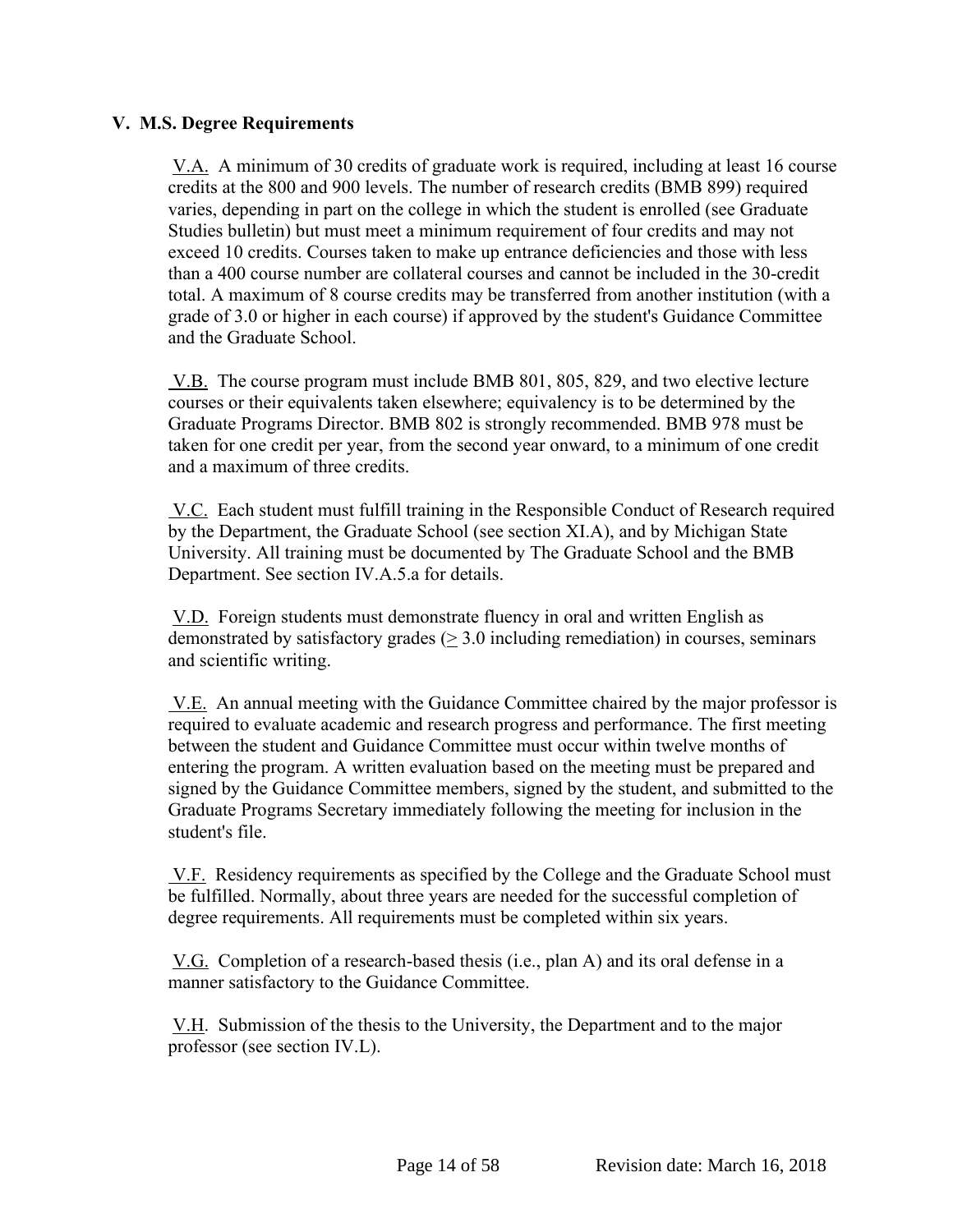# <span id="page-15-0"></span>**VI. Selection of Thesis/Dissertation Advisor**

#### VI.A. General Considerations.

Any regular faculty member in BMB may serve as the major professor (research mentor, thesis advisor). Students may also select a major professor from any of several cognate departments and graduate programs, including the Departments of Microbiology and Molecular Genetics, Physiology, and Pharmacology and Toxicology, or the Programs in Genetics and in Cell and Molecular Biology. Students in the interdisciplinary dual-major degree programs may select a major professor from the participating departments. The major professor serves as the student's academic advisor and normally serves as the student's doctoral dissertation research advisor. So that incoming graduate students may be able to identify the most suitable laboratory in which to do their dissertation research, they are encouraged to become familiar with the research programs in the Department.

If the major professor (research advisor) is a regular faculty member in BMB, then the major professor will chair the Guidance Committee (see section VII). If the major professor (research advisor) is not a regular faculty member in this department, then the Department will assign a regular faculty member to serve as chair of the Guidance Committee.

Several considerations have bearing on the selection of a research laboratory and major professor. The professor must have the financial support and physical space for the student's research. The laboratory should be engaged in research that is of particular interest to the student. The student should develop a suitable rapport with his/her major professor that will promote an atmosphere conducive to the development of the student's creative potential and ability to conduct modern biochemical research. With the foregoing in mind, the following procedures were developed to aid the student in selecting a suitable research laboratory.

#### VI.B. Procedures

*VI.B.1*. As part of the orientation program for incoming students each Fall semester, faculty who wish to participate will present their research interests to the assembled incoming graduate students. During orientation, the students are also encouraged to visit the laboratories and become acquainted with the professors and students.

*VI.B.2.* Faculty members will be encouraged to make available to interested students their reprints, research proposals, and a statement of future research goals.

*VI.B.4.* The purpose of rotations is to identify a laboratory and mentor for Ph.D. thesis research. It must be understood that selection of a dissertation research advisor by the student does not guarantee acceptance by the faculty member. Space and funding limitations and differences of research attitude are necessary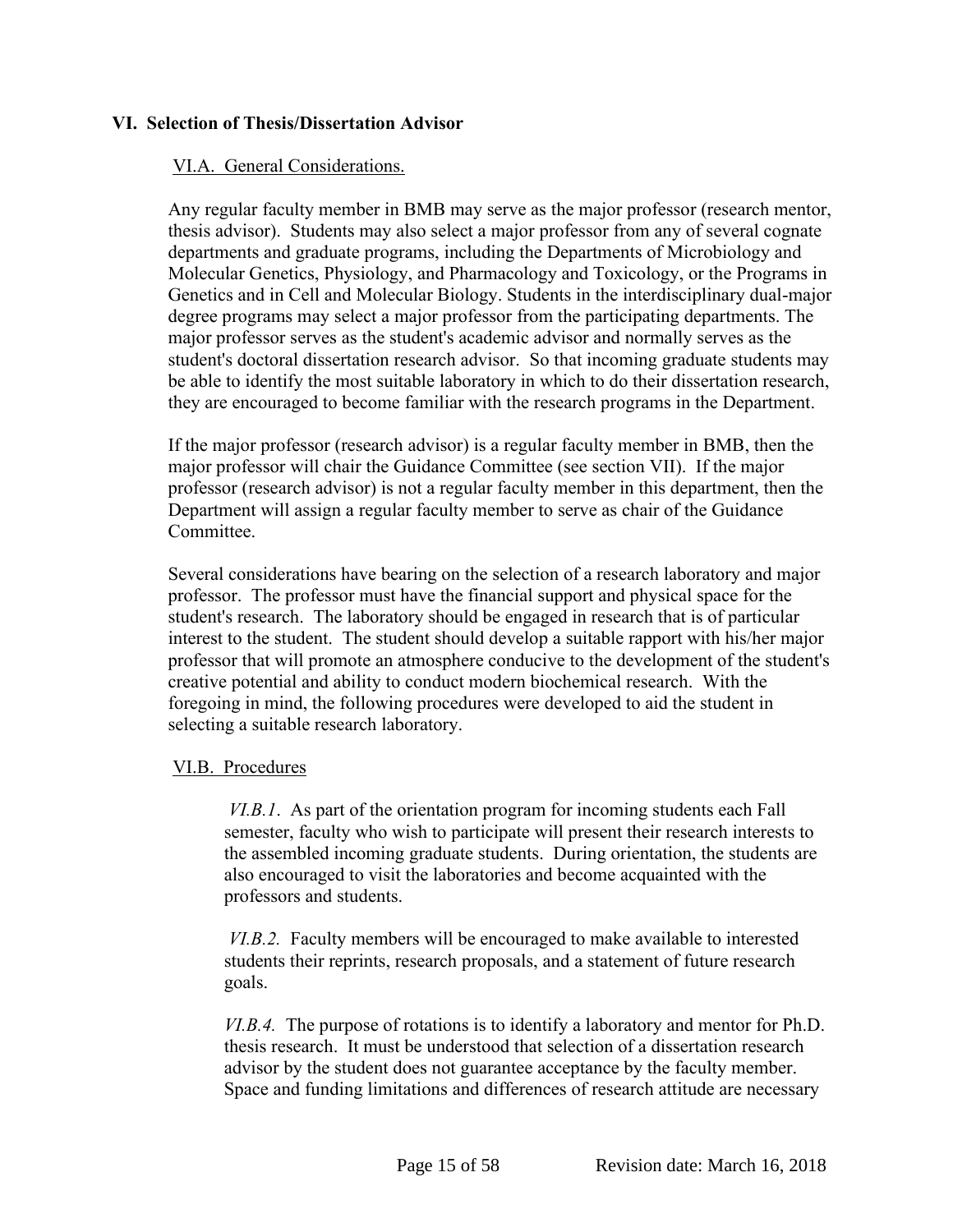factors that must be considered. The student may request assistance from the BioMolecular Science Gateway and Graduate Programs Directors in selecting a laboratory, particularly if difficulties in selecting a mentor are encountered. After a mutual agreement is reached between a student and a professor, the student must immediately notify the BioMolecular Science Gateway and Graduate Programs Directors in writing so that departmental approval and administrative records can be established.

*VI.B.5.* The relationship between the graduate student and the research advisor has a strong bearing on the student's intellectual development and research progress and thus completion of the degree. The student and mentor should strive to realize a mutually pleasant and productive association. However, circumstances can develop in which insurmountable obstacles arise in the relationship, severely impeding the progress in the program. The selection of a dissertation research advisor accordingly need not be irrevocable. Students considering a change of research advisor should consult with the Graduate Programs Director before proceeding. Obviously, such a decision should not be reached lightly.

# VI.C. Master's Degree Student: Selection of Major Professor

Section VI.B of the Ph.D. program applies here, except that laboratory rotations should not be necessary. It is desirable that the major professor be chosen early, preferably before entering the first semester of graduate study.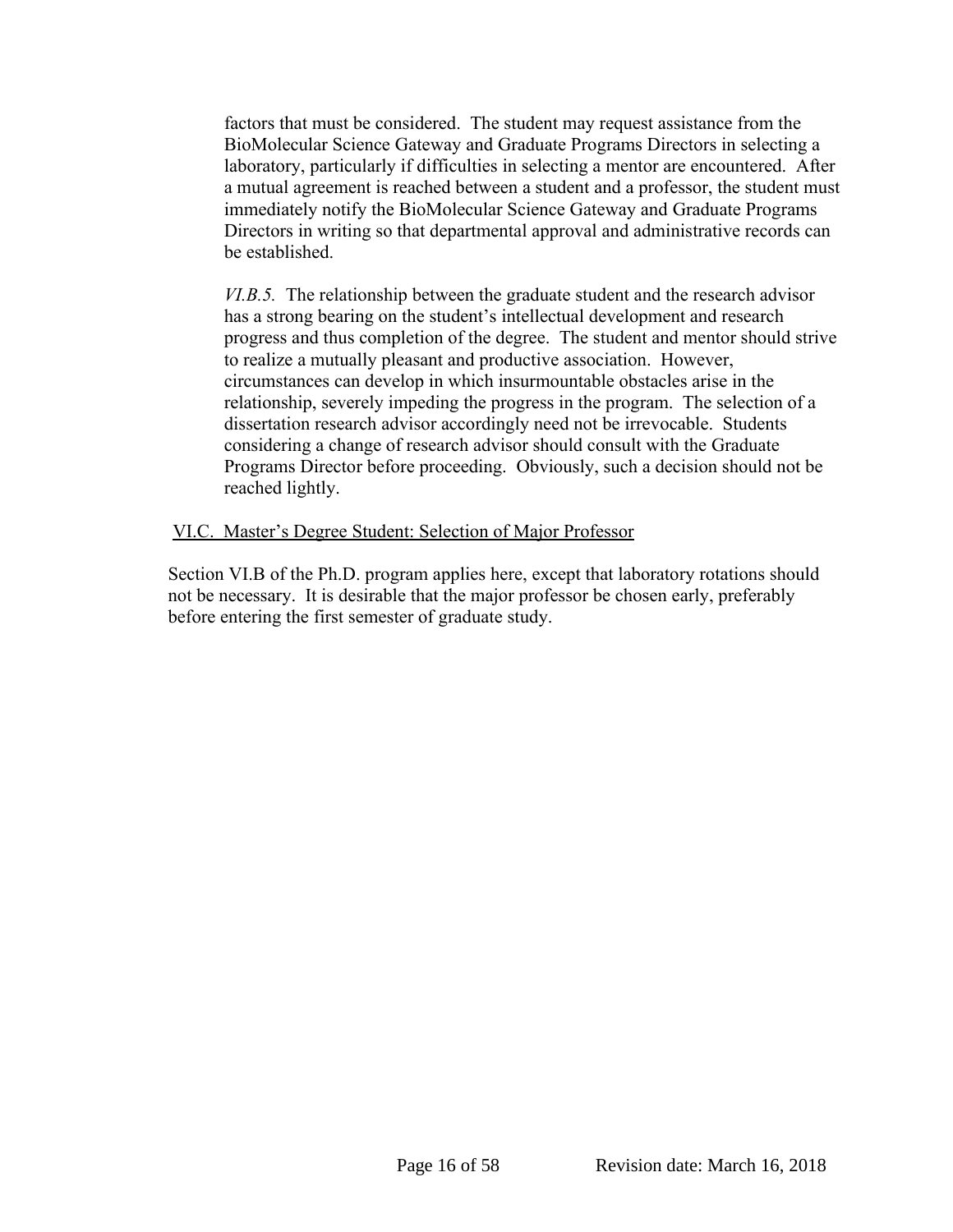#### <span id="page-17-0"></span>**VII. Formation of the Guidance Committee**

#### VII.A. The Doctoral Guidance Committee

The student is responsible for initiating the selection of the other members of the Guidance Committee as soon as possible after the major professor has been chosen. The Guidance Committee must be selected within 12 months after starting the graduate program via the BioMolecular Science Gateway, or enrollment will be withheld until such time as the Guidance Committee selection is complete (see section IV.H). Students who have previously obtained an M.S. degree from this department should form their committees in the first semester of work toward the Ph.D degree. Assistance will be provided by the major professor and the Graduate Programs Director.

*VII.A.1.* Membership. The Guidance Committee shall normally consist of five members, and must include (i) the major professor (research mentor, thesis advisor), (ii) a minimum of three regular faculty members of this department, one of whom is appointed by the Graduate Programs Director and is designated the Departmental Representative, and (iii) at least one regular faculty member from a department other than BMB. The composition of Guidance Committees of students in dual-major programs is defined elsewhere (II.D.).

If the major professor (The student's research advisor) is a regular faculty member in BMB, then the major professor will normally chair the Guidance Committee. If the major professor (research advisor) is not a regular faculty member in this department, then the Department will appoint a regular faculty member to serve as chair of the Guidance Committee.

Selection of the Guidance Committee members, other than the Departmental Representative, is the responsibility of the doctoral candidate with the advice and consent of the major professor. Because this committee serves as a scientific advisory group for the doctoral thesis research, selection should be based primarily on the relevance of the expertise of the committee members to the student's intended dissertation project. Following this selection, the Graduate Programs Director will appoint the Departmental Representative to the committee. The student may request another faculty member as the Departmental Representative. Substitutions for an absent member of the Guidance Committee, or any other changes in the composition of the Guidance Committee, should be arranged with the Graduate Programs Director by the student and the major professor.

*VII.A.2.* Responsibilities. The Guidance Committee is charged with the following responsibilities:

VII.A.2.a. to hold an initial meeting with the student for the purpose of planning his/her Ph.D. program. This initial meeting, chaired by the major professor, should be scheduled by the candidate and held as soon as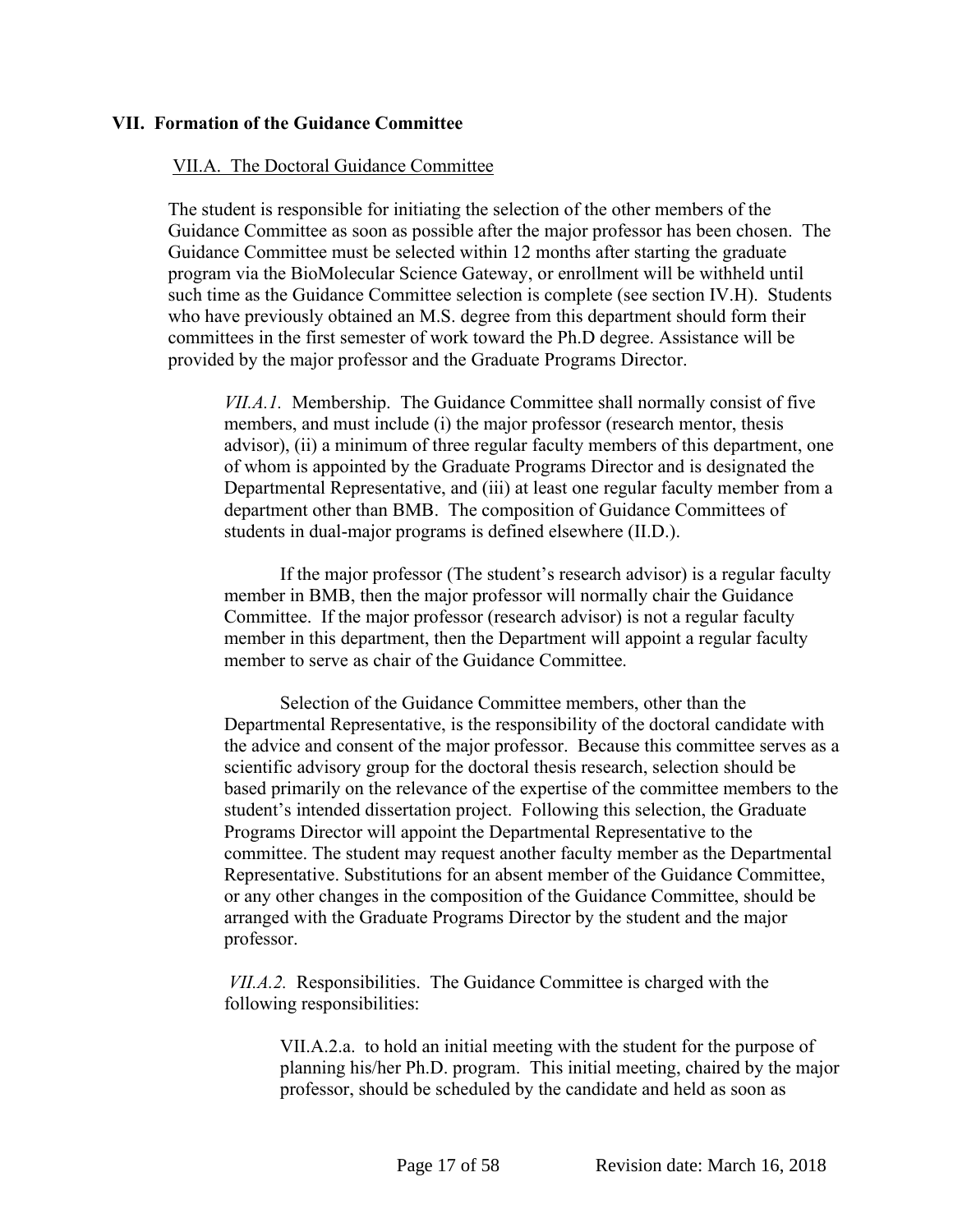possible after the Guidance Committee has been selected, and *must* be held within 15 months after entering the graduate program via the BioMolecular Science Gateway (see section IV.H.). (Students who have previously obtained an M.S. degree in this department should hold the initial Guidance Committee meeting during their first semester in the doctoral program.) The meeting must include the following: (i) a written summary outline, normally 1 to 3 pages, must be prepared by the student with the advice and consent of the major professor and be presented to each committee member at least two days in advance of the meeting); (ii) a short oral presentation by the student of the proposed dissertation research; (iii) selection of the course work to be required in the student's program; (iv) approval by the committee of the proposed thesis research topic and its general aims and scope; (v) discussion of the preferred format for the written portion of the Comprehensive Examination (see section VIII.F; and (vi) completion of the form entitled "Report of the Guidance Committee — Doctoral and Other Programs." This form, which is available from the Graduate Programs Secretary, should be completed by the Departmental Representative and returned to the Graduate Programs Secretary immediately following the meeting for further processing. The signed form will then be transmitted by the Graduate Programs Secretary to the relevant Dean's office, with copies distributed to the student and to each member of the Guidance Committee. All items described in this paragraph must be completed before the student schedules the comprehensive examination. If the Guidance Committee does not initially concur with the topic, scope or aims of the proposed research project, their concerns should be explicitly outlined to the major professor and the student so that approval of a modified proposal can be obtained at a subsequent meeting prior to the comprehensive exam.

VII.A.2.b. to review the candidate's progress by the end of each 12-month period following the completion of the comprehensive examination. The Graduate Programs Secretary will notify the student and each Guidance Committee member of this obligation at least two months prior to the due date for each annual meeting. The student shall prepare a report (normally 5 to 15 pages) summarizing the year's research progress and future plans, and present a copy to each Guidance Committee member one week prior to each annual meeting. The student is responsible for scheduling the meeting. (Failure to hold this meeting by the deadline will lead to an academic hold on the student's enrollment, which will be released when a meeting date has been set; see section IV.J.) At the meeting, the student will present a 10- to 20-minute oral report. The meeting will include discussion of the report and any other matters relevant to the student's progress in the graduate program. The student's dissertation research advisor may recuse herself/himself from chairing the meeting but may attend as an observer. In such cases, the Departmental Representative will chair the meeting. Alternatively, the student, or the committee may request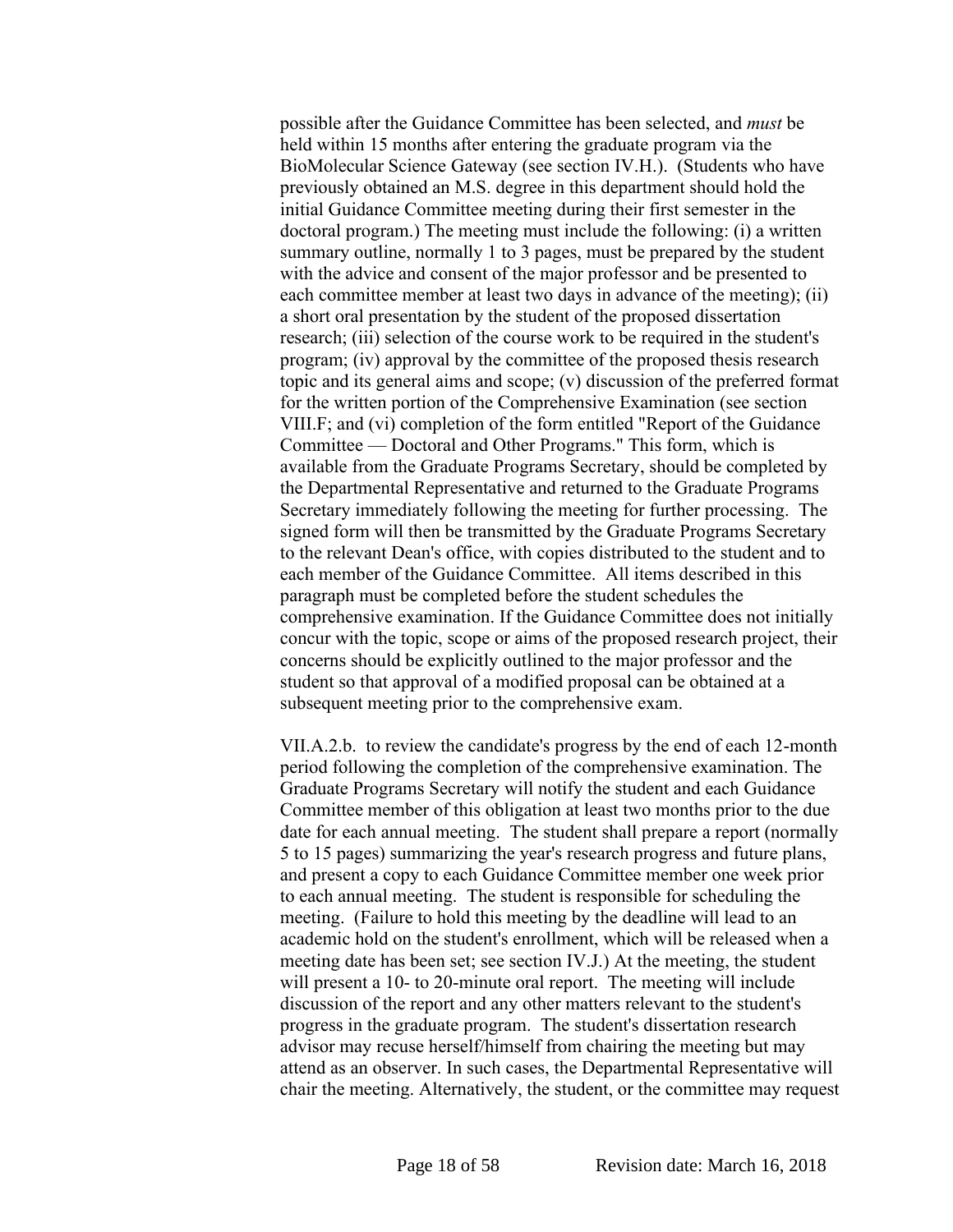the advisor's absence from the meeting. The advisor may then join the other committee members after the meeting for discussion of the student's progress. This annual meeting should serve to: (i) assess whether progress has been made; (ii) provide motivation and opportunity for the student to gain experience in the presentation and defense of his/her work; and (iii) provide opportunity for the members of the committee to make suggestions regarding methods, direction and appropriateness of the research plan outlined by the student, keeping in mind that final decisions regarding the research project are the responsibility of the major professor.

VII.A.2.c. to provide the Graduate Programs Director with an evaluation of the student's progress, as determined in each annual meeting. The Departmental Representative is responsible for the preparation of this report. (A form for reporting the evaluation will be prepared by the Graduate Programs Secretary upon receipt of the written comments from the Departmental Representative. The completed form will be circulated for signature by the Graduate Programs Secretary with a copy maintained in the student's file and the original distributed upon return. If the members reach a consensus evaluation, a single report signed by all members will suffice. Should substantial disagreement occur, individual statements representing minority views should be appended to the report. Any specific additional requirements which the student must meet, as well as how and on what schedule the student will meet the requirement(s), should be included as part of the Committee report. The student must sign the report; if (s)he disagrees with the evaluation, a written rebuttal may be appended. The Committee report and appended documents will become part of the student's permanent file. If the consensus of the Guidance Committee is that satisfactory progress toward the Ph.D. degree cannot be achieved, the Graduate Programs Director and Department Chairperson shall be informed as described in section IV.N. and X.B.6.

VII.A.2.d. to serve, collectively or individually, as resource personnel on matters of professional development as well as matters that may influence academic or research performance.

VII.A.2.e. to evaluate the dissertation and administer the final oral examination in its defense (see section IX.A.).

#### VII.B. The Master's Degree Guidance Committee

*VII.B.1.* Membership. The Guidance Committee shall consist of a minimum of three regular faculty members, the majority of which must be from BMB. The Guidance Committee should be selected by the end of the first year in the program. As with doctoral guidance committees, the major professor will chair the Guidance Committee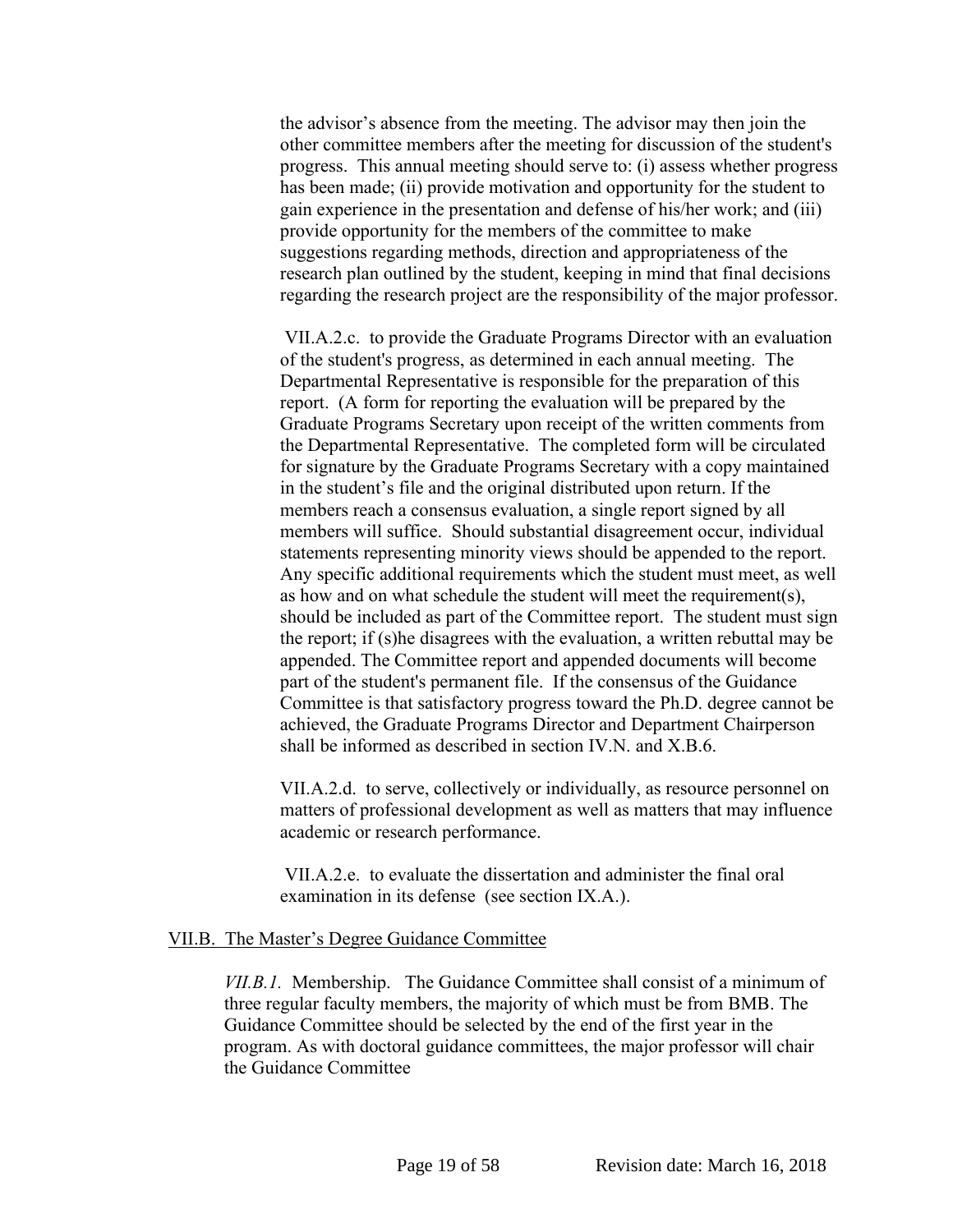*VII.B.2.* Responsibilities. The Guidance Committee is charged with the following responsibilities: (i) to plan the M.S. program with the candidate, (ii) to meet annually with the student to evaluate the student's academic and research progress, and (iii) evaluate the thesis and administer the final oral examination in its defense.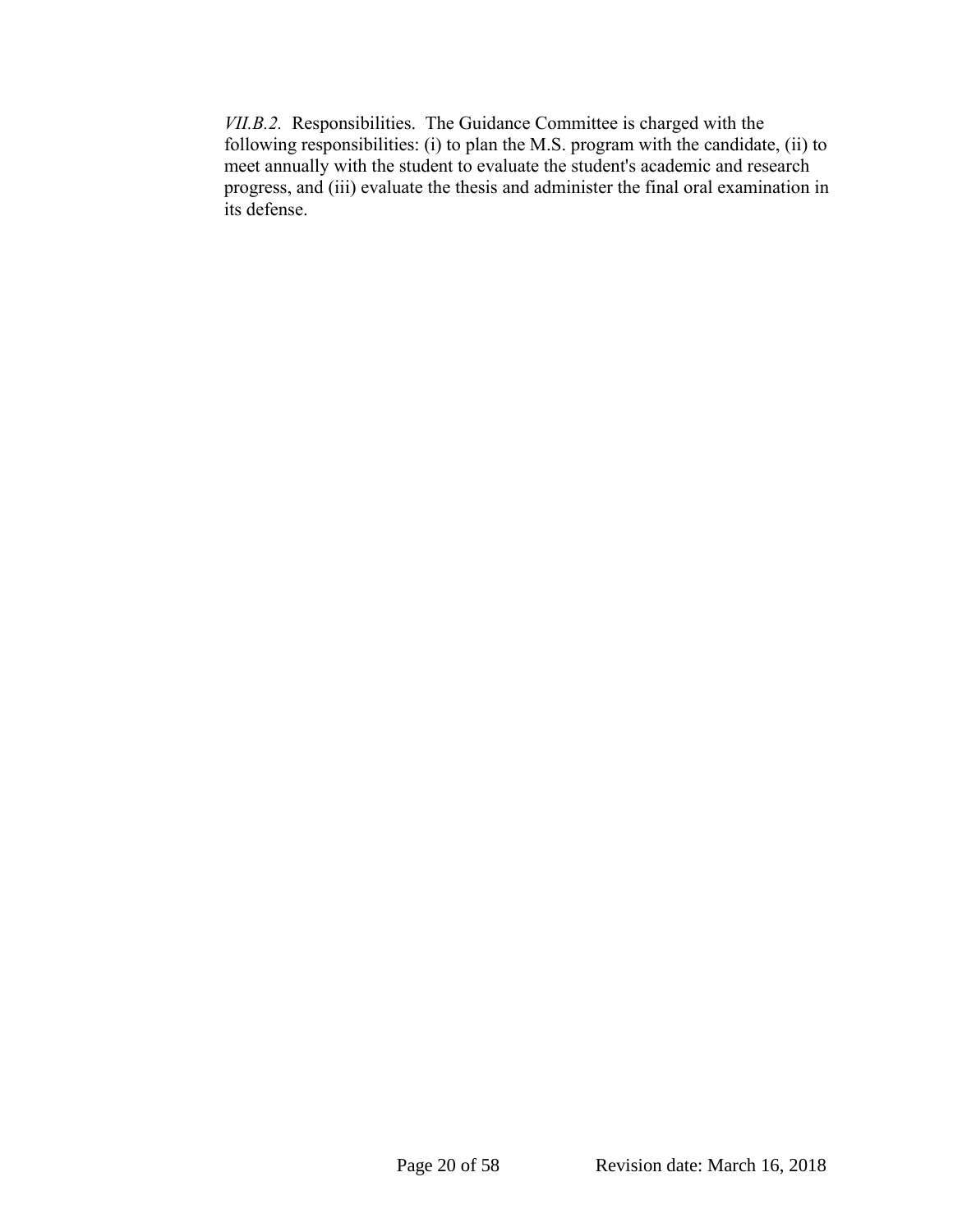# <span id="page-21-0"></span>**VIII. Comprehensive Examination**

# VIII.A. Purpose of the Comprehensive Examination

The purpose of the Comprehensive Examination is to evaluate the student's academic and research progress and potential. The examination provides information to help the student and the faculty determine whether the goals of the student are consonant with his/her abilities and with the standards of the Department, and whether his/her rate of progress merits continued support of the student by the Department in terms of research facilities and resources, faculty time, and direct financial aid.

# VIII.B. Description of the Comprehensive Examination

The Comprehensive Examination consists of the preparation of a written research progress report and proposal (see section VIII.F.), its oral presentation in a public seminar, and its defense before an examining committee. (The composition of the examining committee is described below in section VIII.D.1.) The examination will focus on an evaluation of (i) the studies the student has already conducted in the laboratory of his/her dissertation research advisor, (ii) the proposal for future research that will serve as the basis for the doctoral dissertation, and (iii) the student's knowledge and understanding of the facts and fundamental concepts that are pertinent to the dissertation research. Thus, the student must demonstrate defensible logic in the formulation of questions and in the attempts or proposals to answer these questions experimentally, as well as a knowledge and understanding of the facts and concepts important to the research (See also section VIII.E. on the evaluation of performance.)

#### VIII.C. Preparing for the Comprehensive Examination

What is the student be expected to know for the examination, and how should (s)he prepare for it? To answer these questions in part, the following considerations are put forth:

*VIII.C.1.* A BMB doctoral student must know a certain essential body of information in order to understand the field, to communicate with others, and to build upon others' work. Much of this factual knowledge can be learned from course work and from the current basic textbooks of biochemistry and molecular biology. Therefore, early in their graduate careers, students are encouraged to review textbooks to fill in the gaps in their knowledge and understanding, which may be assessed by coursework and conversations with the major professor or Guidance Committee members. Other sources such as those described below complement the learning process.

*VIII.C.2.* The Department is very interested in a student's research potential and capabilities. These are assessed by testing the student's ability to ask significant questions, to synthesize logical hypotheses, to design and execute appropriate experiments to answer these questions, and to interpret the results properly. Thus,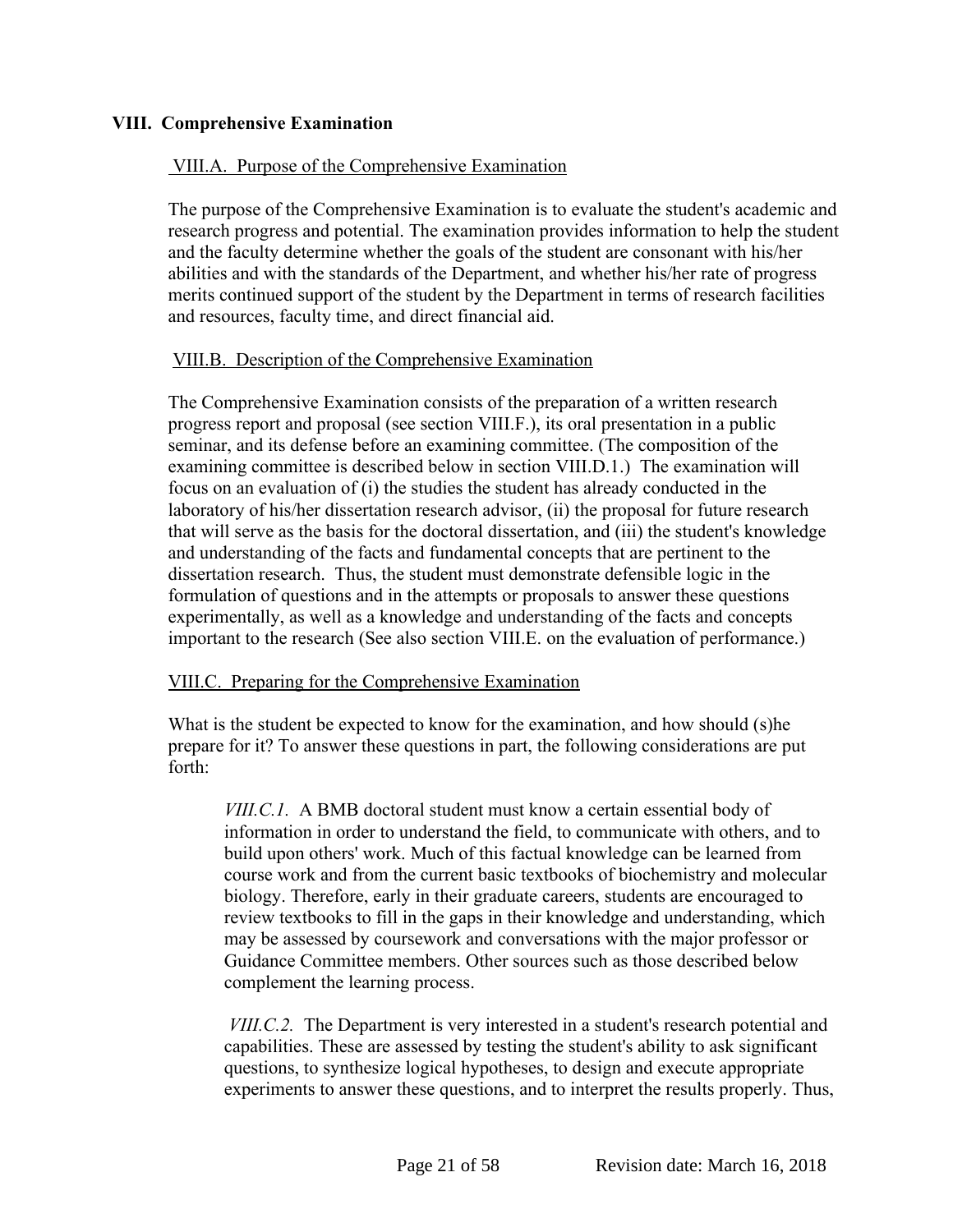a major aim of the comprehensive exam is to determine if the student can solve biochemical problems logically and creatively. The exam will also require knowledge of various laboratory techniques, including the theoretical basis for methods of isolation, identification, and analysis of biomolecules. Thus, it is to the student's advantage to begin laboratory work as soon as possible, since it is often easier to learn about methods in a practical setting.

*VIII.C.3*. The student will gain in the understanding of contemporary approaches to biochemical problem-solving by reading selective articles in biochemical research journals. This does not mean skimming numerous articles, but carefully analyzing a few selected ones to understand the questions the authors asked, the general approach and specific techniques used to answer the questions, and to what extent the authors actually answered the questions. By making it a practice to look up in standard texts, reference books, and cited articles those matters in these papers that are not understood, students will systematically add to their body of essential biochemical knowledge. This approach augments the review of textbooks and research papers.

*VIII.C.4.* A major distinction between the Doctor of Philosophy and the technician lies in the areas of self-assessment and self-direction, and in understanding the significance of a research problem in the larger context of science. These abilities are learned as the student obtains the specific knowledge, skills, and competencies required of a Doctor of Philosophy in BMB. Part of the student's education involves the process of comprehending what is important to know, what skills are needed, what the priorities are at a given time, and what is effective communication. This requires in large part a self-directed development of scientific judgment and awareness that are obtained through the student's interactions with the major professor, colleagues in the laboratory, and other scientists. Students should call upon faculty members for help in the pursuit of these goals. Progress will occur as the student actively participates in research, laboratory seminars and discussions, departmental seminars, and journal clubs, and reflects on what (s)he is doing and planning to do.

*VIII.C.5.* The dissertation research advisor should not directly participate in the writing of the Comprehensive Examination Progress Report and Research Proposal or in the preparation for the oral presentation. These should represent the student's individual efforts and abilities. Prior to the time that a student begins preparing for the comprehensive examination, the dissertation research advisor is expected to play a major role in preparing the student for this evaluation by directing the student to relevant review and research articles, discussing the scope, significance and specific aims of the project, analyzing data arising from experiments by the student and by others, and discussing strategies for effective writing and oral presentation.

Cases of scientific misconduct due apparently to unintentional plagiarism continue to arise. "Ithenticate" is an anti-plagiarism software that is available on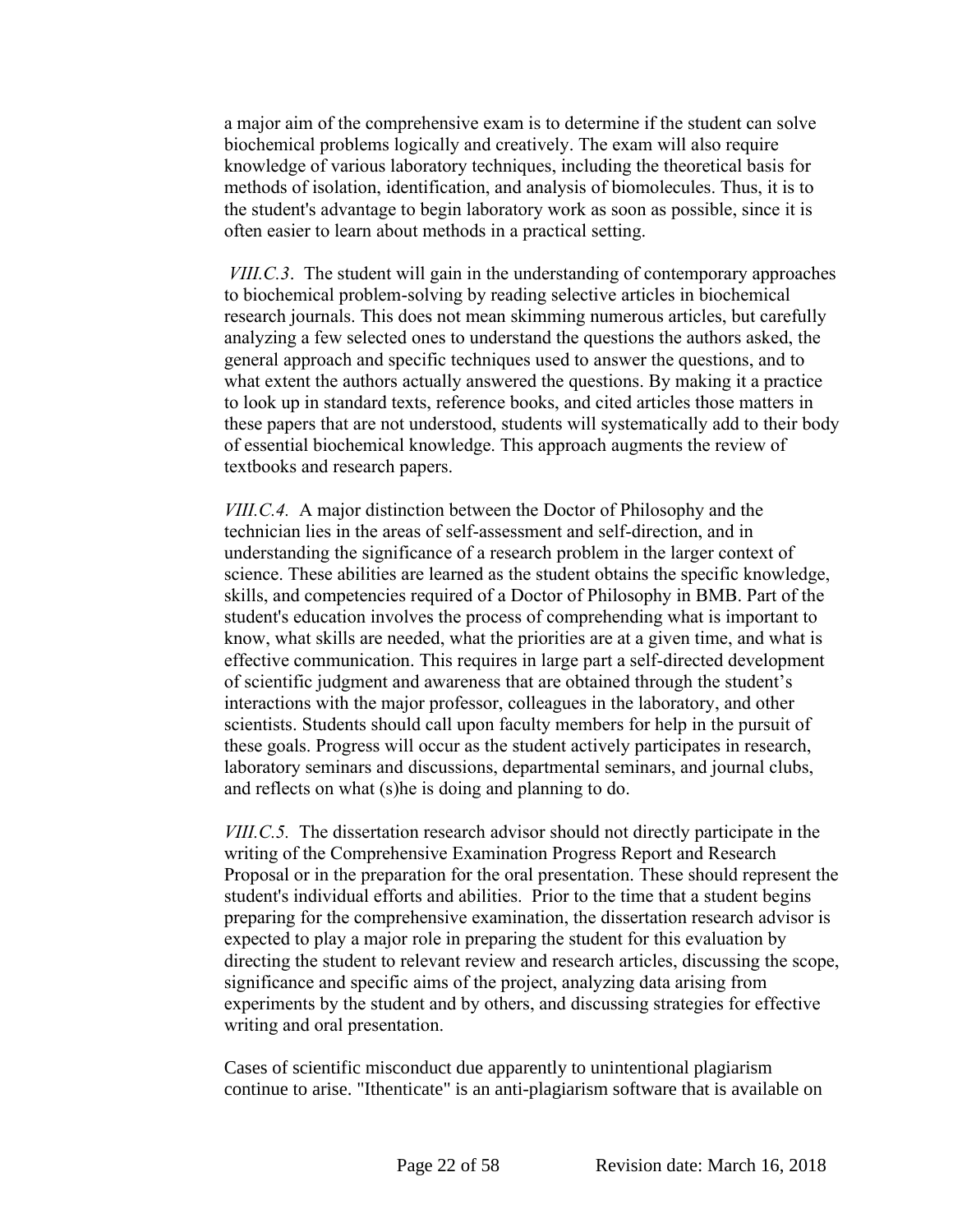Desire 2 Learn [\(https://d2l.msu.edu/\)](https://d2l.msu.edu/), and is set up so that faculty, postdocs, and graduate students can check their written work for unintentional plagiarism. Read more at: [http://tech.msu.edu/ithenticate/.](http://tech.msu.edu/ithenticate/)

#### VIII.D. Scheduling and Administration of the Comprehensive Examination

A student may attempt the comprehensive examination if his/her academic performance meets the standards described in section IV.B, and the initial meeting with the Guidance Committee has been held and officially documented by submission of the signed Guidance Committee report (see section VII.A.2.a). For students entering via the BioMolecular Science Gateway, the deadline is November 15th of the third year. If the outcome is other than a Pass without Conditions, the examination must be completed by December 15th of the third year. (Students who have previously earned an M.S. degree in this department must complete the comprehensive examination no later than one month after the beginning of the second year in the Ph.D. program.).

No later than three months before a student's latest possible examination date (i.e., typically by August 15 of the second year), the student shall establish a date for the comprehensive examination in consultation with the guidance committee members and the departmental Comprehensive Exam Organizing Committee (CEOC), who will appoint one member of the examining committee (see VIII.D.1). If a student has not selected an exam date by the indicated deadline, the CEOC will assign an open examination date for that student. If a student feels that the assigned date presents an undue hardship, s/he can request an alternative date by written request to the Graduate Programs Director. The Graduate Programs Director should be kept informed of the examination schedule.

The following procedures and requirements pertain to students who are in the process of scheduling, preparing for, and taking the examination:

*VIII.D.1.* CEOC will select each student's Comprehensive Examination Committee in accordance with the following requirements. The Comprehensive Examination Committee shall consist of a minimum of three BMB Department faculty members (including the Examination Chairperson and the Departmental Representative) and the non-BMB faculty member(s) from the student's Guidance Committee. The Chairperson of a student's Comprehensive Examination Committee will be a member of CEOC who is not a member of the student's Guidance Committee. The Comprehensive Examination Committee will exclude the student's major professor (note that the mentor's role related to the comprehensive exam is described in section VIII.C.5).

For students in dual major degree programs (II.D), the comprehensive exams are arranged according to the guidelines of the primary department. The examining committee shall include members from both departments, with three members from the primary department and two members from the secondary department. If BMB is the primary department, the student's major professor (primary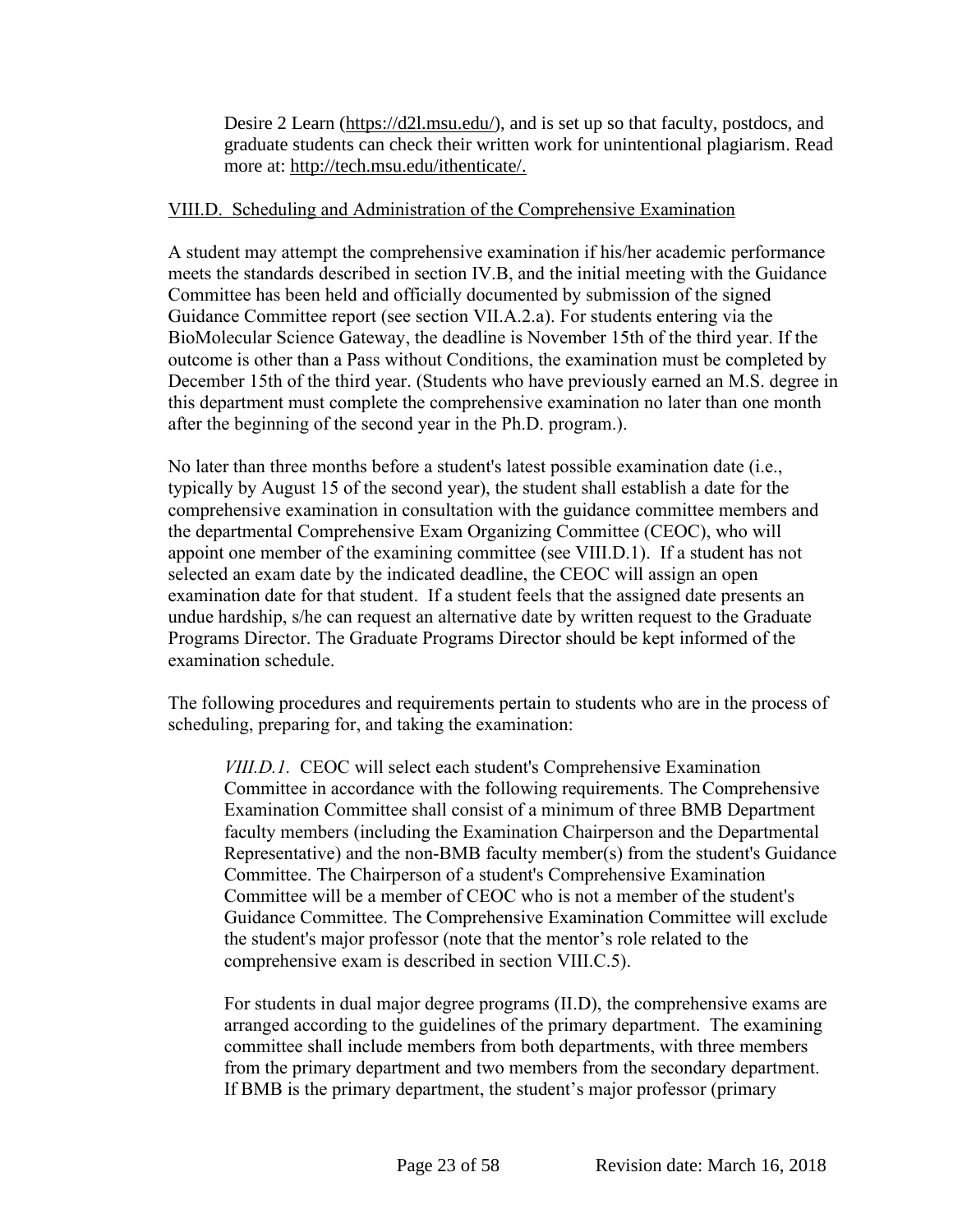advisor) is excluded from the Comprehensive Exam Committee. The Guidance Committee in consultation with the Graduate Programs Director will decide whether the secondary advisor should participate in the comprehensive exam.

*VIII.D.2.* The student is strongly encouraged to make use of a Reader for the research proposal prior to the Comprehensive Examination. This Reader may be a faculty member (from BMB or other unit), a postdoctoral researcher, or an advanced graduate student, but the individual must be familiar with the required format and expectations of the exam. The Reader will evaluate and comment on the student's best effort at a progress report and research proposal, emphasizing the writing format, scientific logic, and clarity of language rather than the specific experimental details of the proposed research. The Reader must not be a member of the student's Comprehensive Examination Committee. The Reader will be chosen by agreement between the student, the major professor (research advisor), and the selected individual. To the extent possible, the Reader's expertise should overlap the topic of the student's research. The Reader will try to help the student anticipate problems with the progress report and research proposal with respect to presentation and scientific content. However, the primary responsibility for developing an acceptable proposal rests with the student. Students are encouraged to consult with other students or faculty members, and to make use of other resources such as workshops on proposal writing in order to develop as strong a proposal as possible before giving it to the Reader. If a Reader is used, the student must give the progress report and research proposal to the Reader at least four weeks before the comprehensive examination. The Reader must return the progress report and research proposal to the student within one week. This will allow at least two weeks for the student to make revisions, since a copy of the progress report and research proposal must be given to each member of the Comprehensive Examination Committee at least one week before the comprehensive examination. The identity of the Reader will be revealed to the exam committee and his/her efforts will be publicly acknowledged at the oral presentation.

*VIII.D.3.* The student will set a firm date for the examination after consulting with the members of his/her Comprehensive Examination Committee (date subject to the time limitations stated above). At least one week prior to the scheduled date of the exam, the student must present a copy of his/her Comprehensive Examination Progress Report and Research Proposal to each member of the Comprehensive Examination Committee and to the Graduate Program secretary.

*VIII.D.4.* The public oral portion of the examination (i.e., seminar) should be approximately 50 minutes in length. The closed portion of the examination should be scheduled for the following two hours. The seminar presentation is typically held in Room 208 Biochemistry (scheduled through the departmental staff or website), although comparable rooms in buildings nearby may also be used. Announcements of the seminar should appear in the *BMB Weekly* and on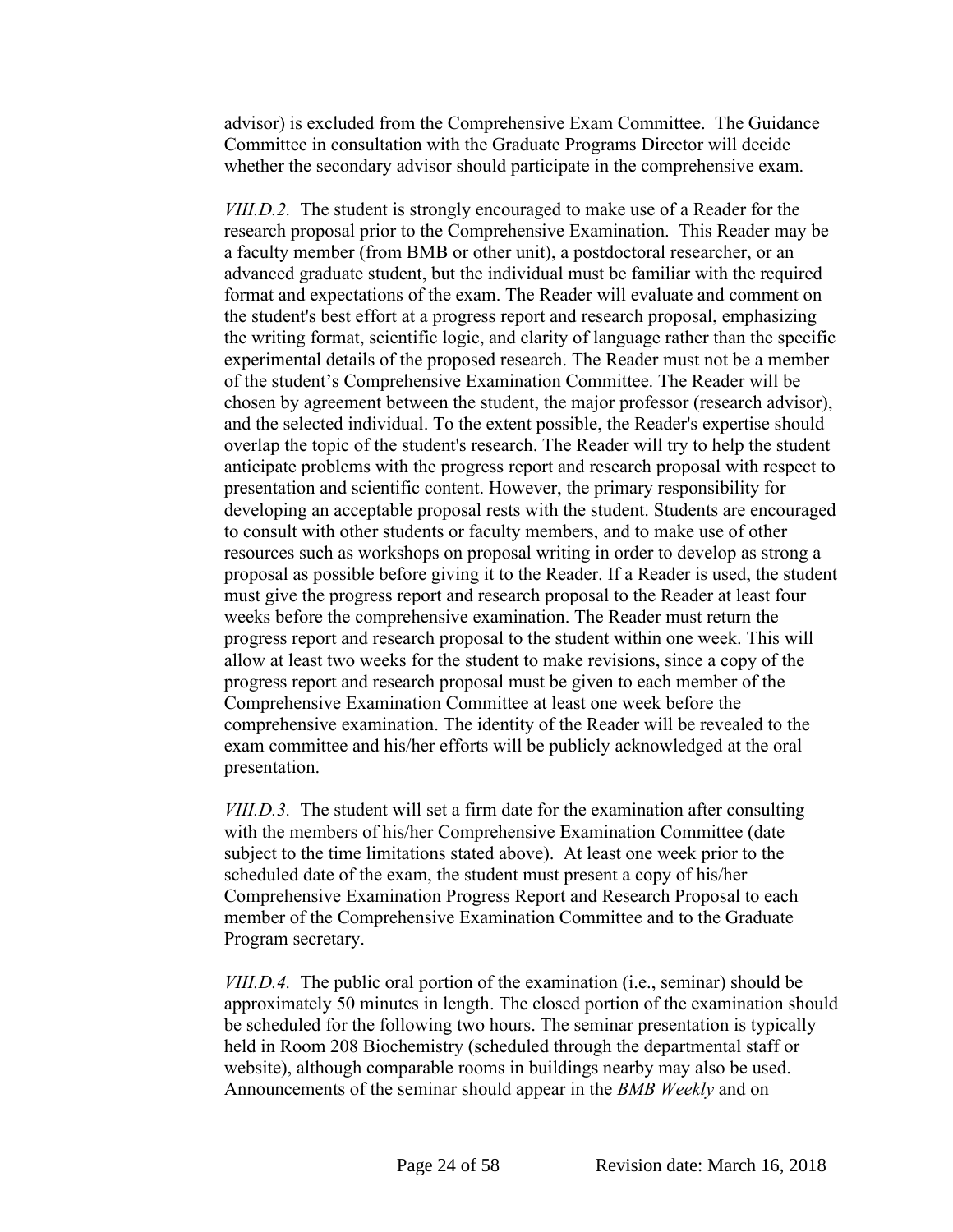appropriate bulletin boards. The closed portion of the examination that immediately follows the seminar should be held in one of the conference rooms in the Biochemistry Building or an adjacent building; the candidate is responsible for scheduling these rooms in advance.

*VIII.D.5.* The Comprehensive Examination Committee will attend the oral presentation but will not participate in the public discussion. As soon as the public discussion is completed, the Committee will meet with the student in a prescheduled conference room (see above paragraph) for private consideration of the research report and research proposal. Before the closed examination begins, the committee will briefly discuss any relevant general issues and the chair will remind the committee of the purpose, scope and criteria for the examination. Near the conclusion of this examination, the student will be excused from the room while a decision is reached. The chairperson of the student's Comprehensive Examination Committee will inform the student and the major professor/research advisor as soon as possible of the decision and the reason(s) for it. Section VIII.E. describes the criteria used for evaluating performance and the procedure for submitting the required written report of the examination result.

#### VIII.E. Evaluation of Performance on the Comprehensive Examination

The overarching purpose of the Comprehensive Examination is to assess the potential of the graduate student to complete a research project suitable for her/his dissertation, which is the major requirement for the Ph.D. The exam should evaluate the student, and not the project. The following criteria will be used in evaluating student performance on the comprehensive examination. First, the candidate shall demonstrate an understanding of the scope and significance of the research, and shall have defined and defended the specific aims of the proposed project. Second, the candidate shall demonstrate knowledge and understanding of the fundamental concepts on which the thesis project is based. Third, the candidate shall demonstrate adequate knowledge of the basic principles and concepts of biochemistry and molecular biology (metabolism, structure and function of biomolecules, enzymology of nucleic acids). Fourth, the candidate shall demonstrate skill in analytical thinking and in the application of the scientific method to the research topic. Fifth, the student will have made sufficient progress on the research project to demonstrate an ability to execute experiments successfully and to interpret their results. Sixth, the student will have composed a suitable written proposal, including organization of the scientific concepts and appropriate professional writing style. Seventh, the student will have demonstrated adequate oral presentation skills including organization and clarity.

A pass decision shall require that there be not more than one dissenting vote. In cases either of marginal performance, or of strong performance but where areas of weakness were found, the examining committee can take advantage of a full range of options, including recommending or requiring rewriting of the progress report and/or research proposal, execution of certain laboratory procedures, or other alternatives uniquely appropriate to the candidate. Deadlines for completing these remedial activities shall be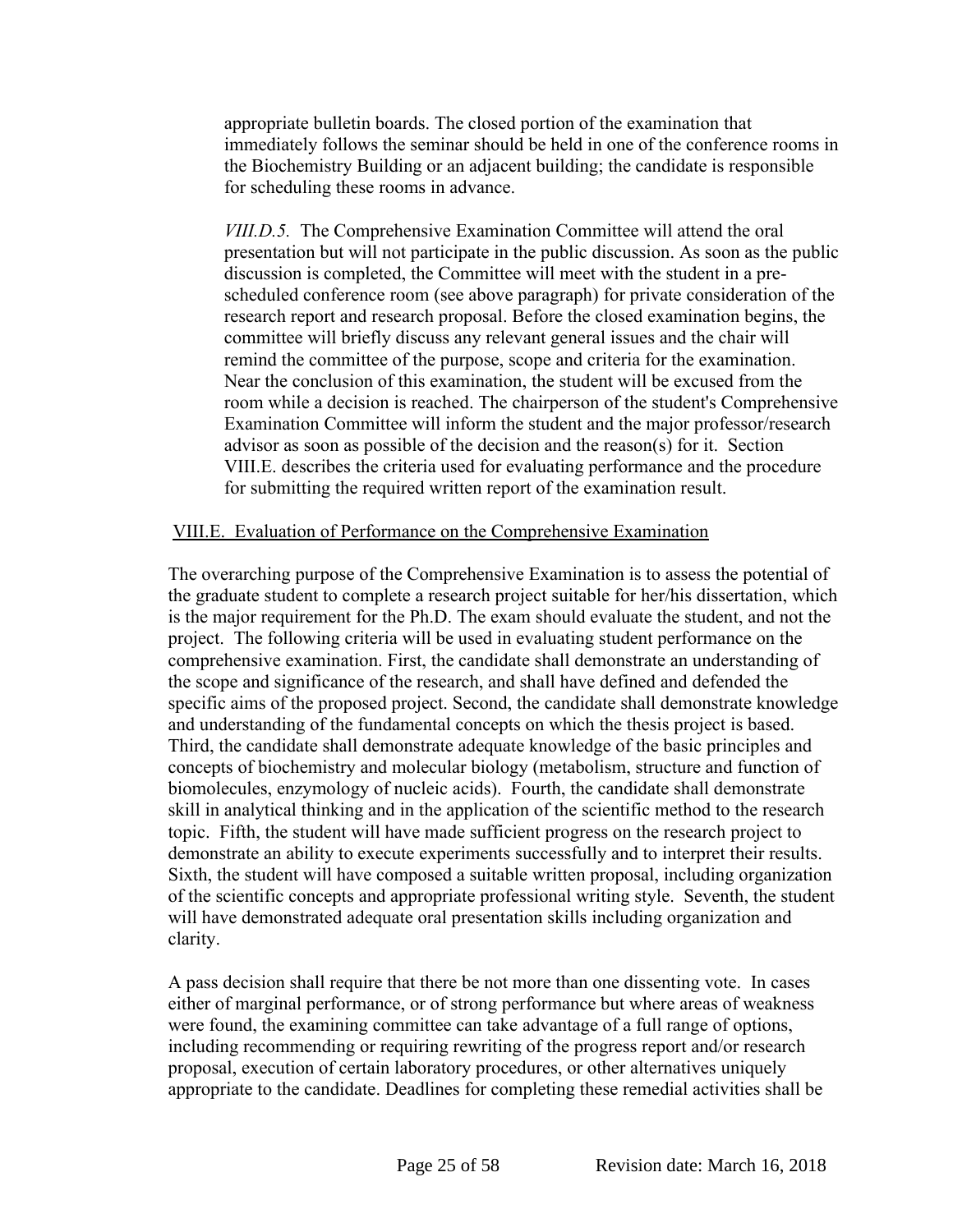defined and must not extend beyond Dec. 15 of the student's third year, unless approval is obtained from the Graduate Programs Director. At the discretion of the examining committee, a discussion may be held with the major professor at the conclusion of the exam. In the event of failure, the committee may recommend that the student apply to the M.S. program (see section III.B.2). The Department believes that recommendation to pursue the M.S. degree is not a punitive measure, but one that may serve to strengthen the candidate. Normally, only one chance will be given to pass the comprehensive examination; however, a second opportunity may be offered on the recommendation of the Comprehensive Examination Committee after consultation with the student's major professor, the Graduate Programs Director, and the student. This decision should be rendered as soon as possible, and no later than one week after the examination date. If a student believes that the evaluation of his/her performance in the comprehensive exam was unfair, Article 2.2.4 of the GSRR (http://grad.msu.edu/gsrr/) states that the Dean of the College shall administer the reassessment of the student's performance. In the comprehensive exam, evidence of academic misconduct may lead to dismissal from the program. Section 5.5.2 of the GSRR describes the appeal process. The comprehensive examination, including any repeats, must be passed no later than the end of the first semester of the third year in the program.

The form used to report the examination result is available from the Graduate Programs Secretary. Within one week of the examination date, the completed form must be returned by the Comprehensive Examination Committee Chairperson to the Graduate Programs Secretary for the recording of the result, filing, and distribution of copies to the student, the major professor, the Graduate Programs Director, the CEOC Chairperson, and each member of the examining committee. The chairperson of the student's Comprehensive Examination Committee will inform the student and the major professor/research advisor of the decision without delay (see section VIII.D.5.).

A copy of the student's Comprehensive Examination Progress Report and Research Proposal must be maintained by the Department in the student's file.

# VIII.F. Format of the Comprehensive Examination Progress Report and Research Proposal

At the first Guidance Committee meeting, the student, mentor and committee should agree on whether the student's Research Proposal should follow the format of a PHS SF424 R01 proposal (http://grants.nih.gov/grants/funding/424/index.htm) an NSF proposal (http://www.nsf.gov/funding/preparing/), or a generic format, as described below. Regardless of the format, this document should be prepared single-spaced, using 11 or 12 point Arial or other clear font, with figures and tables embedded into the text, a bibliography (including complete lists of authors and reference titles; no limit on the number), and without appendices. Additional details are indicated below.

*VIII.F.1* For students using an NIH format, the text should include Specific Aims (1 page) and Research Strategy ( $\leq$  12 pages to include Significance, Innovation,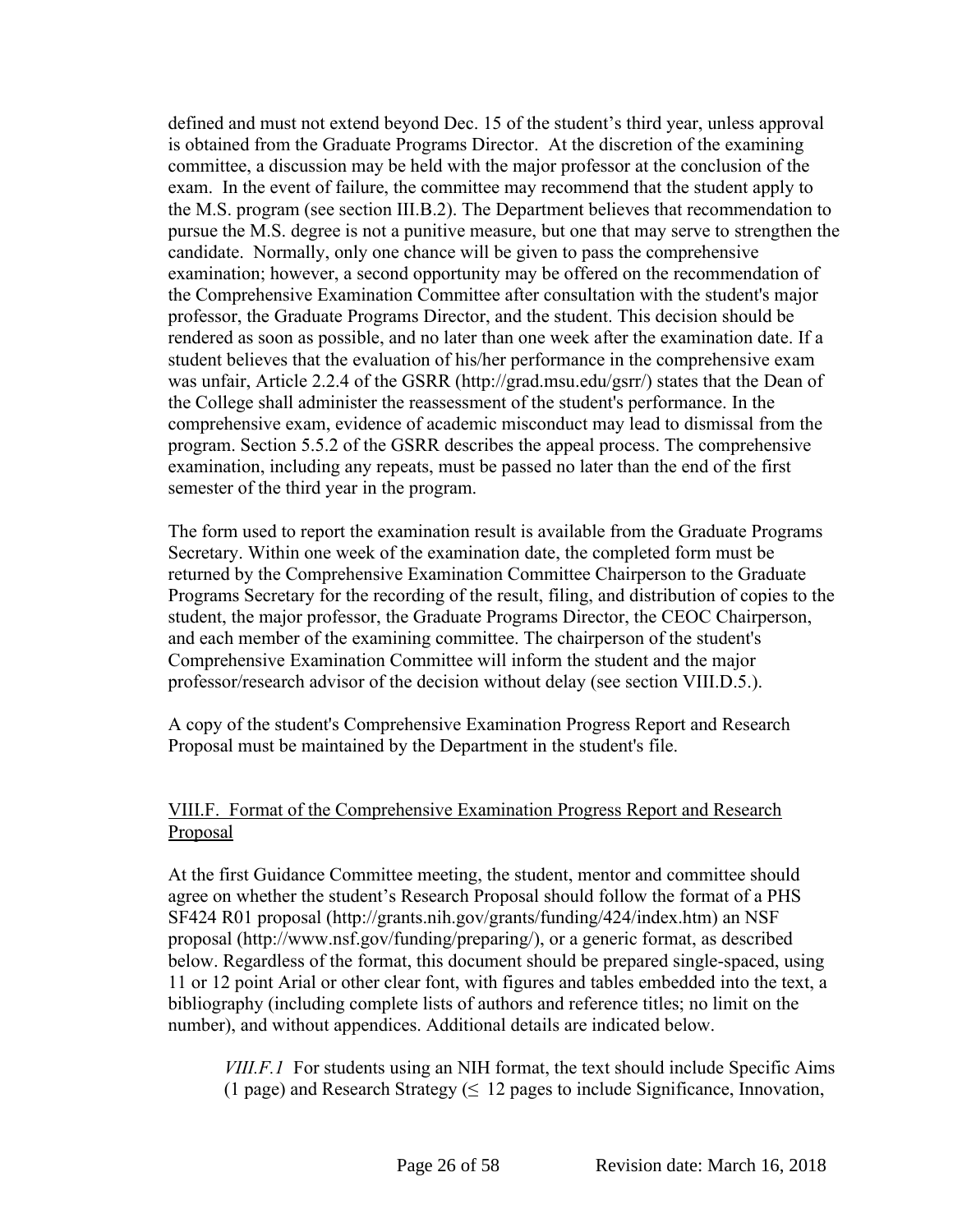and Approach that includes Preliminary Studies and Planned Studies). Full references are not included within the  $\leq 12$  page limit. Samples of R01 proposals are available on the internet

([http://www.niaid.nih.gov/researchfunding/grant/pages/appsamples.aspx](https://mail.cns.msu.edu/owa/redir.aspx?C=PDds2BwRYUKtty9LDIN8aBabxZAN-c8I6it7xcaR9kuMZCY87OLyPIsoH0XIilN8La9aNueNsBc.&URL=http%3a%2f%2fwww.niaid.nih.gov%2fresearchfunding%2fgrant%2fpages%2fappsamples.aspx)).

*VIII.F.2* For students using an NSF format, the text should include a Project Summary (1 page that describes the intellectual merit and broader impacts) and Project Description  $( \leq 15 \text{ pages to include objectives, expected significance,})$ relation to the present state of knowledge in the field, general plan of work, and broader impacts). Full references are not included in the  $\leq 15$  page limit.

*VIII.F.3* For students using a generic format, the text should include Specific Aims (1 page), Introduction ( $\leq 3$  pages; a concise history of the problem area and the main issues that currently occupy attention in the area), Results ( $\leq 5$ pages,describing your principal results, presenting them in graphic, tabular, or other relevant form and in an order that relates clearly to the sequence of questions asked), Proposal for Future Research ( $\leq 5$  pages), and full References (no page limit). (Usually the proposed research will be a continuation of the research problem that the student has described in the Results section. However, if the proposed dissertation research is clearly unrelated to the student's previous research, the proposal should include a separate introduction to the new project of  $< 2$  page.)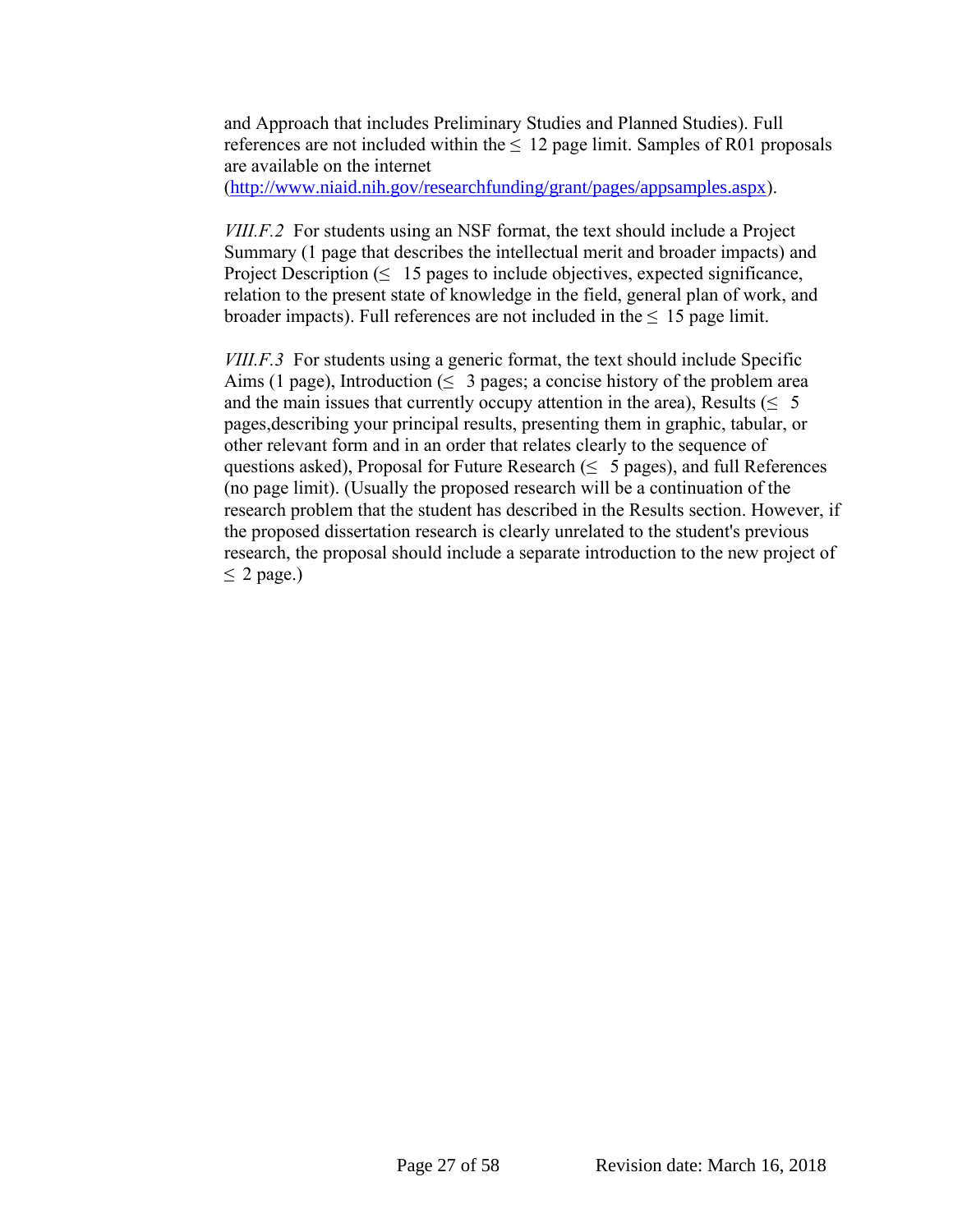# <span id="page-28-0"></span>**IX. Thesis/Dissertation Defense and Final Oral Examination**

#### IX.A. The Doctoral Dissertation

*IX.A.1.* Nature and Scope of the Dissertation. The dissertation must be based on original biochemical and/or molecular biological research that results in a significant contribution to knowledge. A major requirement is that the dissertation must clearly demonstrate that the candidate has reached a state of scientific maturity enabling him/her to perform independent research of high quality. The merit of the research should be commensurate with that published in refereed biochemical journals.

Since the dissertation is a scholarly work that should indicate scientific competence, it should reflect various attributes of the candidate. The foremost of these are:

- Intellectual ability.
- Technical competence.
- Knowledge in depth of the research area.
- Ability to construct and test hypotheses.
- Ability to interpret results and justify the interpretation.
- Ability to be critical.
- Understanding of the significance and limitations of the research findings.
- Ability to communicate in a competent manner.

If a major portion of the dissertation research is completed and similar results are then published by another laboratory, the Guidance Committee should be convened as soon as possible. The candidate should clearly communicate the nature of the problem and bring the committee up-to-date on the work accomplished. The committee will then recommend the course of action to be followed, basing its recommendation on the quantity and quality of the work the candidate has performed. The recommendation might range, depending on the individual case, from allowing the candidate to base the dissertation solely on the work already done to requiring a significant amount of additional experimentation.

*IX.A.2.* Preparation of the Dissertation. The candidate is solely responsible for writing the dissertation; however, the dissertation presented for evaluation by the Guidance Committee should reflect the input and standards of the dissertation research advisor. As a guide to the desired style and form of the dissertation, the students should examine the previously approved dissertations on file that are in room 202 BCH. An electronic dissertation must be prepared in accordance with the specifications in the "The Graduate School Guide to the Preparation of the Master's Theses and Doctoral Dissertations," a handbook that is available, along with a packet of required forms, from the Office of the Graduate School.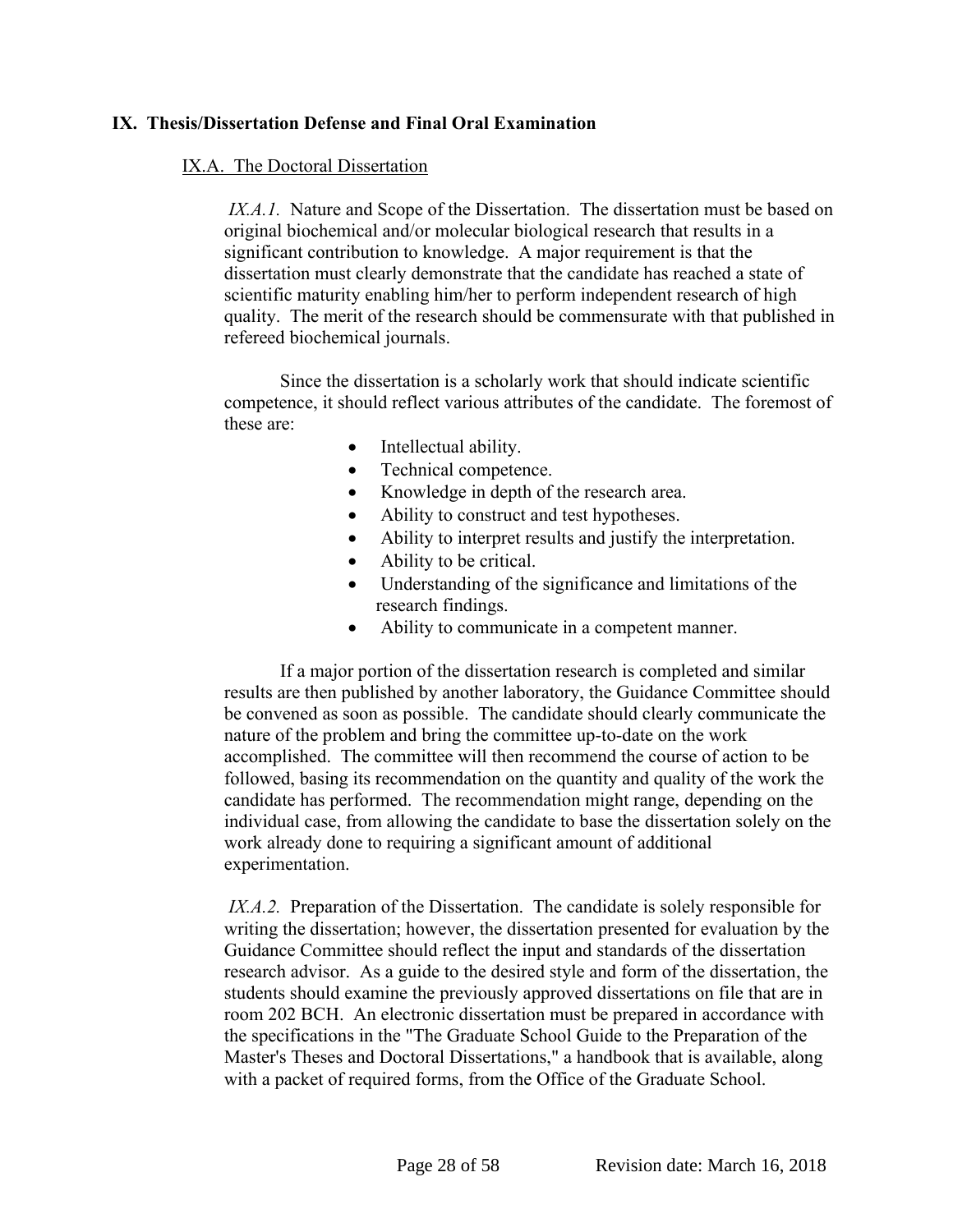The Department abides by the standard set forth in the Academic Programs Catalog [\(http://www.reg.msu.edu/AcademicPrograms/Text.asp?Section=111#s399\)](http://www.reg.msu.edu/AcademicPrograms/Text.asp?Section=111#s399), which defines a doctoral dissertation as "original research upon which a dissertation, which makes a significant contribution to knowledge is to be prepared and publish".

 Often, the content of one or more chapters of a thesis /dissertation comes directly from papers already published, often with multiple authors in addition to the author of the thesis/dissertation. In this context, the guidance committee and its chair are urged to consider the appropriateness of including a chapter in a thesis/dissertation that is a multi-authored published paper not written by the author of record of the thesis/dissertation. For a thesis or dissertation that consists of one or more chapters that are already published papers: **(a) These chapters must be introduced with the list of all authors, citation for the publication, and include a copy or of the written permission from the publisher (who generally holds the copyright) to reprint the article. (b) If multiple articles make up the document, these must be "tied together" with a required general introduction and summary/discussion**. The dissertation/guidance committee chair will decide any further requirements.

To avoid unintentional plagiarism, "Ithenticate" that is an anti-plagiarism software is available on Desire 2 Learn [\(https://d2l.msu.edu/\)](https://d2l.msu.edu/). Students can use it to check their written work for unintentional plagiarism. Read more at: [http://tech.msu.edu/ithenticate/.](http://tech.msu.edu/ithenticate/)

The candidate is responsible for the cost of the dissertation. Under some circumstances, the major professor may pay for specific items. For example, the cost of the preparation of figures that will be used for manuscripts as well as for the dissertation may be paid from funds available to the research advisor.

*IX.A.3.* Evaluation of the Dissertation and Final Examination Procedure. At least one week (and preferably two weeks) prior to the scheduled defense date, the candidate shall submit to each Guidance Committee member a copy of the dissertation that represents his/her best effort. The copies should be complete, carefully proofread, clearly reproduced, and in a form that the candidate and the major professor consider as qualifying for the final version. The Guidance Committee should critically review the work. For example, additional experiments to clarify a point, or changes in both presentation and content may be required. Any differences of opinion between a member of the Committee, the candidate, and/or the dissertation advisor should be arbitrated by the entire Guidance Committee. If substantial changes are required, the committee may request that the candidate submit a revision of the dissertation to each member of the Committee for review before final acceptance is given.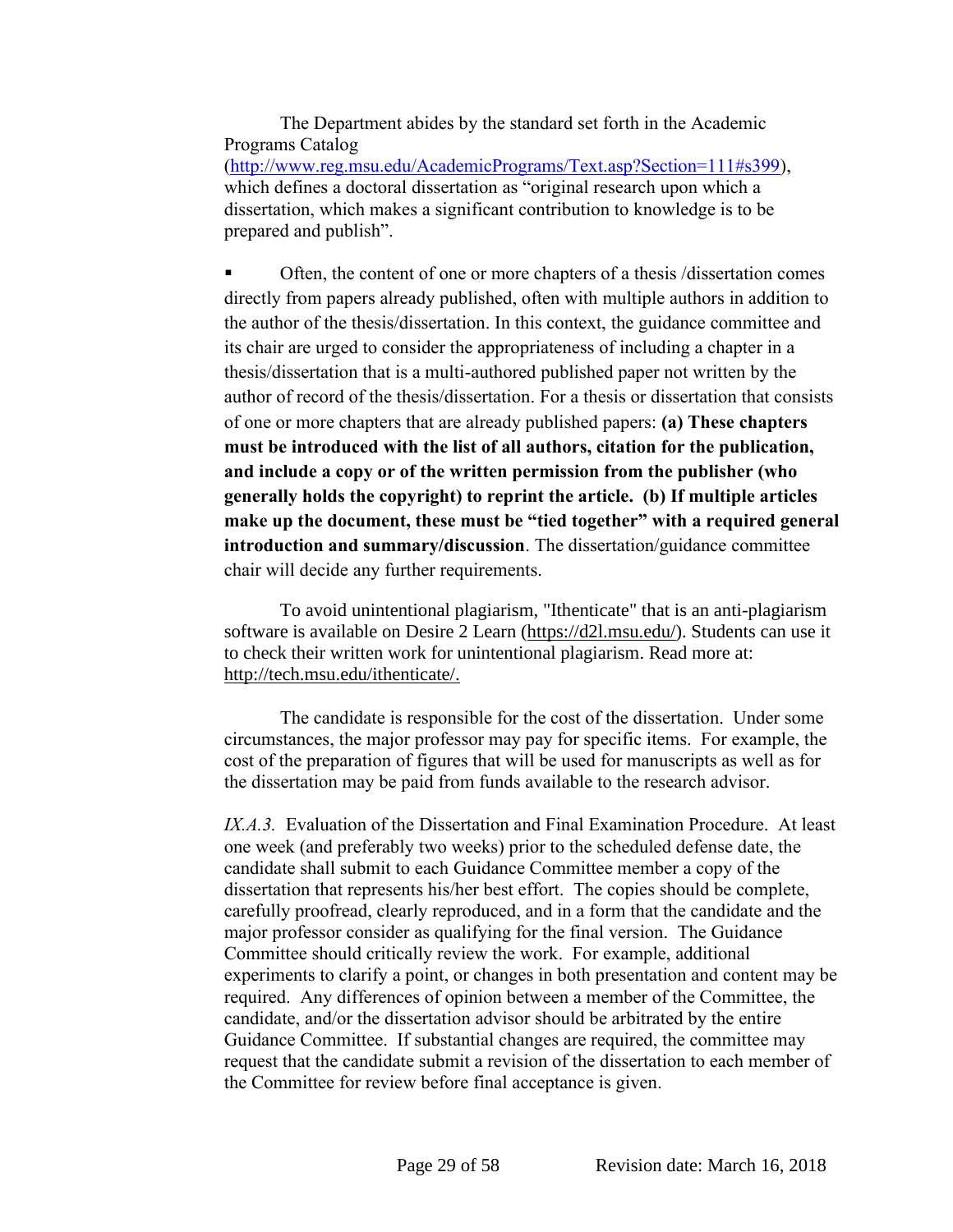To ensure fairness in the examination procedure and maintenance of academic standards, the Dean of the College or the Chairperson of the Department may appoint an outside member to the examining committee, who will read and critique the thesis/dissertation, participate in the oral part of the exam, and submit a report to the Dean of the College and/or the Chairperson of the Department.

As part of the final examination, the candidate will present an open seminar describing the dissertation research. It should be scheduled at a convenient time and must be announced in the *BMB Weekly* and on appropriate bulletin boards.

Immediately following the seminar, the Guidance Committee will meet in private with the candidate to administer the final oral examination in defense of the dissertation. The Departmental Representative should record the Committee's decision on the form, "Record of Completion of Dissertation and Oral Examination Requirements for Doctoral Degree Candidates." In all instances, the acceptability or unacceptability of the dissertation shall be the decision of the Guidance Committee. Acceptance shall require that there be not more than one dissenting vote.

*IX.A.4.* Degree Certification. After completion of the final examination and any required revisions to the dissertation, two bound copies of the Ph.D. dissertation or M.S. thesis must be received by BMB and the major professor, respectively, before the Department will certify to the Graduate School that the degree requirements have been fulfilled. The Graduate School will only accept electronic documents of theses and dissertations via ProQuest. Students have the option to permit her/his thesis or dissertation available to searches using Google, Google Scholar and Google Books. Theses or dissertations that involve potential patents are restricted from public access for a period of six months by ProQuest. Detailed formatting and submission information for preparing documents is available from the Graduate School Web site. Full texts of theses and dissertations are available at http://libguides.lib.msu.edu/dissertations.

#### IX.B. The Master's Degree Thesis

The thesis shall demonstrate that the student has acquired the technical skills to plan experiments, to carry them out with precision, and to interpret the results logically. It should be apparent that the candidate has the ability and training to participate successfully as a member of the research team. The thesis must be prepared in accordance with the specifications in the publication, "The Graduate School Guide to the Preparation of Master's Theses and Doctoral Dissertations," obtainable from the Graduate School. Other aspects of thesis preparation and presentation are as described in the section on doctoral dissertations (see section IX.A), except that an open seminar is not required. Suitably bound copies of the thesis may be presented to the thesis research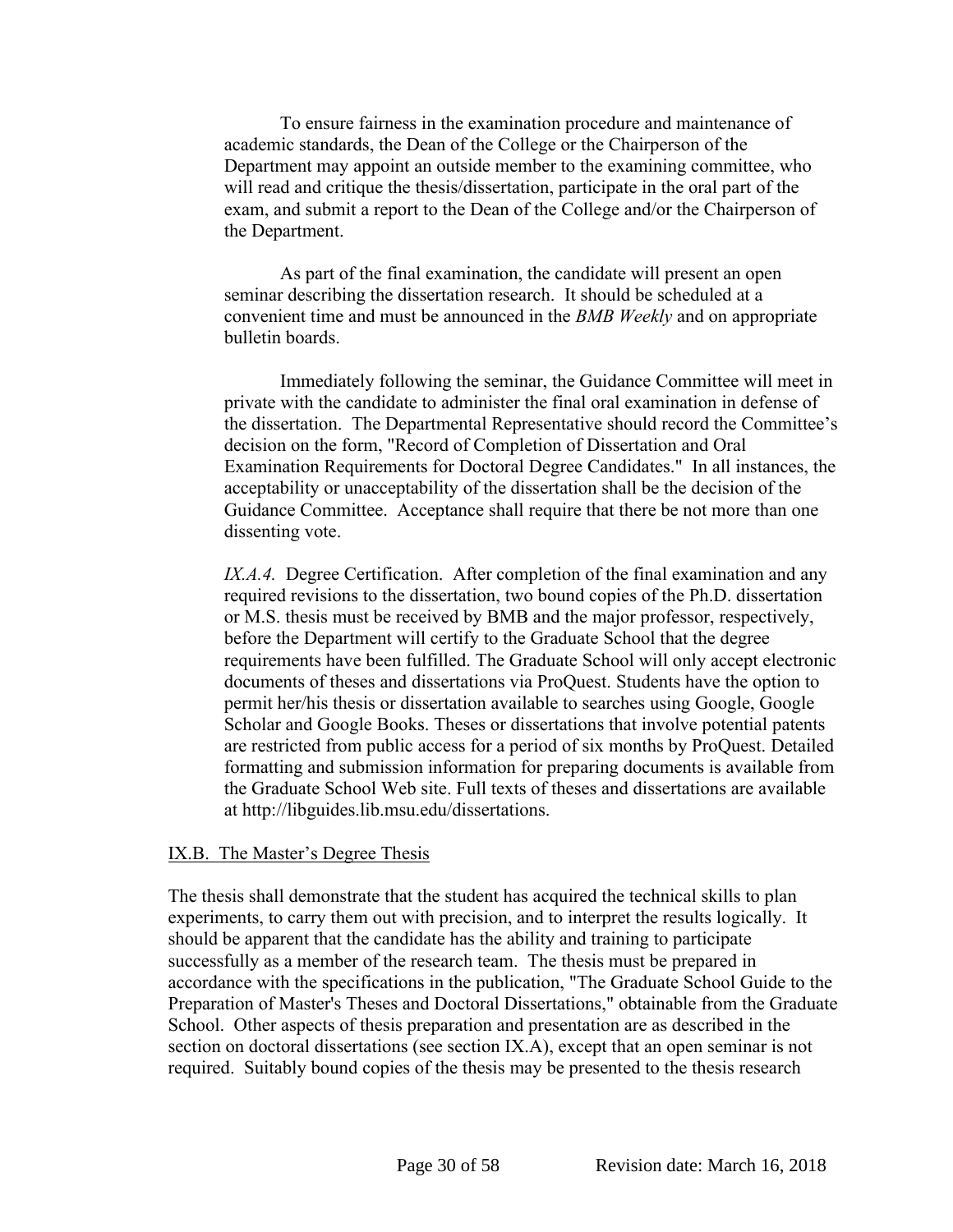advisor and to the BMB Graduate Programs Secretary. The degree will not be certified by the Department until the eletronic thesis has been received (see section IX.A.4).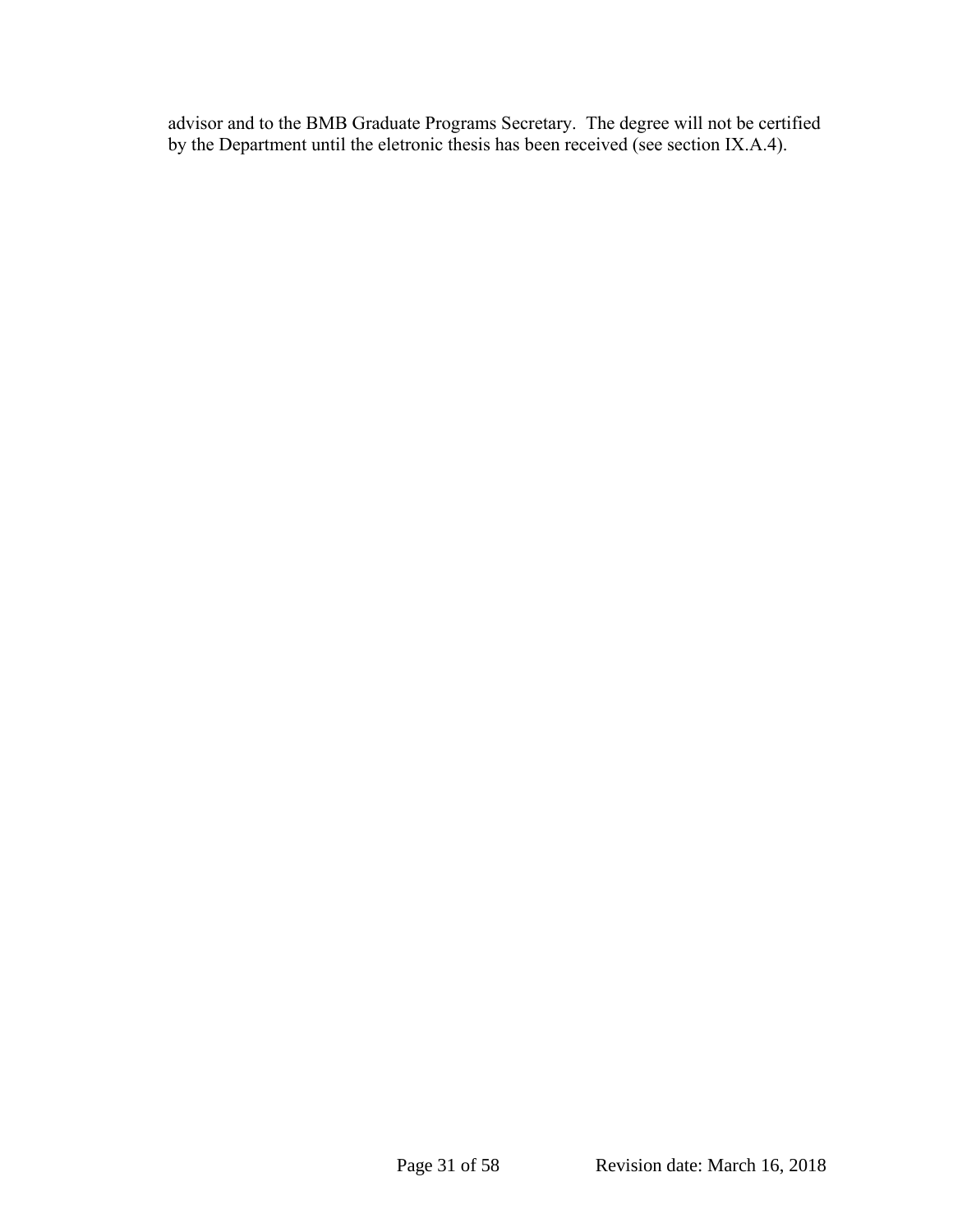# <span id="page-32-0"></span>**X. Departmental Policies: Academic Performance**

Graduate students have a right to periodic evaluation of their academic progress, performance, and professional potential (GSRR 2.4.8). Therefore, the Department has developed procedures to review the performance of each graduate student at least once a year. This section of the handbook explains the evaluation procedures and the policies for dismissal due to academic deficiencies.

# X.A. Evaluation

*X.A.1.* In the first year, a student's overall progress and potential will be evaluated by the BioMolecular Science Gateway Director. This evaluation will be transmitted in writing in March, with a copy retained in the student's file. The evaluation will be based on the academic record and on written statements describing the research potential of the student. These statements will be supplied by those faculty members under whom research has been conducted in the rotation system, or as BMB 899 or 999. The content of these statements may be made available to the student.

*X.A.2.* Subsequent annual evaluations will also be provided in March by the Graduate Programs Director, with copies retained in the student's file. They will be based, to a major extent, on written judgments of research progress and potential supplied by the major professor and the Departmental Representative. Graduate students may rebut or appeal any part of the guidance committee's or faculty advisor's evaluations by writing to the Chairperson of the Department or the Graduate Programs Director. This appeal will be filed together with the annual progress report. Serious disagreements may be mediated by the Graduate Programs Director. Performance in course work and on the comprehensive examination will be considered with other available evidence bearing on research progress and professional growth.

*X.A.3.* For doctoral candidates, the comprehensive examination is held within one month after the beginning of the student's third year via the BioMolecular Science Gateway by each student's Comprehensive Examination Committee (see section VIII.). There is no equivalent examination for master's candidates.

*X.A.4.* For doctoral candidates, an annual evaluation by the Guidance Committee is required in the third and subsequent years. Specifically, an annual meeting to evaluate progress shall be held by the end of each 12-month period following the passing of the comprehensive examination. The process for this annual evaluation is detailed in section VII.A.2.b. The Guidance Committee shall provide the Graduate Programs Director with a written evaluation of the student's progress shortly after each annual meeting as specified in section VII.A.2.c. This evaluation should describe any problems that might hinder progress to completion of the degree, and any actions or timeline for addressing those problems. A copy of this evaluation will be given to the student.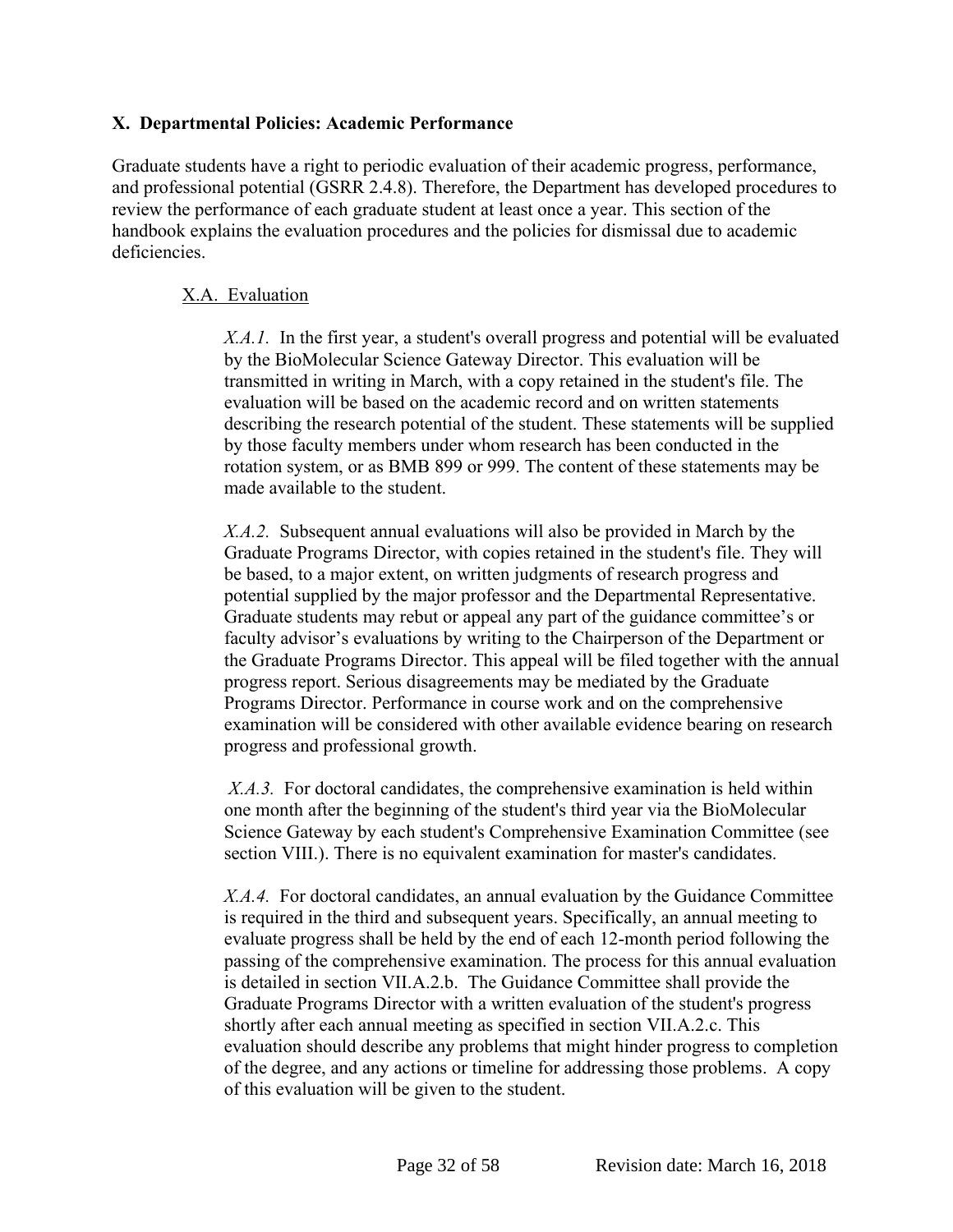*X.A.5.* As a required component of the Ph.D. degree, training in teaching methods is provided by a section of BMB 961 entitled "Instructional Methods in Biochemistry and Molecular Biology." This course acquaints students with the challenges they are likely to confront when teaching Biochemistry and Molecular Biology to undergraduates at the introductory or higher level. Emphasis will be on teaching an analytical approach to problem-solving, and designing problems to test for understanding and not memorization in the assessment of student performance. Topics that are conceptually difficult for undergraduate students will be identified, and strategies for communicating the information will be discussed and practiced. Respective course instructors will mentor Ph.D. students on objectives and instructional methods. In addition to informal discussions with faculty members or the director of BMB961, a written evaluation will be prepared by the faculty member in charge of each course and a grade of Pass/No Pass will be given. Instructor ratings from students enrolled in a course may comprise a component of the evaluation. These evaluations will be transmitted by the faculty instructor to the Graduate Programs Secretary for inclusion in the student's file. The rights and responsibilities of teaching assistants are defined by the MSU/GEU contract (see <http://grad.msu.edu/2011- 2015GEUContract.pdf>http://grad.msu.edu/2011-2015GEUContract.pdf).

*X.A.6.* The final evaluation will be made by the Guidance Committee after its examination of the doctoral dissertation or master's thesis and the student's performance in its defense. (See section IX.A.3 for doctoral candidates and section IX.B. for master's candidates.)

*X.A.7.* If the performance and/or the progress of a student does not meet departmental standards at any stage in the program, the student will be notified in writing of the deficiency by the Graduate Programs Director. The possible effect of the deficiency on the student's status will be included in such notice, as well as the actions required for remediation and a timeline for completing those actions. This notice will be given to the student as soon as the deficiency is apparent.

#### X.B. Minimum Standards for Retention

*X.B.1.* According to University regulations, a minimum cumulative grade point average required for graduation is 3.0 for graduate students. Withdrawal may be required of a student whose grade point average is below 3.0; no graduate degree can be conferred with a GPA less than 3.0. A GPA of at least 3.0 must be achieved in all required courses. Withdrawal from a degree program may be required of a student who receives more than two unsatisfactory grades. An unsatisfactory grade is defined as one below 3.0 in courses required by the Department (see Section IV.B.) or the student's Guidance Committee, or a grade below 2.5 in any other graduate-level course (i.e., 400 level and above).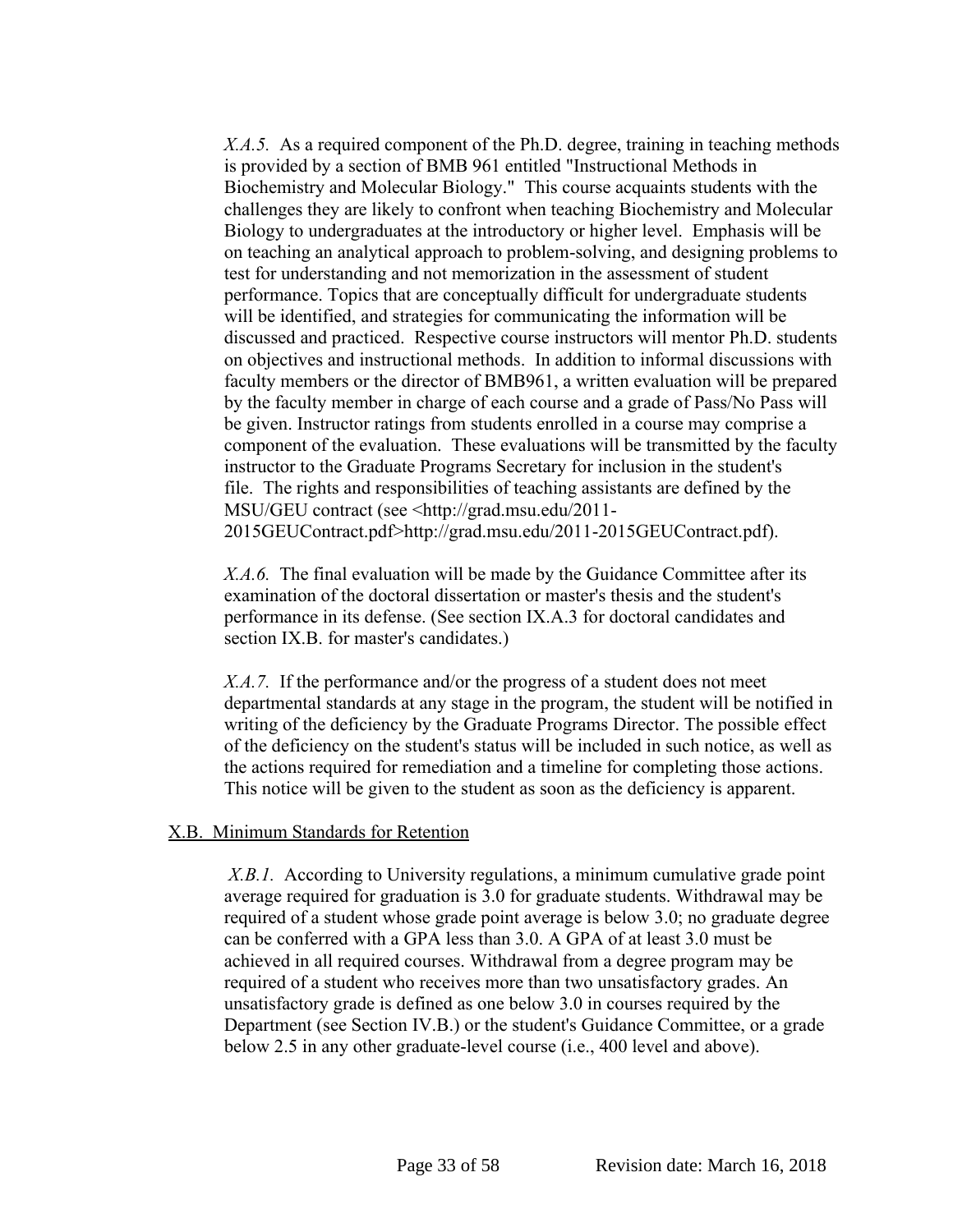*X.B.2.* Remediation of unsatisfactory grades. The subject matter of each departmentally required BMB course (see sections IV.A.1, IV.A.3 and IV.A.5) or any other course required by the student's Guidance Committee must be mastered sufficiently well to warrant a grade of at least 3.0. In the event of one grade, or at most two grades below 3.0, a student may attempt to remediate the substandard performance by any means negotiated between the student and the professor(s) who taught the course, and approved by the Graduate Programs Director. Normally the remediation would require the student to repeat the course if it can be done by the Spring semester of the second year; repeating a course may require approval by the College Dean. Completion of an approved remediation procedure to the written satisfaction of the professor(s) with whom it was negotiated, or earning a grade of at least 3.0 upon repeating the course, shall satisfy the requirement.

*X.B.3.* Similar objective standards cannot be described for performance in research. This evaluation must reflect to a major extent the professional, subjective judgment of the faculty concerned. A student may be asked to withdraw from the Ph.D. or Master's degree program on the basis of these judgments alone, regardless of the grade point average. If the consensus is that satisfactory progress is not being achieved in fulfilling these requirements, a recommendation will be made to the Department Chairperson that the student be dropped from the graduate program. If the Department Chairperson concurs in this recommendation, the student may request that his/her case be brought before the faculty (see X.B.6). Normal University procedures, defined in the Graduate Student Rights and Responsibilities document

(http://splife.studentlife.msu.edu/graduate-student-rights-and-responsibilities), are available for further appeal.

*X.B.4* The admission of a student into a graduate degree program does not guarantee that student a research program of his/her own choosing. Thus, a student who fails, even with the assistance of the Graduate Programs Director, to identify a faculty member who will consent to serve as his/her major professor will be asked to withdraw or may be dismissed from the graduate program.

*X.B.5.* Students must adhere to the ethical standards described in section XI.A of this handbook.

*X.B.6.* Failure to satisfy any of the core requirements of the graduate program (sections IV.A-G, I and X.B.1-2) may result in termination of the student's participation in the graduate program. The Graduate Programs Director will review the circumstances in consultation with the Department Chairperson, who will then render a decision. The student may be invited to participate in this discussion. If the decision is other than termination of the student from the doctoral program, or if the student contests (on the merits of the case) a decision to terminate, the case will be considered as soon as possible at a faculty meeting. The student, the major professor, or any willing member of the faculty chosen by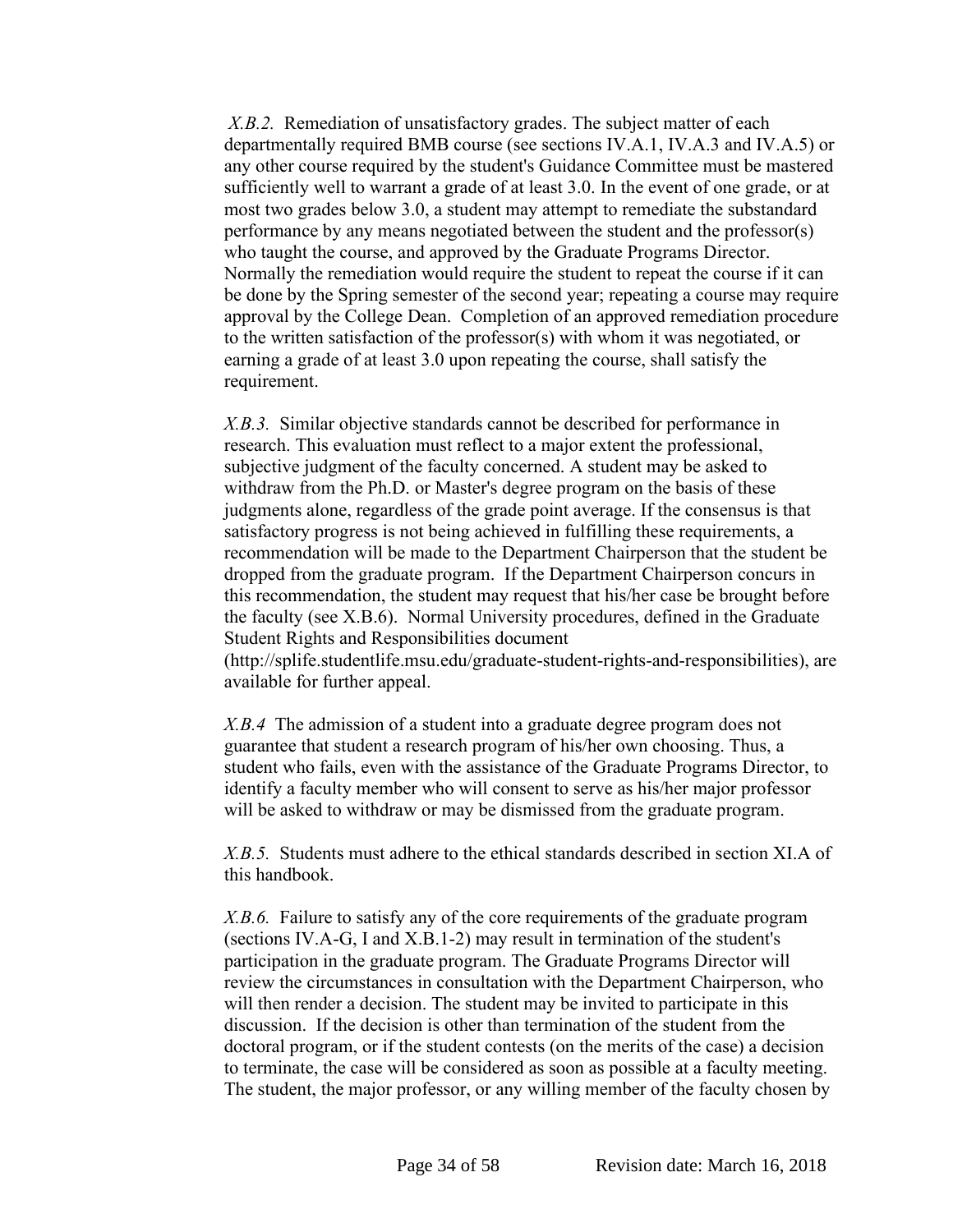the student may present his/her case to the faculty. The recommendation may be (i) to retain the student in the program if the student can remediate the substandard performance by a specified procedure and schedule, or (ii) to terminate the student from the graduate program. A majority vote by the faculty present shall decide which alternative to recommend to the Department Chairperson. A quorum is required, and voting shall be by secret ballot. The Department Chairperson must justify to the faculty any action other than that recommended by the faculty. If the decision to terminate the student is upheld by the faculty and the Department Chairperson, the student may appeal this decision to the Dean of the Graduate School.

If the student appeals a decision to terminate on grounds alleging an infringement of her/his rights (rather than on the merits of the case itself), the appeal process should begin with the departmental Student Judiciary committee (see section XII) and thereafter through established University channels. The document named Student Rights and Responsibilities describes procedures for a student to petition a grievance or complaint. Details are presented this document in Appendix 3: Graduate Student Academic Grievance Hearing Procedures.

If any of the additional requirements (sections IV.K-M and X.B.3, 5) is not satisfied, the Guidance Committee in consultation with the student, the major professor and the Graduate Programs Director will review the circumstances and attempt to design a remedy for the situation. If the consensus is that satisfactory progress is not being achieved in fulfilling these requirements, a recommendation will be made to the Department Chairperson that the student be dropped from the graduate program. If the Department Chairperson concurs with this recommendation, the student may request that her/his case be brought before the faculty (see preceding paragraph). Normal University procedures are available for further appeal.

*X.B.7.* A student who is dropped from the graduate program may, with the approval of the Graduate Programs Director and Department Chairperson, be allowed to transfer to the M.S. program. Approval will depend in part on the recommendation of the student's doctoral Guidance Committee or Comprehensive Examination Committee, and on the consent of a regular faculty member who will serve as the master's research advisor. If this alternative is approved by the Department and accepted by the student, the student should notify the Graduate Programs Director of her/his acceptance in writing.

#### X.C. Departmental Files and Access to Student Records

*X.C.1.* GradPlan [\(https://login.msu.edu/?App=J3205](https://login.msu.edu/?App=J3205)) is the official website for all doctoral student program planning, guidance committee reports and changes, comprehensive and final defense reports, submission of the dissertation to the Graduate School, and the final University degree certification. It provides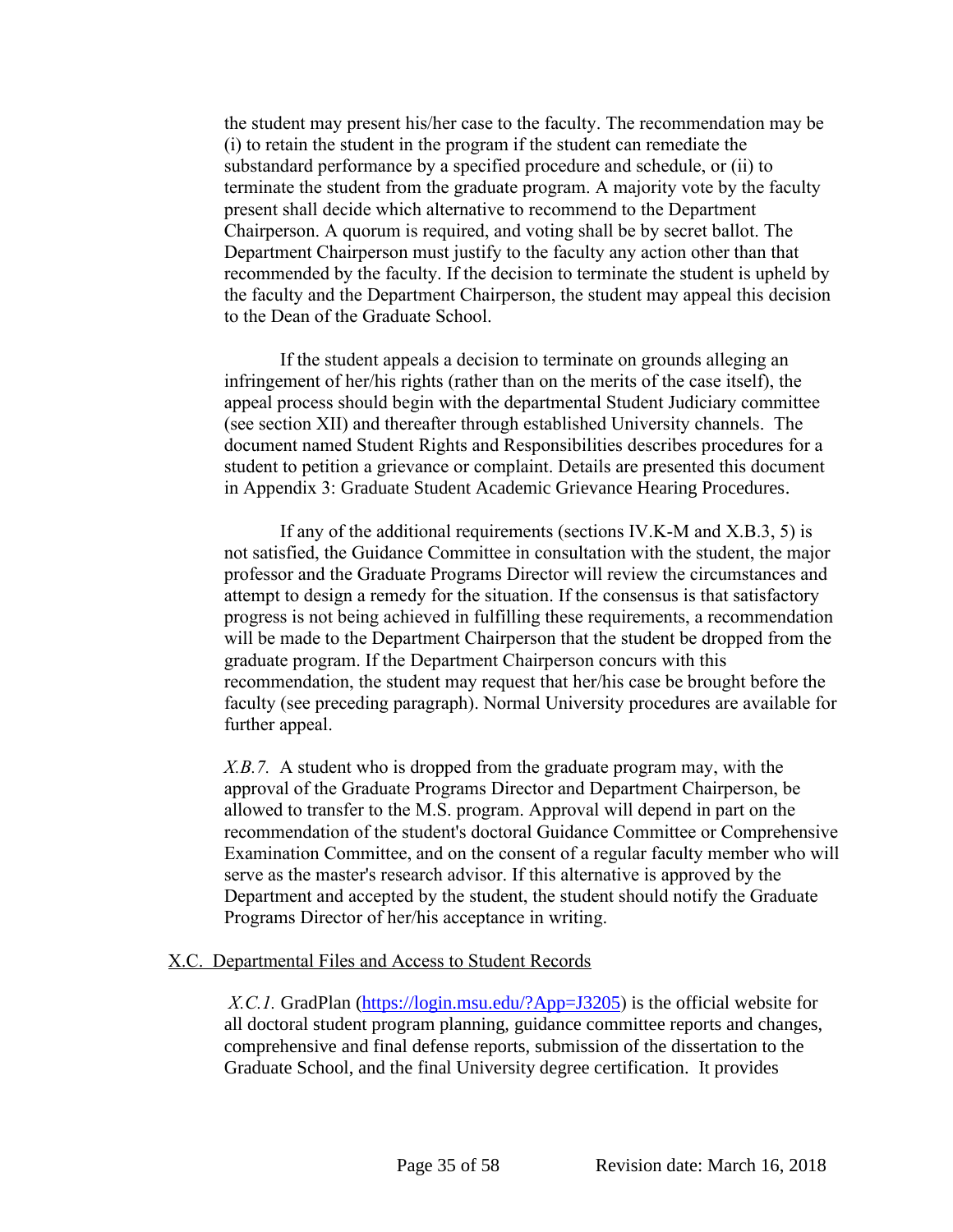electronic circulation for checking/approvals and generates automatic emails when needed.

X.C.1.a. The Department also maintains files of student records that include grade transcripts, test scores (GRE, TOEFL), and letters of recommendation.

X.C.1.b. Academic records for work at MSU that include the form entitled "Report of the Guidance Committee, Doctoral and Other Programs" which describes the specific requirements of a student's doctoral program, grade reports for courses taken at MSU, documentation of oral presentations, and certificates of Responsible Conduct of Research training (see section IV.A.5.a).

X.C.1.c. Comprehensive exam and progress reports, including a copy of the comprehensive exam proposal, the report of the exam committee (and documentation of any remediation thereof), annual reports of the Guidance Committee (and any formal responses by the student to those reports), annual reviews by the research supervisor (and any formal responses by the student to those reviews), and annual statements regarding financial support for the subsequent year.

X.C.1.d. Nomination and supporting materials for awards and fellowships as well as any announcements that such awards have been conferred.

*X.C.2.* In addition to the student records accessible at GradPlan [\(https://login.msu.edu/?App=J3205](https://login.msu.edu/?App=J3205)), other records will be maintained in a secure location by the Graduate Programs Secretary.

*X.C.3.* Access to student records held in the department will be granted to the student (except for those records to which the student has waived the right of access), the faculty advisor / research supervisor, members of the Guidance Committee, the Graduate Programs Director, or the Chairperson of the Department. Normally such access is obtained by request to the Graduate Program Secretary during normal business hours.

*X.C.4.* Students may request corrections of the information maintained in departmental files (or at GradPlan if she/he requires assistance) by submitting a written request to the Graduate Programs Director. The request should describe the alleged errors in the file and the corrective action requested. The decision on whether an error actually exists and the means of rectifying such errors will be the responsibility of the Graduate Programs Director.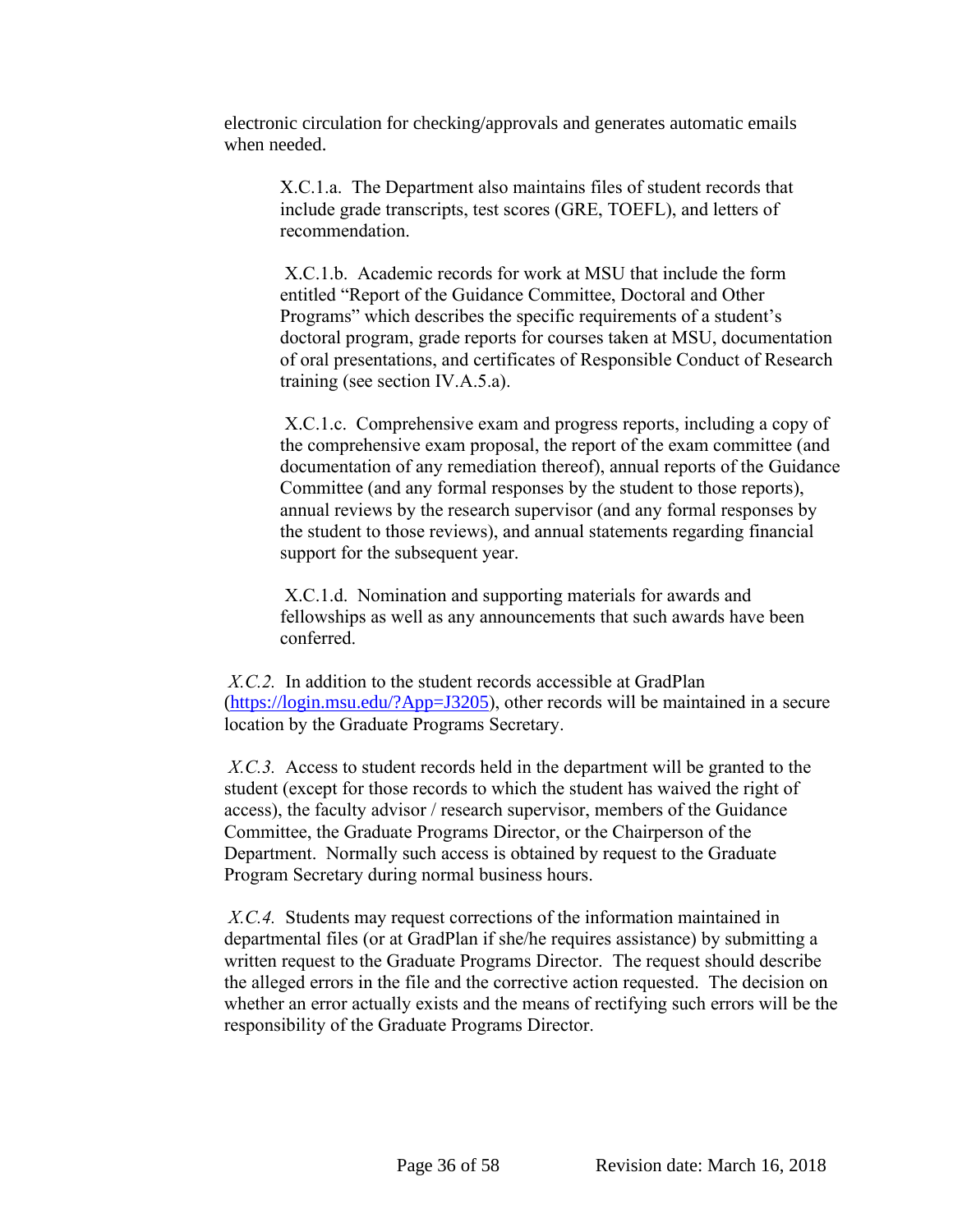# <span id="page-37-0"></span>**XI. Departmental Policies: Integrity and Safety in Research and Creative Activities**

Intent: Integrity in research and creative activities is based on sound disciplinary practices as well as on a commitment to basic values such as fairness, equity, honesty and respect. Students learn to value professional integrity and high standards of ethical behavior through interaction with members of their academic unit and their faculty advisors and by emulating exemplary behavior. This section of the handbook states the Department's expectations for the responsible conduct of research and creative activities of graduate students (GSRR 2.4.7) and defines the criteria for dismissal for reasons other than academic deficiencies, including research misconduct, dishonesty with respect to grades or academic records and scholarship, and violations of professional standards.

#### XI.A. Ethical Standards

Scrupulous honesty in the recording, the interpretation, and the use of scientific observations is one of the most important characteristics of a scientist. Only with such honesty can science advance, since its growth depends on accurate and reliable communication of observations within the scientific community and careful interpretation of the meaning of those observations. Accordingly, establishment of proofs of a breach of honesty by a student in the course of study or research performed pursuant to an advanced degree in BMB at Michigan State University shall constitute grounds for dismissal from the graduate program. Presentation of such proofs subsequent to the awarding of an advanced degree shall constitute grounds for revocation of that degree. Article 2.4.9 of the Graduate Student Rights and Responsibilities document (http://splife.studentlife.msu.edu/graduate-student-rights-and-responsibilities) describes procedures for dismissal or withdrawal in cases not involving academic dishonesty.

Each faculty advisor and graduate student may obtain the document Guidelines for Integrity in Research and Creative Activities (http://grad.msu.edu/staff/mentoreport.pdf). The description of academic misconduct, and procedures used in such instances are described in a document, which can be obtained at [https://www.msu.edu/~acadgov/documents/ISGACapproved2\\_24\\_09final\\_polished\\_edite](https://www.msu.edu/~acadgov/documents/ISGACapproved2_24_09final_polished_editedversion3_3_09.pdf) dversion 3  $3\,$  09.pdf). Further information on the responsible conduct of science is available at the following website: <https://www.msu.edu/~biomed/rcr/> . See also section IV.A.5.A on the Responsible Conduct of Research.

Completion of appropriate training in the responsible conduct of science is a requirement for advanced degrees from this department (section IV.A.5.a). This requirement can be satisfied by attending the Responsible Conduct of Research workshops organized by the Graduate School, and described at the following website: <http://grad.msu.edu/rcr/> or by passing a course dedicated to that topic (e.g., NSC830).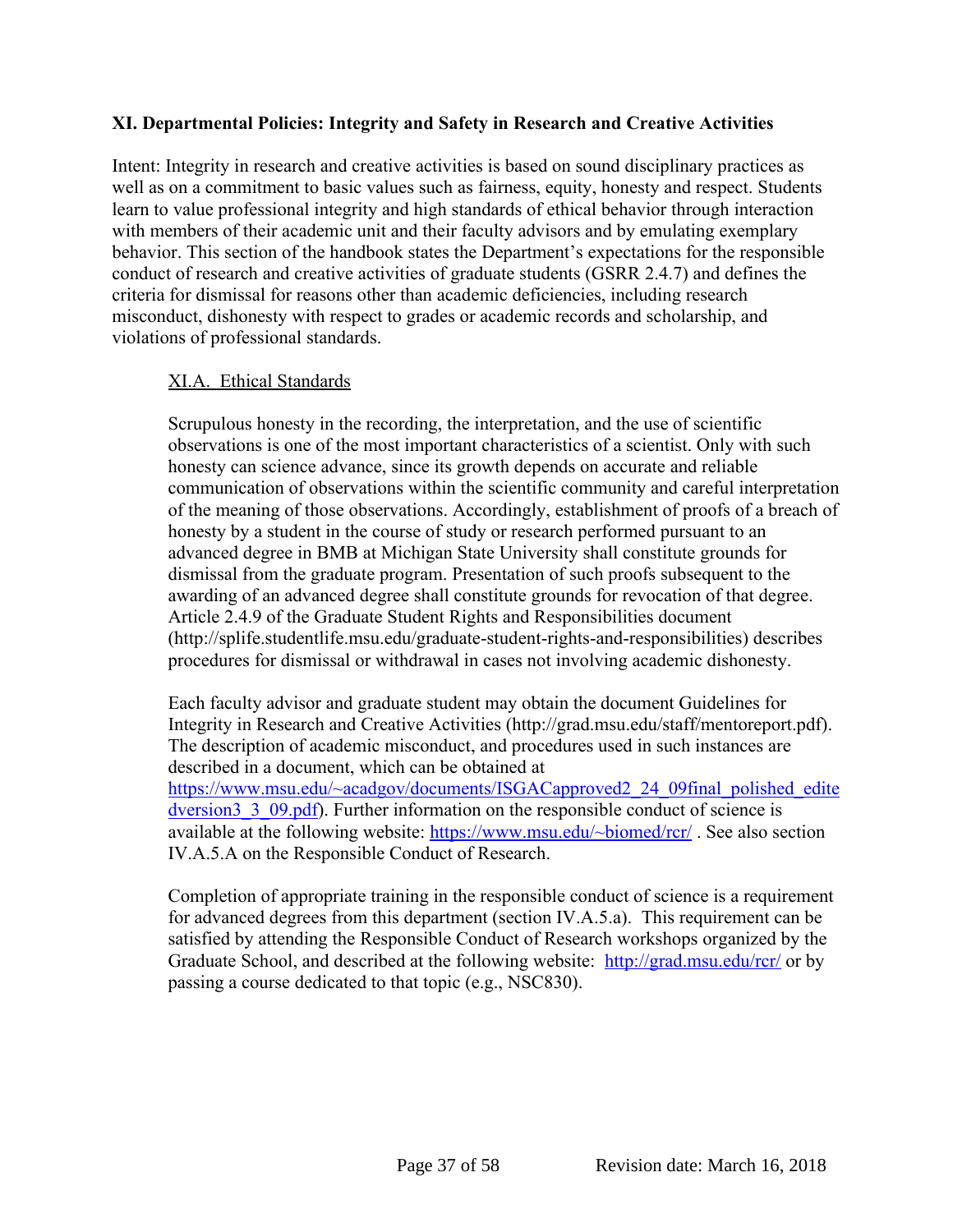#### XI.B. Use of Human Subjects in Research

Extensive University, state and federal regulations have been put in place to protect the rights, welfare and privacy of human subjects who participate in research conducted by students and/or faculty affiliated with MSU. To achieve this goal, the Institutional Review Boards (IRBs) will 1) require all investigators be educated in the use of human subjects, 2) review all proposed research involving human subjects prior to initiation of the research, 3) approve, modify or disapprove research according to established criteria for protection of human subjects, and 4) monitor approved research to ascertain that human subjects are indeed protected during the performance of the research. The processes of education, review and monitoring serve to ensure the safe and ethical conduct of research that will protect human subjects in an atmosphere of mutual trust and integrity in the pursuit of knowledge and human benefit.

Graduate students must be aware of these regulations and must comply with them fully in the conduct of their research. These regulations and the processes for adhering to them are administered at MSU by the University Committee on Research Involving Human Subjects (UCRIHS) and are stipulated in detail at the relevant University website: <http://www.humanresearch.msu.edu/> .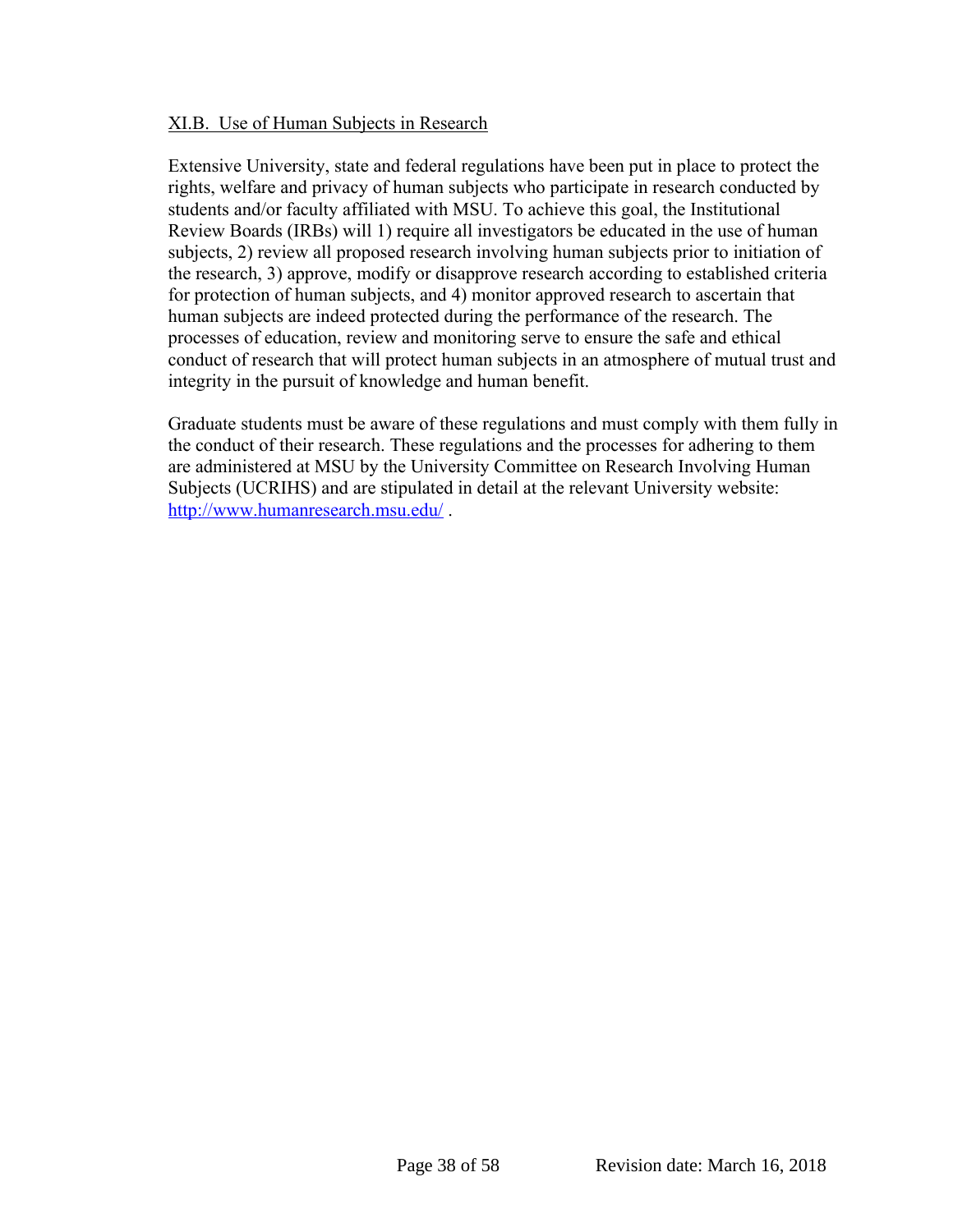#### XI.C. Use of Animals in Research

Research utilizing animals at MSU is governed by The *Animal Use & Care Program*, developed to ensure the highest standard of care for research animals and strict adherence to federal and state regulations. Any research involving the use of animals must be approved in advance by the *All-University Committee on Animal Use & Care* (AUCAUC). Graduate students must be aware of these regulations and must comply with them fully in the conduct of their research. These regulations and the processes for adhering to them are stipulated in detail at the AUCAUC web site: <http://www.humanresearch.msu.edu/>

# XI.D. Lab Safety and Security Policies

The management of University laboratory safety regulations and policies is the responsibility of the Office of Radiation, Chemical and Biological Safety (ORCBS). Graduate students are expected to comply fully with the policies and practices stipulated by ORCBS and as supplemented by site-specific safety plans instigated by the Department or by the principal investigator or research supervisor. Initial training in chemical and radiation safety will be routinely conducted as part of the orientation for new graduate students each August. Additional lab-specific safety training is the responsibility of the principal investigator or research supervisor. Annual refresher courses are offered through the ORCBS website, and must be completed by all graduate students for whom those courses are relevant. Each laboratory conducting chemical, radiological or biological experiments will have on site the appropriate training and practices manuals. Further information on these regulations, policies and training is available at the ORCBS website (http://www.orcbs.msu.edu/)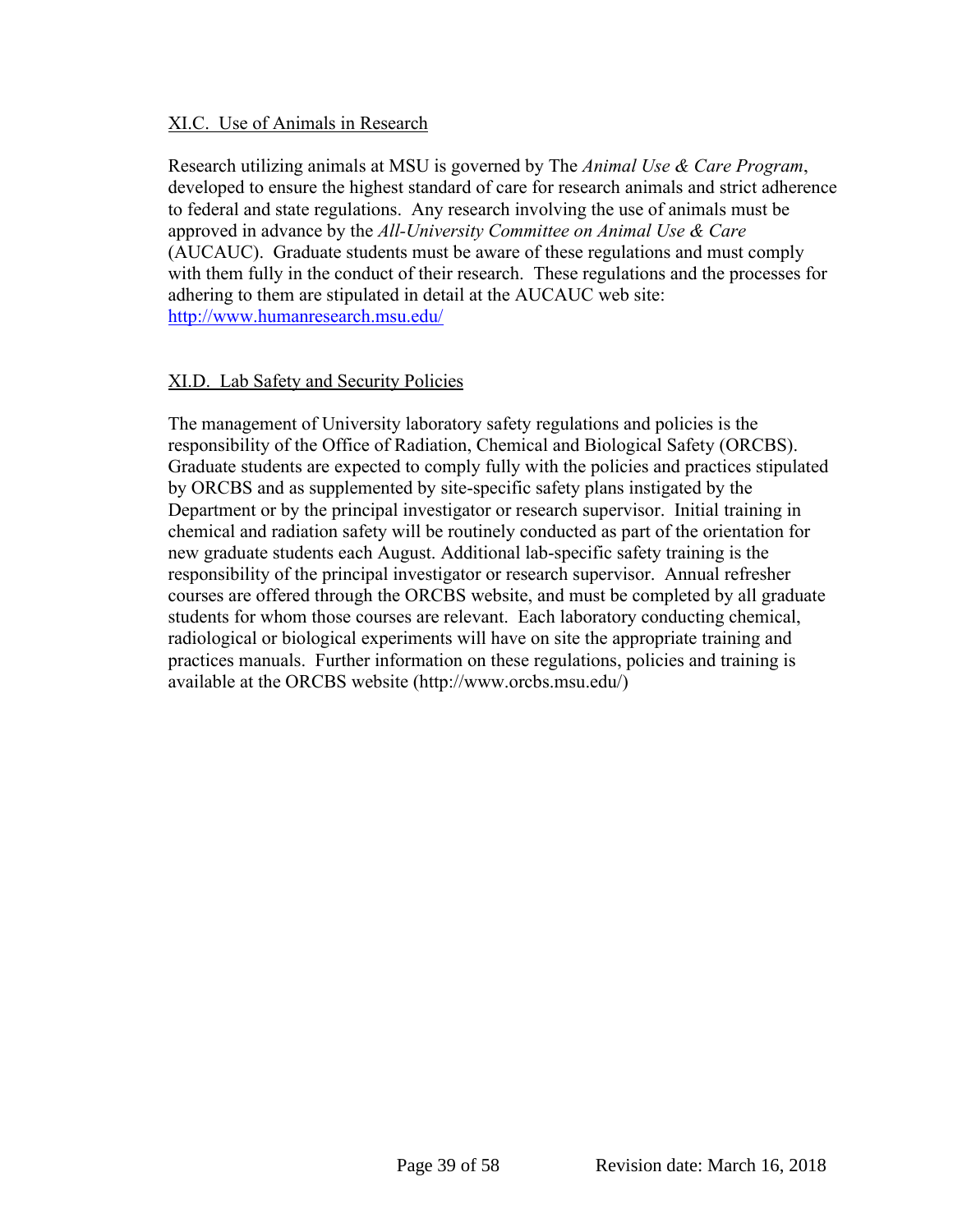# <span id="page-40-0"></span>**XII. Student Conduct and Conflict Resolution**

Any student who believes that his/her academic or professional rights have been infringed upon should first seek redress from the individual(s) involved. If a satisfactory conclusion is not reached, the student should present the problem to the Department Chairperson. If the grievance involves the Department Chairperson, the Chairperson of the departmental Faculty Advisory Committee should be contacted. If the problem cannot be resolved at this stage, it may be referred to the departmental Student Judiciary committee. This committee includes faculty and student representatives, as defined in the departmental Bylaws. The functions of the Student Judiciary are as specified in the relevant articles of the Graduate Student Rights and Responsibilities document. Details are presented this document in Appendix 3: Graduate Student Academic Grievance Hearing Procedures. Students may also contact the Office of the University Ombudsperson. This website (https://www.msu.edu/unit/ombud/grievanceprocedures/index.html) has information on procedures.

The Office of the University Ombudsperson provides assistance to students, faculty, and staff in resolving University-related concerns, which include: student-faculty conflicts; communication problems; concerns about the university climate; and questions about what options are available for handling a problem according to Michigan State University policy. The University Ombudsperson also provides information about available resources and student/faculty rights and responsibilities. The office operates as a confidential, independent, and neutral resource. It does not provide notice to the University - that is, it does not speak or hear for the University.

Contact the Ombudsperson at any point during an issue when a confidential conversation or source of information may be needed. The Ombudsperson will listen to your concerns, give you information about university policies, help you evaluate the situation, and assist you in making plans to resolve the conflict.

Contact information:

Office of the University Ombudsperson 129 N. Kedzie Hall (517) 353-8830 ombud@msu.edu https://www.msu.edu/unit/ombud/

As part of the professional development program, the MSU Graduate School regularly conducts workshops on conflict resolution. Further information on these workshops is available at the following website: <http://grad.msu.edu/conflictresolution/>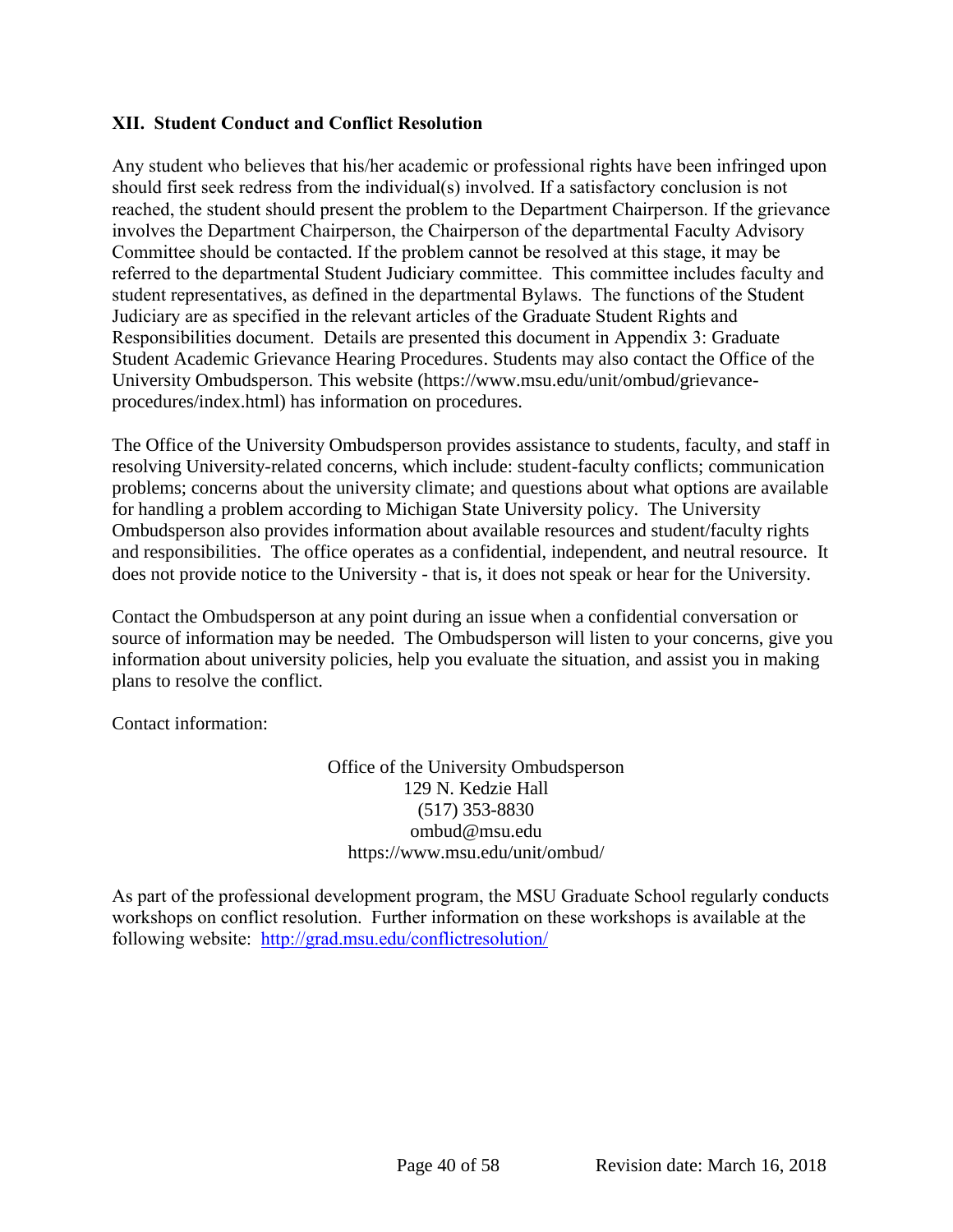# <span id="page-41-0"></span>**XIII. Work Related Policies**

This section defines the Department's expectations concerning graduate student's work as graduate research assistants (see section XII.B). This position is formally distinct from a teaching assistantship, which is an appointment described in the current MSU/GEU Contract that provides financial support when BMB graduate students assist in teaching.

XIII.A. A five-year tenure for a student in the doctoral program is a reasonable goal. Hence, the Department assures financial support to Ph.D. students who maintain satisfactory progress and are in good standing. Support beyond five years is subject to review and is dependent on the availability of funds. M.S. students are supported by the availability of her/his research mentor's grants.

XIII.B. The Department views all doctoral candidates similarly regarding their obligations, regardless of their source of financial support from departmental funds, faculty research grants, training grants and fellowships. Although students are officially appointed in various categories (research assistants, NSF fellows, NIH trainees, etc.), we refer to them all as graduate research assistants and operate as if the responsibilities for all the categories were blended and divided equally among all students. These blended responsibilities include: (i) advancing at a reasonable rate the student's own scientific education, including as a major component the development of research abilities; (ii) working toward the discovery and reporting of new scientific information; and (iii) assisting with the teaching program that includes the more routine educational duties such as proctoring and grading examinations.

XIII.C. Research obligations transcend student training.

Research will properly be viewed by the student as an individual responsibility, as a major part of the training program, and as the basis for the presentation of a satisfactory dissertation or thesis. But by accepting departmental support, students also accept the responsibility to their major professors, the Department, the University, the granting agencies, and society in general for continuing effort toward the goal of research results aside from research training.

# XIII.D. Teaching requirement.

Participation in the teaching mission of the Department is required of all Ph.D. candidates, and is an integral part of a Ph.D. program. The rationale for this requirement is the expectation that many Ph.D. students will subsequently have careers that include significant teaching responsibilities. Furthermore, the teaching experience helps to develop communication skills that are valuable in any career. This teaching experience is incorporated as an integral part of the BMB 961 course in the section entitled *Instructional Methods in Biochemistry & Molecular Biology*.

Ph.D. students generally receive their training in instructional methods during their second year or occasionally in the third year. M.S. students may be asked to participate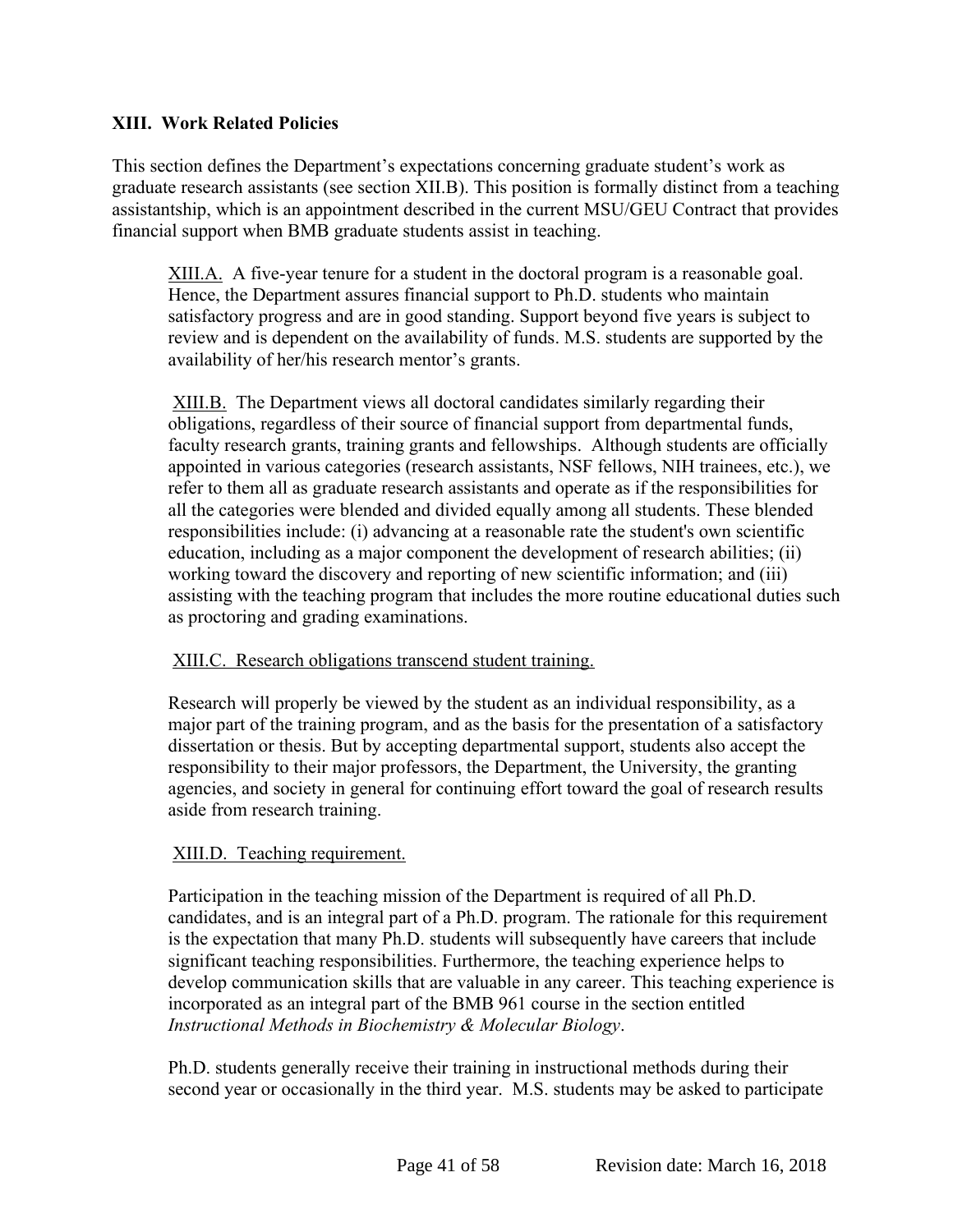in their first two years. Graduate students wanting to obtain a certification in teaching should inform the Graduate Programs Director. Students are expected to participate in one or two laboratory courses as well as to hold office hours or recitation sessions for other courses, or to help proctor and grade examinations. Students must understand that several factors determine the type of teaching assignment. In the case of students who are in a joint Ph.D./D.O., or Ph.D./M.D. program (e.g., a COM or CHM Medical Scientist Training Program), the teaching requirement has been waived.

# XIII.E. Service Obligations.

Students are expected and encouraged to participate fully in the academic and scientific life of the Department. This participation might take various forms, including service on standing or ad hoc departmental committees, and/or proctoring and grading examinations. Such services are generally deferred until the second or third years of the graduate program, although some limited services may be requested during the first year. In some circumstances, students may be financially compensated (e.g., on an hourly pay basis) for such services. The Graduate Programs Director will strive to distribute these responsibilities in an equitable manner among all students having such obligations.

# XIII.F. Other Non-Research Activities.

The major responsibility of a Ph.D. student is scientific research because financial support is from a research assistantship to conduct funded research. Other activities (such as workshops, seminars, internships, committee service, or additional teaching activities) may enhance a student's preparation for her/his future career, but these activities should not unduly hinder progress towards completion of the doctoral degree. To avoid potential conflicts between research and other activities that might affect progress, the student should discuss any such activities with and secure the approval of his/her major professor *prior to* committing to that activity. The purpose of this discussion is to work out an understanding that would accommodate the additional activity while maintaining what would be judged by the major professor as acceptable progress toward completion of the research upon which the dissertation is based.

# XIII.G. Vacation Policy.

Any student who accepts financial support from or through the Department, regardless of the type of the appointment, is viewed by the Department as accepting a responsibility equivalent to that of a half-time graduate assistant. As with other University employees on calendar-year appointments, a graduate assistant is entitled to a total of one month's annual vacation plus those University staff holidays so designated in the University calendar. Between-semester periods and Spring break are not considered to be holidays. Any absence from the University, except those authorized for scientific meetings, etc., must be considered to be part of the one-month annual vacation. Vacations must be arranged with the major professor or, in the first year, with the BioMolecular Science Gateway Director. With these guides, each student is responsible for bookkeeping with respect to vacations. However, a student who plans to be absent from the University area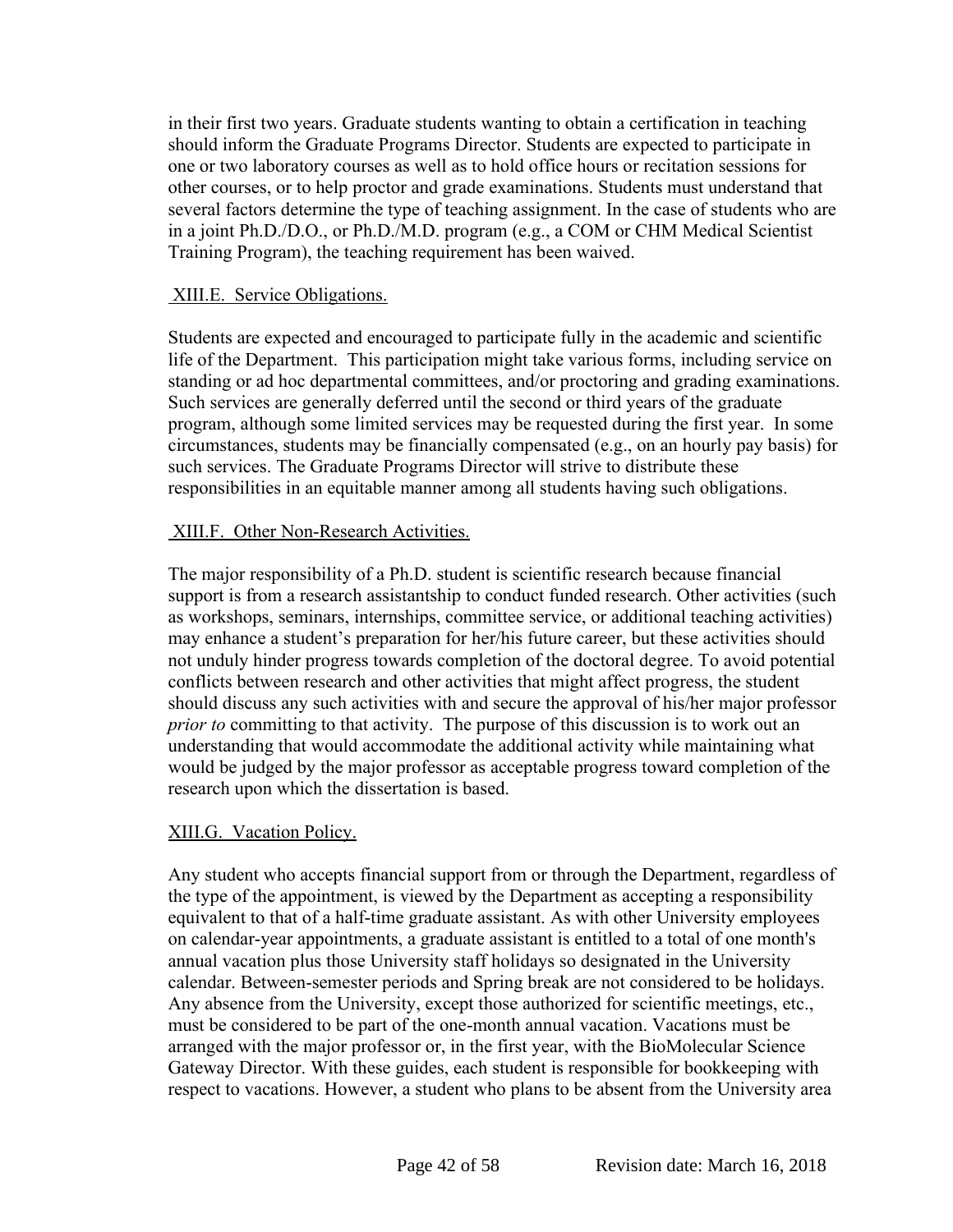on regular weekdays should notify the Graduate Programs Secretary so that emergency situations can be met.

# XIII.H. Grief Absence Policy (as approved by University Council).

For master's (Plan A), master's (Plan B) with research responsibilities, and doctoral students, it is the responsibility of the student to: a) notify their advisor/major professor and faculty of the courses in which they are enrolled of the need for a grief absence in a timely manner, but no later than one week from the student's initial knowledge of the situation, b) provide appropriate verification of the grief absence as specified by the advisor/major professor and faculty, and c) complete all missed work as determined in consultation with the advisor/major professor and faculty. It is the responsibility of the advisor/major professor to: a) determine with the student the expected period of absence – it is expected that some bereavement processes may be more extensive than others depending on individual circumstances, b) receive verification of the authenticity of a grief absence request upon the student's return, and c) make reasonable accommodations so that the student is not penalized due to a verified grief absence. If employed as a RA or TE, the graduate student must also notify their employer. Both employer and student will swiftly communicate to determine how the student's responsibilities will be covered during their absence. Graduate teaching assistants (TAs) should refer to the bereavement policy in the MSU GEU CBU Article 18. Students in the graduate professional colleges (CHM, COM, CVM, LAW) with their own grief absence policies are excluded from the above and should follow their own policies. Students who believe their rights under this policy have been violated should contact the University Ombudsperson.

XIII.I. Current Leave Policies for TAs, RAs, and Postdocs (*From GEU Contract Article 18 for 2015-2019*)

# XIII.I.1 Medical Leave

XIII.I.1.a In the event an Employee is unable to meet employment obligations because of illness, injury, pregnancy, or childbirth, the Employee will, when possible, notify the appropriate immediate supervisor (or employing unit designee) as promptly as possible so that arrangements for the absence can be made by the employing unit.

XIII.I.1.b During a medical leave, the employing unit shall adjust (reduce, waive or reschedule) the Employee's duties as those duties and his/her physical circumstances reasonably dictate. If total absence from duties becomes necessary and the Employee is still enrolled, the employing unit shall maintain the stipend of the appointment provided for a period of two (2) months or to the end of the appointment period, whichever occurs first. Additional unpaid leave may be arranged on an ad hoc basis.

XIII.I.1.c The Employee shall have the right to return to employment, provided there is no medical dispute, within the dates of the current appointment, at such time as he/she is able to resume duties.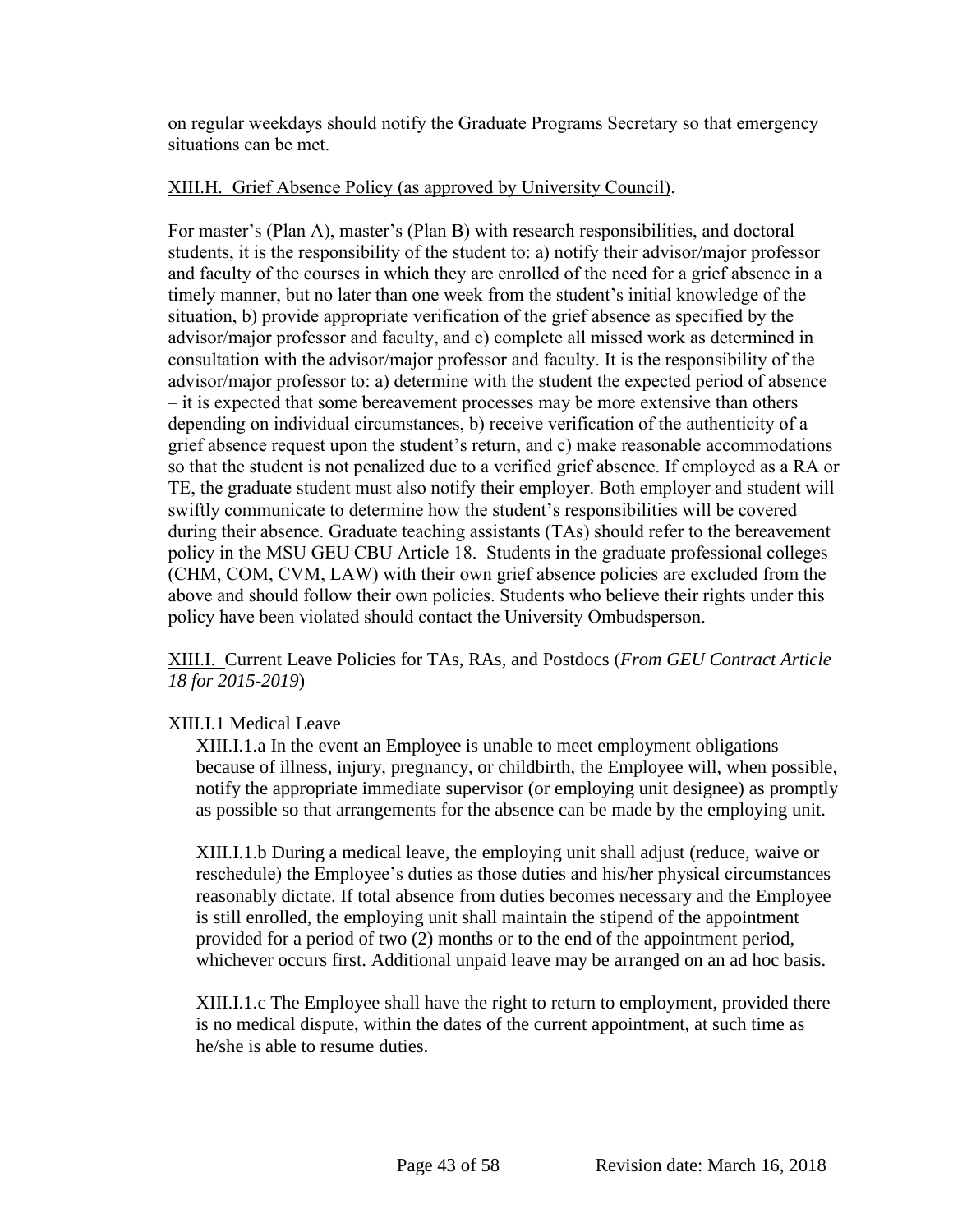#### XIII.I.2 Adoption and Parental Leave

XIII.I.2.a An Employee who adopts a child shall be entitled to adoption leave of up to two (2) months, the first week of which will be paid by the Employer and the balance which will be unpaid, to commence on or before the date of adoption as determined by the Employee.

XIII.I.2.b An Employee who becomes a parent by birth and is not otherwise covered by section one of this article, shall be entitled to parental leave of up to two (2) months, the first week of which will be paid by the Employer and the balance which will be unpaid to commence on or before the date of birth as determined by the Employee. Additional unpaid leave may be arranged on an ad hoc basis.

XIII.I.2.c To be eligible for adoption leave or parental leave: A. It must be completed within six (6) weeks of the birth or adoption of a child under the age of six (6); and

B. It may not extend beyond the Employee's previously scheduled appointment end date; and

C. It must be requested in writing, where possible, no less than four (4) weeks prior to the scheduled start of the leave.

#### XIII.J. English Language Proficiency.

Foreign students must demonstrate fluency in oral and written English as demonstrated by satisfactory grades  $($  > 3.0 including remediation) in courses, seminars and scientific writing.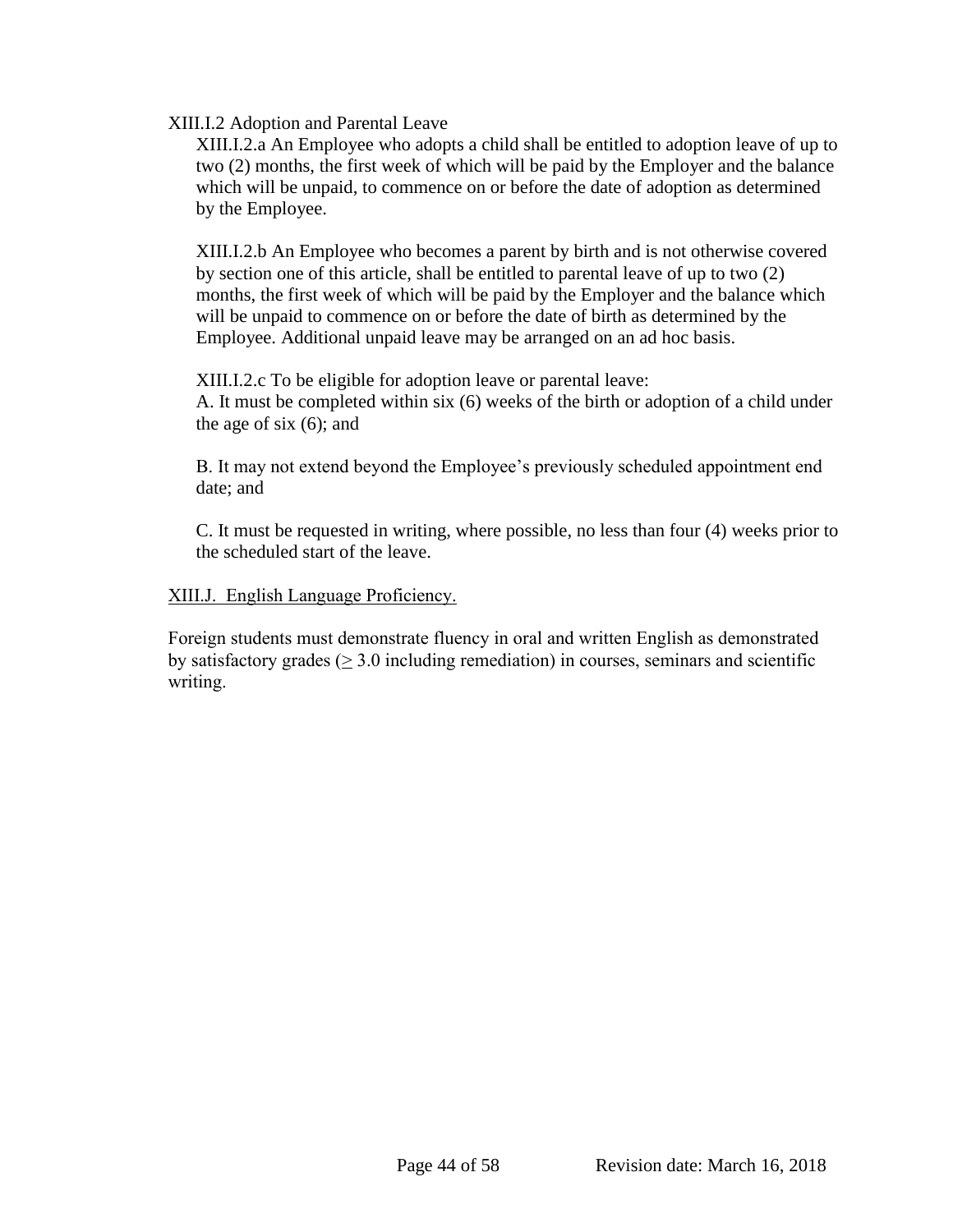# <span id="page-45-0"></span>**XIV. University Resources**

This section includes a list of university resources available to all graduate students with particular attention to those that apply to the mission of the Department.

# XIV.A. University Policies.

This Handbook is intended and believed to be consistent with University and College policies. Relevant University policies can be obtained from the following websites.

- Academic Programs: www.reg.msu.edu/ucc/ucc.asp
- Graduate Students Rights and Responsibilities (GSRR): <http://splife.studentlife.msu.edu/graduate-student-rights-and-responsibilities>
- Guidelines for Graduate Student Advising and Mentoring Relationships: <http://grad.msu.edu/researchintegrity/docs/ris04.pdf>(p9)
- Guidelines for Integrity in Research and Creative Activities: <http://grad.msu.edu/researchintegrity/docs/ris04.pdf>(p12)
- MSU/GEU Contract: <http://grad.msu.edu/2011-2015GEUContract.pdf>http://grad.msu.edu/2011-2015GEUContract.pdf

#### XIV.B. Colleges and Schools Supporting BMB

*XIV.B.1.* Graduate School (http://grad.msu.edu/)

- XIVB.1.a. Dissertation and Graduation Requirements and checklists <http://grad.msu.edu/thesisdissertation/submissionpacket.aspx>
- XIVB.1.b. Career and Professional Development <http://grad.msu.edu/prep/>
- XIVB.1.c. Conflict Resolution <http://grad.msu.edu/conflictresolution/>
- *XIV.B.2.* College of Natural Science (<http://naturalscience.msu.edu/> )
- *XIV.B.3.* College of Human Medicine (<http://www.chm.msu.edu/> )
- *XIV.B.4.* College of Osteopathic Medicine (<http://www.com.msu.edu/> )

# *XIV.B.5.* AgBioResearch

(<http://www.maes.msu.edu/> )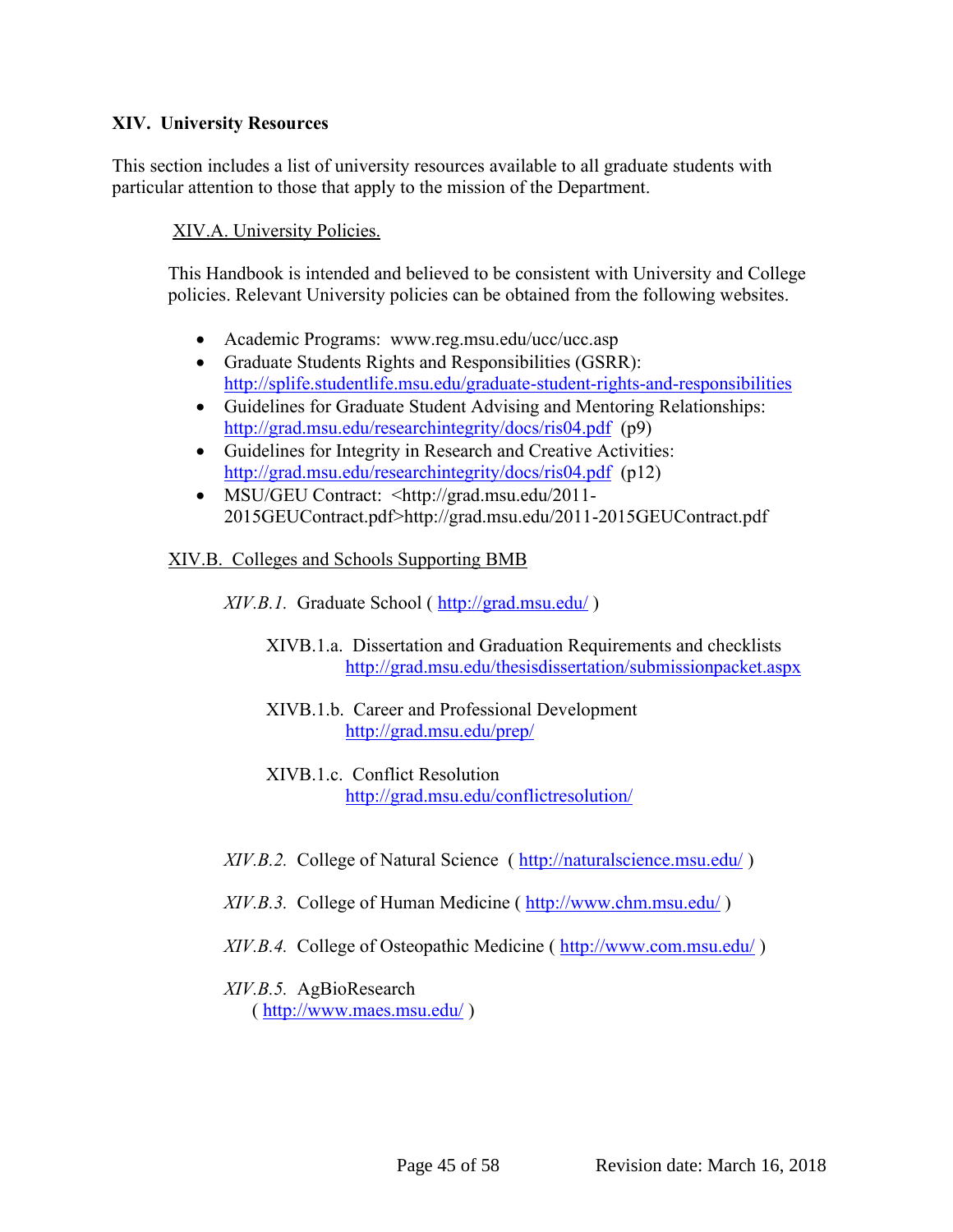#### XIV.C. Related Departments and Graduate Training Programs

*XIV.C.1.* Department of Microbiology and Molecular Genetics [\(http://www.mmg.msu.edu/](http://www.mmg.msu.edu/) )

- XIV.C.2. Department of Physiology (http://www.psl.msu.edu/)
- *XIV.C.3.* Graduate Program in Cell and Molecular Biology (<http://www.cmb.msu.edu/> )
- *XIV.C.4.* Graduate Program in Genetics (<http://www.genetics.msu.edu/> )
- *XIV.C.5.* MSU-DOE Plant Research Laboratory (http://www.prl.msu.edu/)

# XIV.D. Additional Support and Services

- *XIV.D.1.* ORCBS (<http://www.orcbs.msu.edu/> )
- *XIV.D.2.* University Lab Animal Resources (<http://www.ular.msu.edu/> )
- *XIV.D.3.* Registration (<http://reg.msu.edu/> )
- *XIV.D.4.* Department of Police and Public Safety (<http://www.dpps.msu.edu/> )
- *XIV.D.5.* Course descriptions (<http://www.reg.msu.edu/Courses/Search.asp> )
- *XIV.D.6.* Course schedules (<http://schedule.msu.edu/> )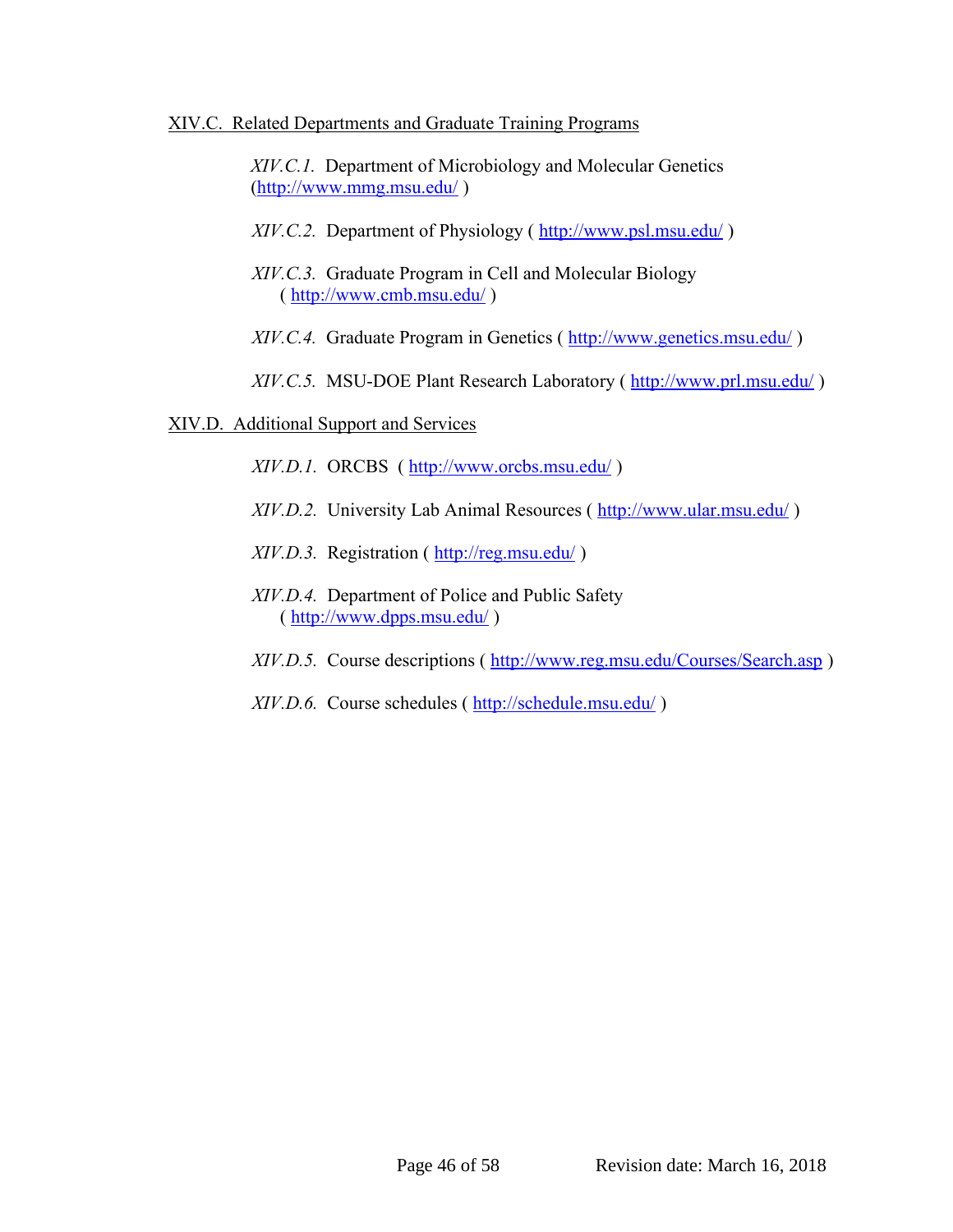# <span id="page-47-0"></span>**Appendix 1: Synopsis of the Doctoral Program**

- 1. The First Year
	- a. Completion of first-year courses selected in consultation with the BioMolecular Science Gateway and Graduate Programs Directors (section IV.A.1), including four CITI online modules (section IV.A.5.a).
	- b. Laboratory rotations (each 10 weeks long) (section IV.A.4).
	- c. Selection of the major professor/dissertation research advisor (section VI.A.)
	- d. Selection of the Guidance Committee (section VII.A).
	- g. Beginning of dissertation research.
	- h. Evaluation of the student's progress by the BioMolecular Science Gateway Director (section X.A.1.)
- 2. The Second Year
	- a. Continuation of dissertation research.
	- b. Enrollment in courses prescribed by the Guidance Committee (section IV.A.3).
	- c. Initial Guidance Committee meeting. This should be held as soon as possible, and *must* be held within 15 months after entering the graduate program via the BioMolecular Science Gateway. At this meeting, (i) the student's written proposal for dissertation research must be presented and discussed, and (ii) the complete course program must be formally decided (section VII.A.2.a).
	- d. Submission of the form entitled "Report of the Guidance Committee--Doctoral and Other Programs." The final typed form must be signed by the student and all members of the Guidance Committee. This requirement should be completed in conjunction with the initial Guidance Committee meeting.
	- e. Completion of a workshop for teaching assistants, if desired.
	- f. Participation in departmental teaching activities as a component of the BMB 961 section entitled *Instructional Methods in Biochemistry & Molecular Biology* (section XII.D.)
	- g. Evaluation of the student's progress by the Graduate Programs Director (section X.A.2.)
- 3. The Third Year
	- a. Continuation of dissertation research.
	- b. Enrollment in courses prescribed by the Guidance Committee (section IV.A.3).
	- c. Satisfactory completion of the comprehensive examination (section VIII.)
	- d. At least partial completion of the requirement for four oral presentations (section IV.K.)
	- e. Presentation of a written progress report by the student to the Guidance Committee.
	- f. Evaluation of the student's progress by the Guidance Committee  $(section VII.A.2.b, c)$
	- g. Evaluation of the student's progress by the Graduate Programs Director (section X.A.2.)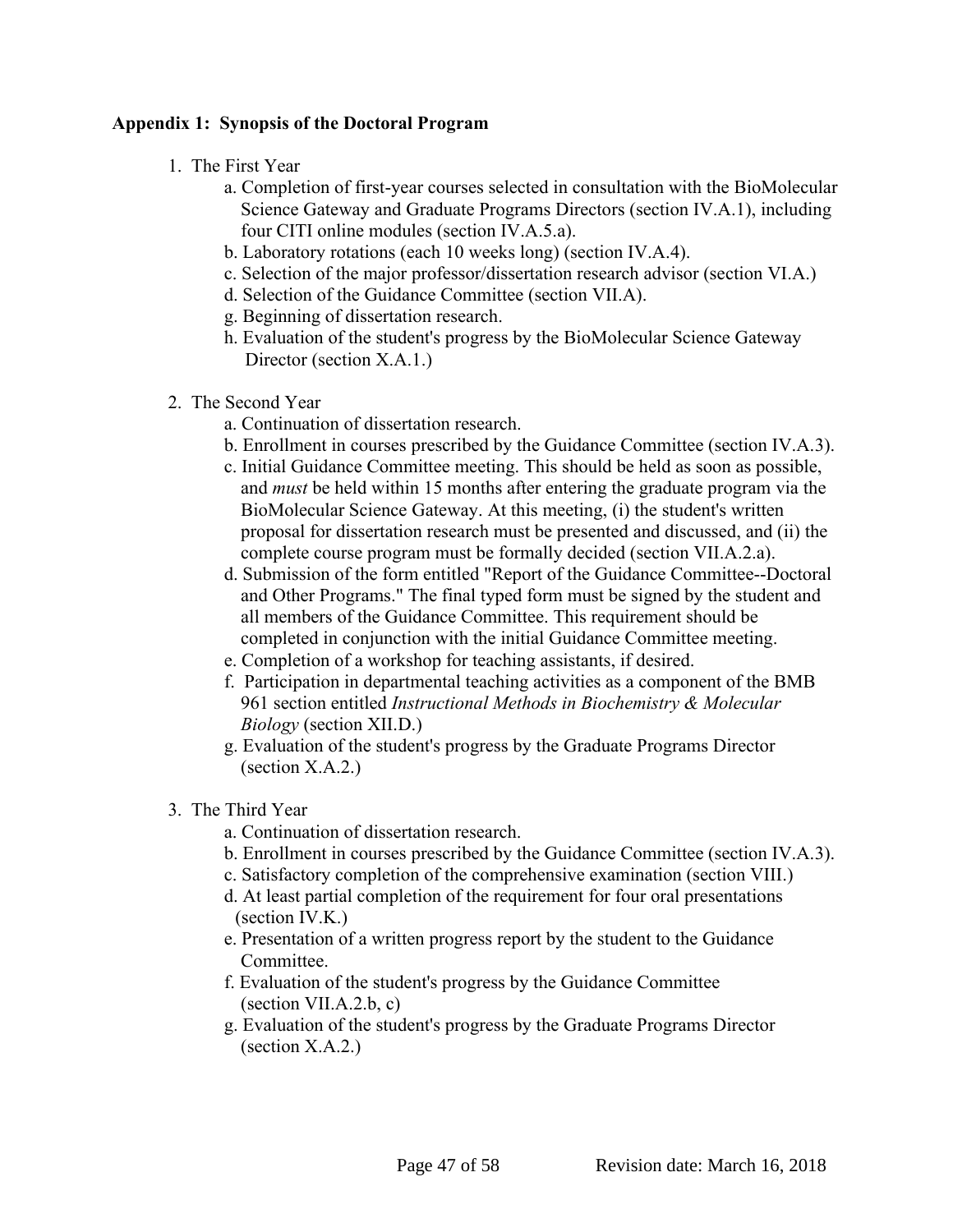- 4. Each Subsequent Year
	- a. Continuation of dissertation research.
	- b. Enrollment in courses prescribed by the Guidance Committee and graduate seminar courses (section IV.A.3, and IV.A.5).
	- c. Oral presentations until a total of four has been completed and documented (section IV.K).
	- d. Presentation of a written progress report by the student to the Guidance Committee.
	- e. Evaluation of the student's progress by the Guidance Committee (section VII.A.2.b,c).
	- f. Evaluation of the student's progress by the Graduate Programs Director (section X.A.2).
- 5. The Final Semester
	- a. Seminar on dissertation research.
	- b. Final oral examination in defense of the dissertation (section IX.A.3.)
	- c. Submission of the unbound dissertation to the University, and bound copies to the Department of Biochemistry and to the major professor (section IX.A.4.)
	- d. Submission of manuscripts based on the dissertation to refereed biochemical journals.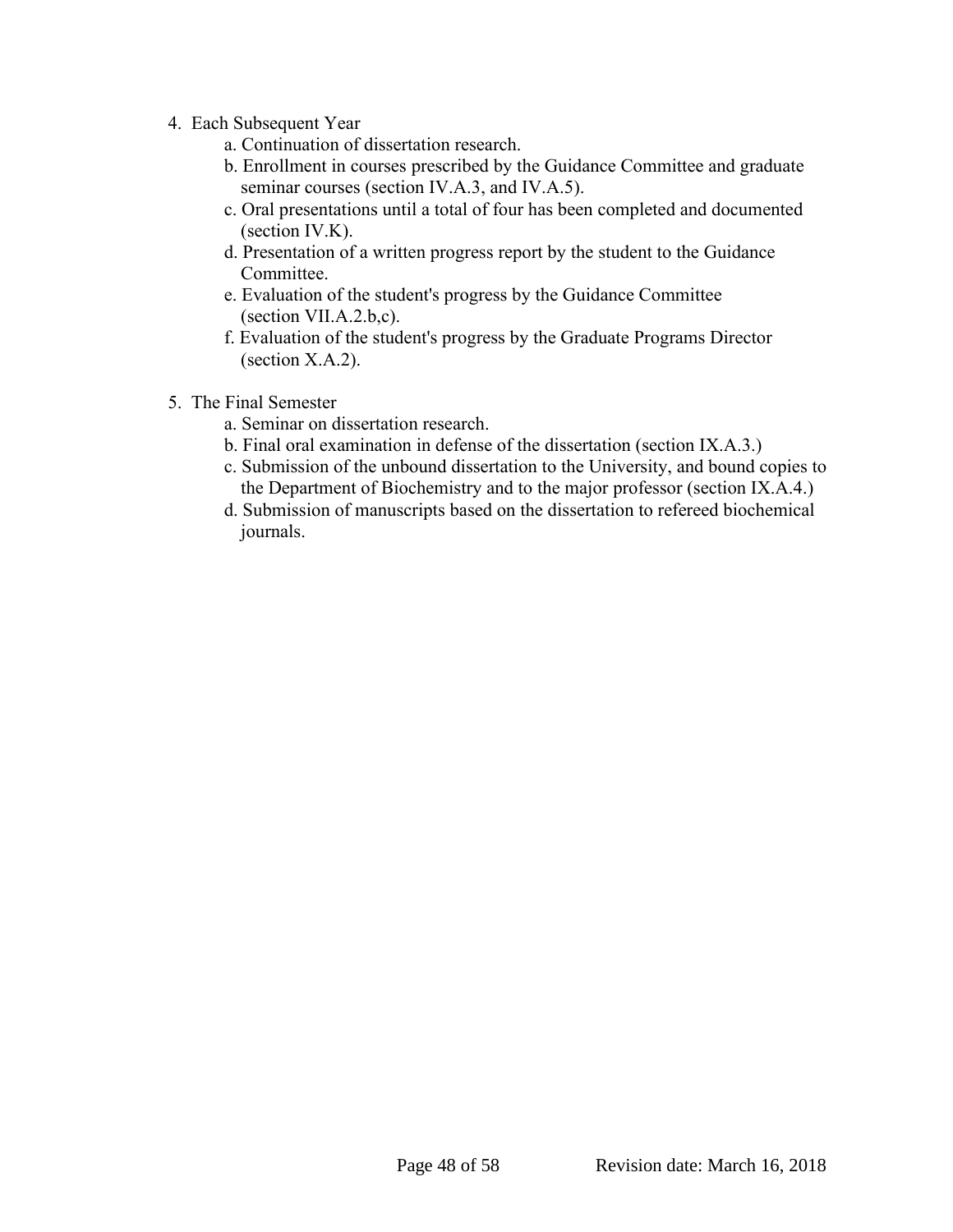# <span id="page-49-0"></span>**Appendix 2: Forms used by BMB or by the University for graduate programs.**

Appendix 2.A. University Forms

- 1. Report of the Guidance Committee Doctoral and Other Programs
- 2. Record of Completion of Dissertation and Oral Examination Requirements for Doctoral Degree Candidates
- 3. Record of Comprehensive Examinations for Doctoral Degree and Educational Specialist Degree Candidates

Appendix 2.B. Departmental Forms

- 1. Guidance Committee Selection form
- 2. Annual Guidance Committee meeting report form
- 3. Annual Evaluation by the Graduate Programs Director
- 4. Comprehensive Examination report form
- 5. Laboratory Rotation evaluation form
- 6. Teaching experience evaluation form
- 7. Oral Presentation Report form
- 7. Exit form: leaving Department at completion of degree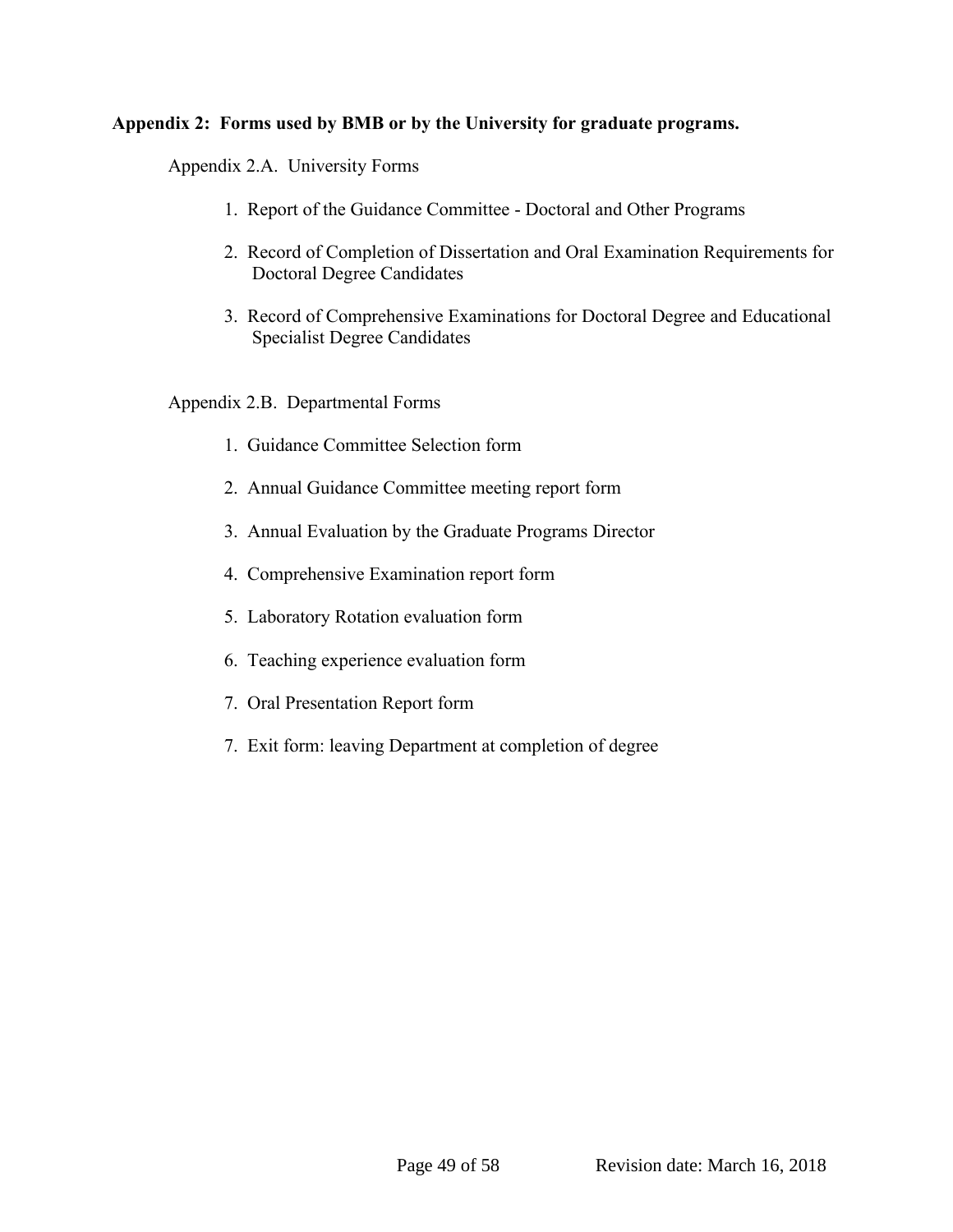# <span id="page-50-0"></span>**Appendix 3: Graduate Student Academic Grievance Hearing Procedures For the Graduate Program: Department of Biochemistry and Molecular Biology**

Each right of an individual places a reciprocal duty upon others: the duty to permit the individual to exercise the right. The student, as a member of the academic community, has both rights and duties. Within that community, the student's most essential right is the right to learn. The University has a duty to provide for the student those privileges, opportunities, and protections that best promote the learning process in all its aspects. The student also has duties to other members of the academic community, the most important of which is to refrain from interference with those rights of others which are equally essential to the purposes and processes of the University. (GSRR Article 1.2)

\_\_\_\_\_\_\_\_\_\_\_\_\_\_\_\_\_\_\_\_\_\_\_\_\_\_\_\_\_\_\_\_\_\_\_\_\_\_\_\_\_\_\_\_\_\_\_\_\_\_\_\_\_\_\_\_\_\_\_\_\_\_\_\_\_\_\_\_\_\_\_\_\_\_\_\_\_\_

 $\overline{\phantom{a}}$ 

The *Michigan State University Student Rights and Responsibilities (SRR)* and the *Graduate Student Rights and Responsibilities* (GSRR) documents establish the rights and responsibilities of MSU students and prescribe procedures to resolve allegations of violations of those rights through formal grievance hearings. In accordance with the SRR and the GSRR, the Department of Biochemistry and Molecular Biology has established the following Hearing Board procedures for adjudicating graduate student academic grievances and complaints. (See GSRR 5.4.)

# **I. Jurisdiction Of The Hearing Board Of The Department:**

- A. The Hearing Board serves as the initial Hearing Board for academic grievance hearings involving graduate students who allege violations of academic rights or seek to contest an allegation of academic misconduct (academic dishonesty, violations of professional standards or falsifying admission and academic records). (See GSRR 2.3 and 5.1.1.)
- B. Students may not request an academic grievance hearing based on an allegation of incompetent instruction. (See GSRR 2.2.2)

# **II. Composition Of The Hearing Board:**

- A. The Department shall constitute a Hearing Board pool no later than the end of the tenth week of the spring semester according to established departmental procedures. Hearing Board members serve one year terms with reappointment possible. The Hearing Board pool should include both faculty and graduate students. (See GSRR 5.1.2 and 5.1.6.)
- B. The Chair of the Hearing Board shall be the faculty member with rank who shall vote only in the event of a tie. In addition to the Chair, the Hearing Board shall include an equal number of voting graduate students and faculty. (See GSRR 5.1.2, and 5.1.5.)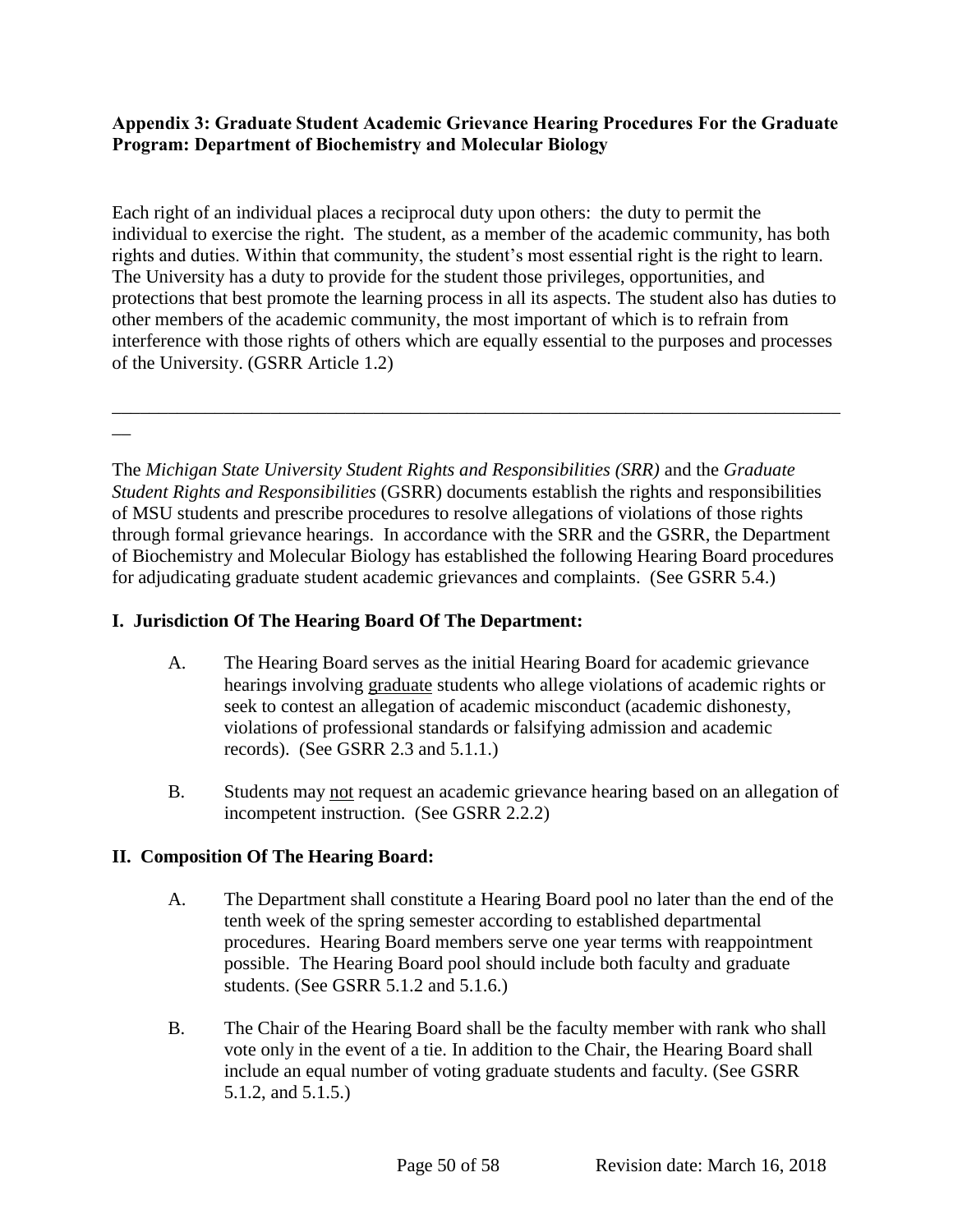C. The Department will train hearing board members about these procedures and the applicable sections of the GSRR. (See GSRR 5.1.3.)

# **III. Referral To The Hearing Board:**

- A. After consulting with the instructor and appropriate unit administrator, graduate students who remain dissatisfied with their attempt to resolve an allegation of a violation of student academic rights or an allegation of academic misconduct (academic dishonesty, violations of professional standards or falsifying admission and academic records) may request an academic grievance hearing. When appropriate, the Department Chair, in consultation with the Dean, may waive jurisdiction and refer the request for an initial hearing to the College Hearing Board. (See GSRR 5.3.6.2.)
- B. At any time in the grievance process, either party may consult with the University Ombudsperson. (See GSRR 5.3.2.)
- C. In cases of ambiguous jurisdiction, the Dean of The Graduate School will select the appropriate Hearing Board for cases involving graduate students. (See GSRR 5.3.5.)
- D. Generally, the deadline for submitting the written request for a hearing is the middle of the next semester in which the student is enrolled (including Summer). In cases in which a student seeks to contest an allegation of academic misconduct and the student's dean has called for an academic disciplinary hearing, the student has **10** class days to request an academic grievance to contest the allegation. (See GSRR 5.3.6.1 and 5.5.2.2.)
- E. If either the student (the complainant) or the respondent (usually, the instructor or an administrator) is absent from the university during that semester, or if other appropriate reasons emerge, the Hearing Board may grant an extension of this deadline. If the university no longer employs the respondent before the grievance hearing commences, the hearing may proceed. (See GSRR 5.4.9.)
- F. A written request for an academic grievance hearing must (1) specify the specific bases for the grievance, including the alleged violation(s), (2) identify the individual against whom the grievance is filed (the respondent) and (3) state the desired redress. Anonymous grievances will not be accepted. (See GSRR 5.1 and 5.3.6.)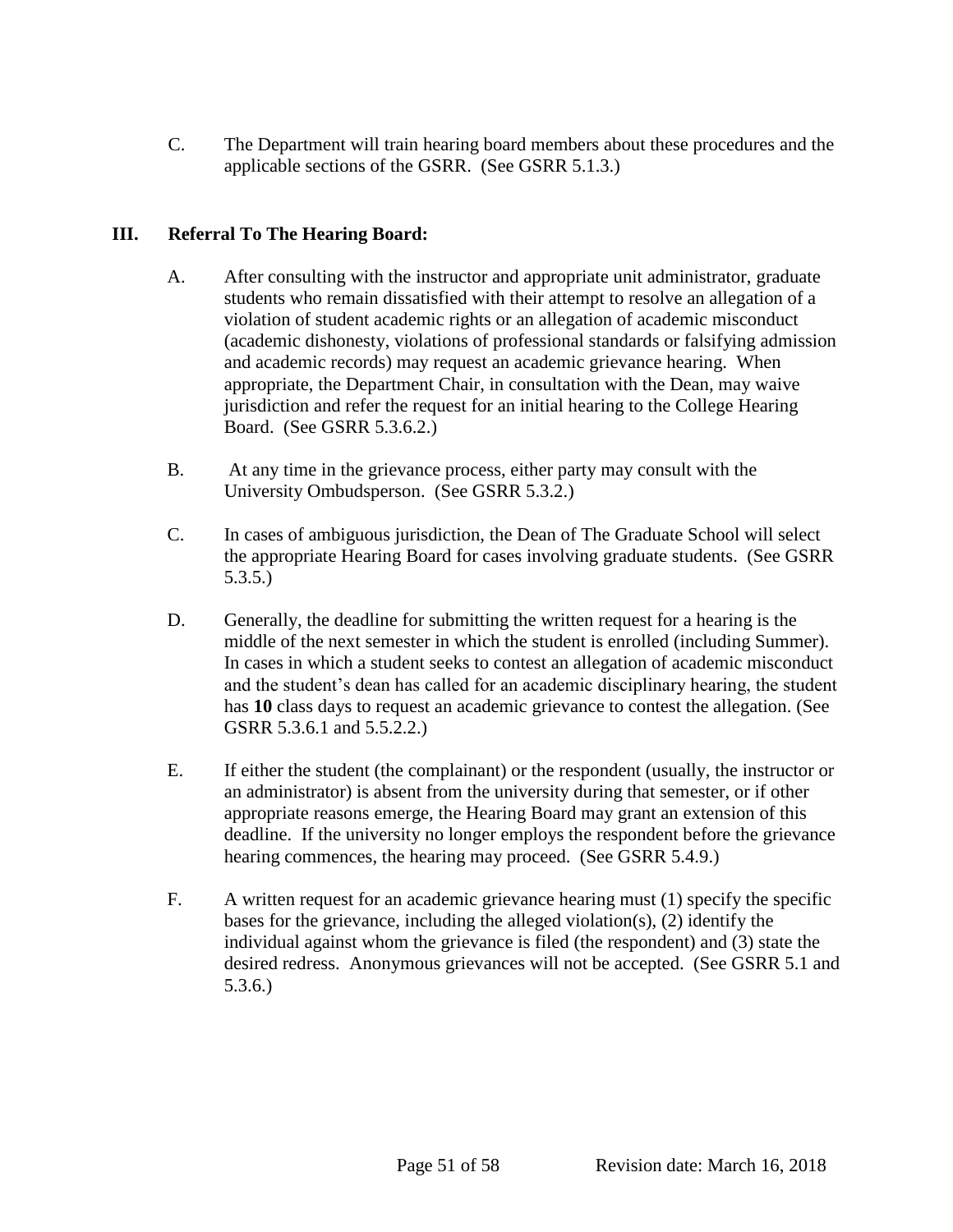# **IV. Pre-Hearing Procedures**

- A. After receiving a graduate student's written request for a hearing, the Chair of the Department will promptly refer the grievance to the Chair of the Hearing Board. (See GSRR 5.3.2, 5.4.3.)
- B. Within **5** class days, the Chair of the Hearing Board will:
	- 1. forward the request for a hearing to the respondent and ask for a written response;
	- 2. send the names of the Hearing Board members to both parties and, to avoid conflicts of interest between the two parties and the Hearing Board members, request written challenges, if any, within **3** class days of this notification. In addition to conflict of interest challenges, either party can challenge two hearing board members without cause (GSRR 5.1.7.c);
	- 3. rule promptly on any challenges, impanel a Hearing Board and send each party the names of the Hearing Board members. If the Chair of the Hearing Board is the subject of a challenge, the challenge shall be filed with the Dean of the College, or designee (See GSRR 5.1.7.). Decisions by the Hearing Board chair or the College Dean (or designee) on conflict of interest challenges are final;
	- 4. send the Hearing Board members a copy of the request for a hearing and the respondent's written response, and send all parties a copy of these procedures.
- C. Within **5** class days of being established, the Hearing Board shall review the request, and, after considering all requested and submitted information:
	- 1. accept the request, in full or in part, and promptly schedule a hearing.
	- 2. reject the request and provide a written explanation to appropriate parties; e.g., lack of jurisdiction. (The student may appeal this decision.)
	- 3. the GSRR allows the hearing board to invite the two parties to meet with the Hearing Board in an informal session to try to resolve the matter. Such a meeting does not preclude a later hearing. However, by the time a grievance is requested all informal methods of conflict resolution should have been exhausted so this option is rarely used. (See GSRR 5.4.6.)
- D. If the Hearing Board calls for a hearing, the Chair of the Hearing Board shall promptly negotiate a hearing date, schedule an additional meeting only for the Hearing Board should additional deliberations on the findings become necessary, and request a written response to the grievance from the respondent.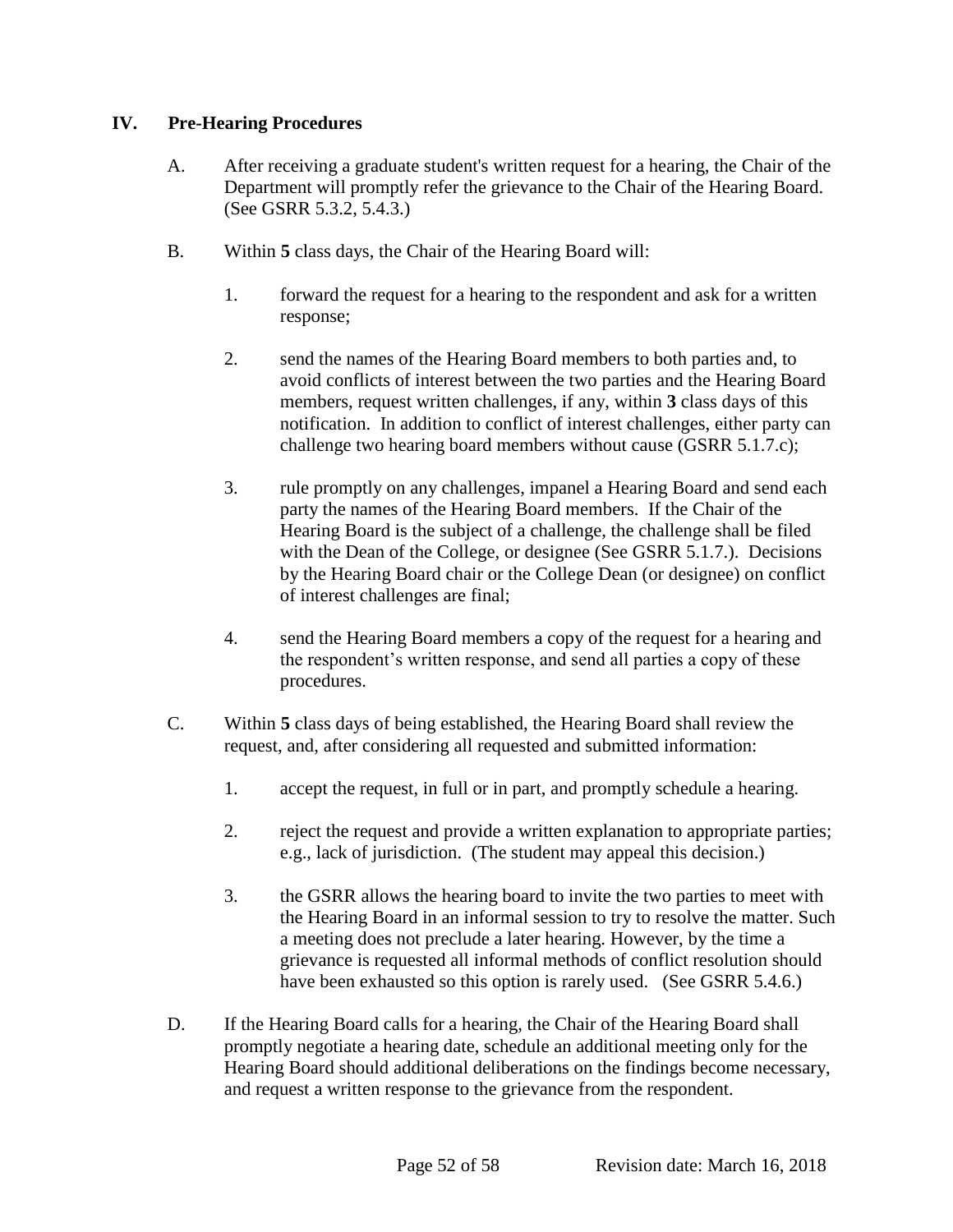- E. At least **5** class days before the scheduled hearing, the Chair of the Hearing Board shall notify the respondent and the complainant in writing of the (1) time, date, and place of the hearing; (2) the names of the parties to the grievance; (3) a copy of the hearing request and the respondent's reply; and (4) the names of the Hearing Board members after any challenges. (See GSRR 5.4.7.)
- F. At least **3** class days before the scheduled hearing, the parties must notify the Chair of the Hearing Board the names of their witnesses and advisor, if any, and request permission for the advisor to have voice at the hearing. The chair may grant or deny this request. The Chair will promptly forward the names given by the complainant to the respondent and visa versa. (See GSRR 5.4.7.1.)
- G. The Chair of the Hearing Board may accept written statements from either party's witnesses at least **3** class days before the hearing. (See GSRR 5.4.9.)
- H. In unusual circumstances and in lieu of a personal appearance, either party may request permission to submit a written statement to the Hearing Board or request permission to participate in the hearing through an electronic communication channel. Written statements must be submitted to the Hearing Board at least **3** class days before the scheduled hearing. (See GSRR 5.4.9c.)
- I. Either party to the grievance hearing may request a postponement of the hearing. The Hearing Board may either grant or deny the request. (See GSRR 5.4.8.)
- J. At its discretion, the Hearing Board may set a reasonable time limit for each party to present its case, and the Chair of the Hearing Board must inform the parties of such a time limit in the written notification of the hearing.
- K. Hearings are closed unless the student requests an open hearing, which would be open to all members of the MSU community. The Hearing Board may close an open hearing to protect the confidentiality of information or to maintain order. (See GSRR 5.4.10.4.)
- L. Members of the Hearing Board are expected to respect the confidentiality of the hearing process. (See GSRR 5.4.10.4.and 5.4.11.)

# **V. Hearing Procedures:**

- A. The Hearing will proceed as follows:
	- 1. Introductory remarks by the Chair of the Hearing Board: The Chair of the Hearing Board introduces hearing panel members, the complainant, the respondent and advisors, if any. The Chair reviews the hearing procedures, including announced time restraints for presentations by each party and the witnesses, and informs the parties if their advisors may have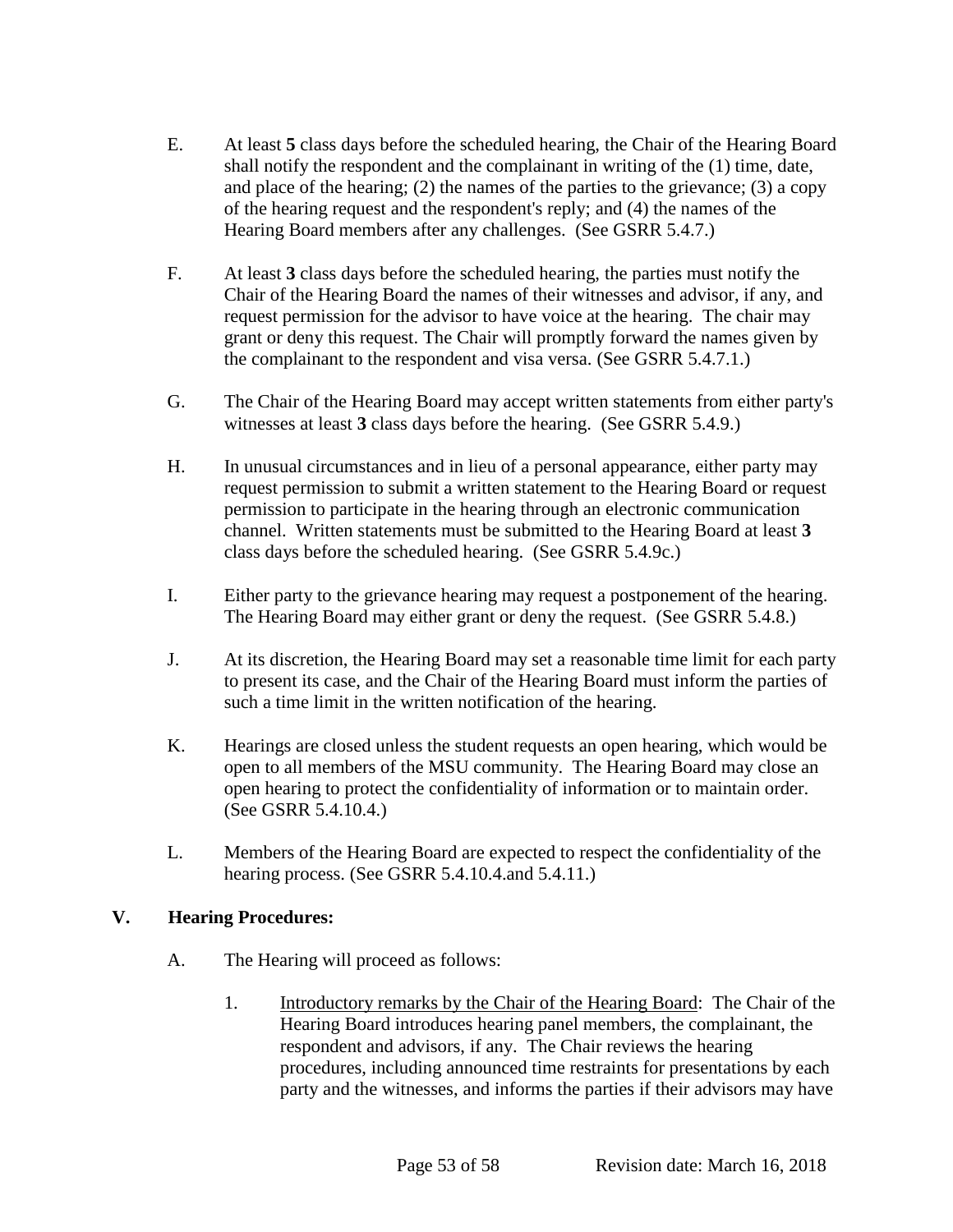a voice in the hearings and if the proceedings are being recorded. Witnesses shall be excluded from the proceedings except when testifying. The Chair also explains:

- In academic grievance hearings in which a graduate student alleges a violation of academic rights, the student bears the burden of proof.
- In hearings in which a graduate students seeks to contest allegations of academic misconduct, the instructor bears the burden of proof.
- All Hearing Board decisions must be reached by a majority of the Hearing Board, based on a "clear and convincing evidence." (See GSRR 8.1.18.)

(See GSRR 5.4.10.1 and 8.1.18.) For various other definitions, see GSRR Article 8.)

- 2. If the complainant fails to appear in person or via an electronic channel at a scheduled hearing, the Hearing Board may either postpone the hearing or dismiss the case for demonstrated cause. (See GSRR 5.4.9a.)
- 3. If the respondent fails to appear in person or via an electronic channel at a scheduled hearing, the Hearing Board may postpone the hearing or, only in unusual circumstances, hear the case in his or her absence. (See GSRR 5.4.9-b.)
- 4. If the respondent is absent from the University during the semester of the grievance hearing or no longer employed by the University before the grievance procedure concludes, the hearing process may still proceed. (See GSRR 5.3.6.1.)
- 5. To assure orderly questioning, the Chair of the Hearing Board will recognize individuals before they speak. All parties have a right to speak without interruption. Each party has a right to question the other party and to rebut any oral or written statements submitted to the Hearing Board. (See GSRR 5.4.10.2.)
- 6. Presentation by the Complainant: The Chair recognizes the complainant to present without interruption any statements relevant to the complainant's case, including the redress sought. The Chair then recognizes questions directed at the complainant by the Hearing Board, the respondent and the respondent's advisor, if any.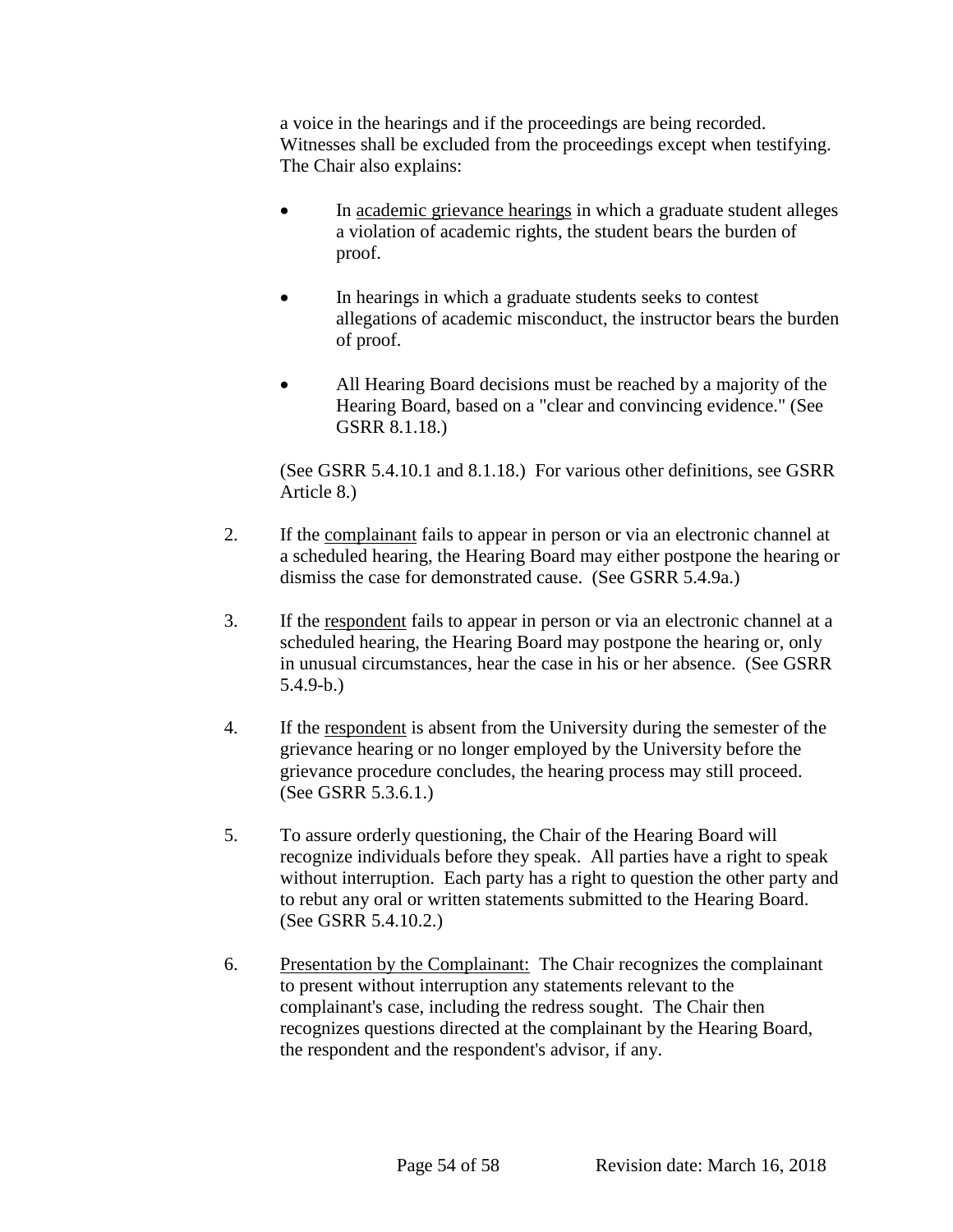- 7. Presentation by the Complainant's Witnesses: The Chair recognizes the complainant's witnesses, if any, to present, without interruption, any statement directly relevant to the complainant's case. The Chair then recognizes questions directed at the witnesses by the Hearing Board, the respondent, and the respondent's advisor, if any.
- 8. Presentation by the Respondent: The Chair recognizes the respondent to present without interruption any statements relevant to the respondent's case. The Chair then recognizes questions directed at the respondent by the Hearing Board, the complainant, and the complainant's advisor, if any.
- 9. Presentation by the Respondent's Witnesses: The Chair recognizes the respondent's witnesses, if any, to present, without interruption, and statement directly relevant to the respondent's case. The Chair then recognizes questions directed at the witnesses by the Hearing Board, the complainant, and the complainant's advisor, if any.
- 10. Rebuttal and Closing Statement by Complainant: The complainant refutes statements by the respondent, the respondent's witnesses and advisor, if any, and presents a final summary statement.
- 11. Rebuttal and Closing Statement by Respondent: The respondent refutes statements by the complainant, the complainant's witnesses and advisor, if any, and presents a final summary statement.
- 12. Final questions by the Hearing Board: The Hearing Board asks questions of any of the participants in the hearing.

# **VI. Post-Hearing Procedures**

A. Deliberation:

After all evidence has been presented, with full opportunity for explanations, questions and rebuttal, the Chair of the Hearing Board shall excuse all parties to the grievance and convene the Hearing Board to determine its findings in executive session. When possible, deliberations should take place directly following the hearing and/or at the previously scheduled follow-up meeting. (See Section IV.D above.)

- B. Decision:
	- 1. In grievance (non-disciplinary) hearings involving graduate students in which a majority of the Hearing Board finds, based on "clear and convincing evidence," that a violation of the student's academic rights has occurred and that redress is possible, it shall recommend an appropriate remedy to the Department Chair or School Director. Upon receiving the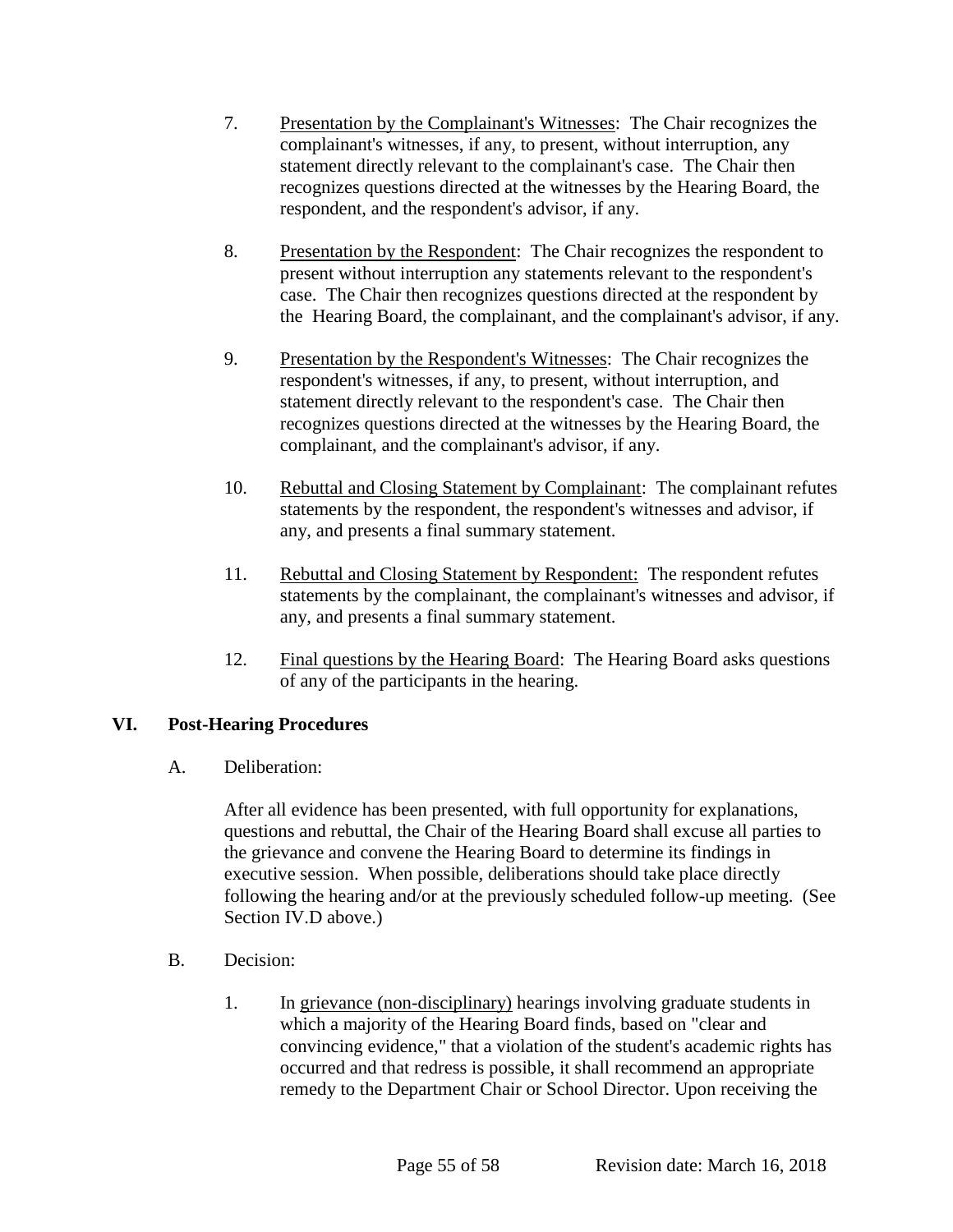Hearing Board's recommendation, the Department Chair or School Director shall implement an appropriate remedy, in consultation with the Hearing Board, within **3** class days. If the Hearing Board finds that no violation of academic rights has occurred, it shall so inform the Chair or Director. The Chair of the Hearing Board shall promptly forward copies of the final decision to parties and the University Ombudsperson. (See GSRR 5.4.11.)

- 2. In grievance (non-disciplinary) hearings involving graduate students in which the Hearing Board serves as the initial hearing body to adjudicate an allegation of academic dishonesty and, based on "clear and convincing evidence," the Hearing Board finds for the student, the Hearing Board shall recommend to the Department Chair or School Director that the penalty grade be removed, the Academic Dishonesty Report be removed from the student's records and a "good faith judgment" of the student's academic performance in the course take place. If the Hearing Board finds for the instructor, the penalty grade shall stand and the Academic Dishonesty Report regarding the allegation will remain on file, pending an appeal, if any to the College Hearing Board within **5** class days of the Hearing Board's decision. If an academic disciplinary hearing is pending, and the Hearing Board decides for the instructor, the graduate student's disciplinary hearing before either the College Hearing Board or the Dean of The Graduate School would promptly follow, pending an appeal, if any, within **5** class days. (See GSRR 5.5.2.2 and 5.4.12.3)
- C. Written Report:

The Chair of the Hearing Board shall prepare a written report of the Hearing Board's

findings, including recommended redress or sanctions for the complainant, if applicable, and forward a copy of the decision to the appropriate unit administrator within **3** class days of the hearing. The report shall indicate the rationale for the decision and the major elements of evidence, or lack thereof, that support the Hearing Board's decision. The administrator, in consultation with the Hearing Board, shall then implement an appropriate remedy. The report also should inform the parties of the right to appeal within **5** class days following notice of the decision, or **5** class days if an academic disciplinary hearing is pending. The Chair shall forward copies of the Hearing Board's report and the administrator's redress, if applicable, to the parties involved, the responsible administrators, the University Ombudsperson and the Dean of The Graduate School. All recipients must respect the confidentiality of the report and of the hearing board's deliberations resulting in a decision. (See GSRR 5.4.12 and 5.5.2.2)